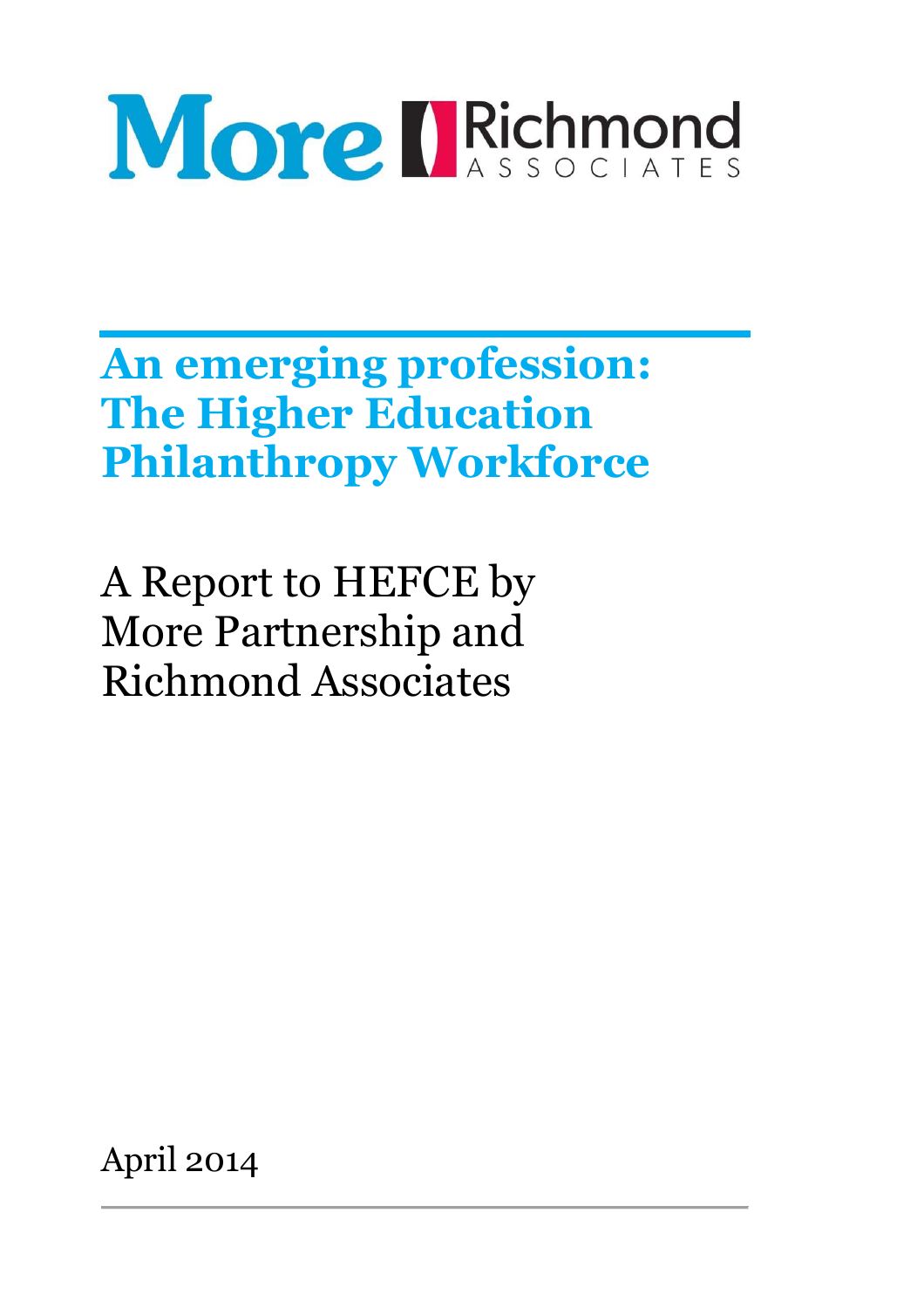## An emerging profession: The Higher Education Philanthropy Workforce

A report to HEFCE by More Partnership and Richmond Associates

Copyright © 2014 Higher Education Funding Council for England

Unless otherwise stated, the material may be copied or reproduced provided that the source is acknowledged and the material is not used, wholly or in part, for commercial gain. Use of the material for commercial gain requires the prior written permission of the copyright holders.

> Published in this form by More Partnership, 31 Exchange Street, Dundee, DD1 3DJ ISBN 978-0-9575275-2-2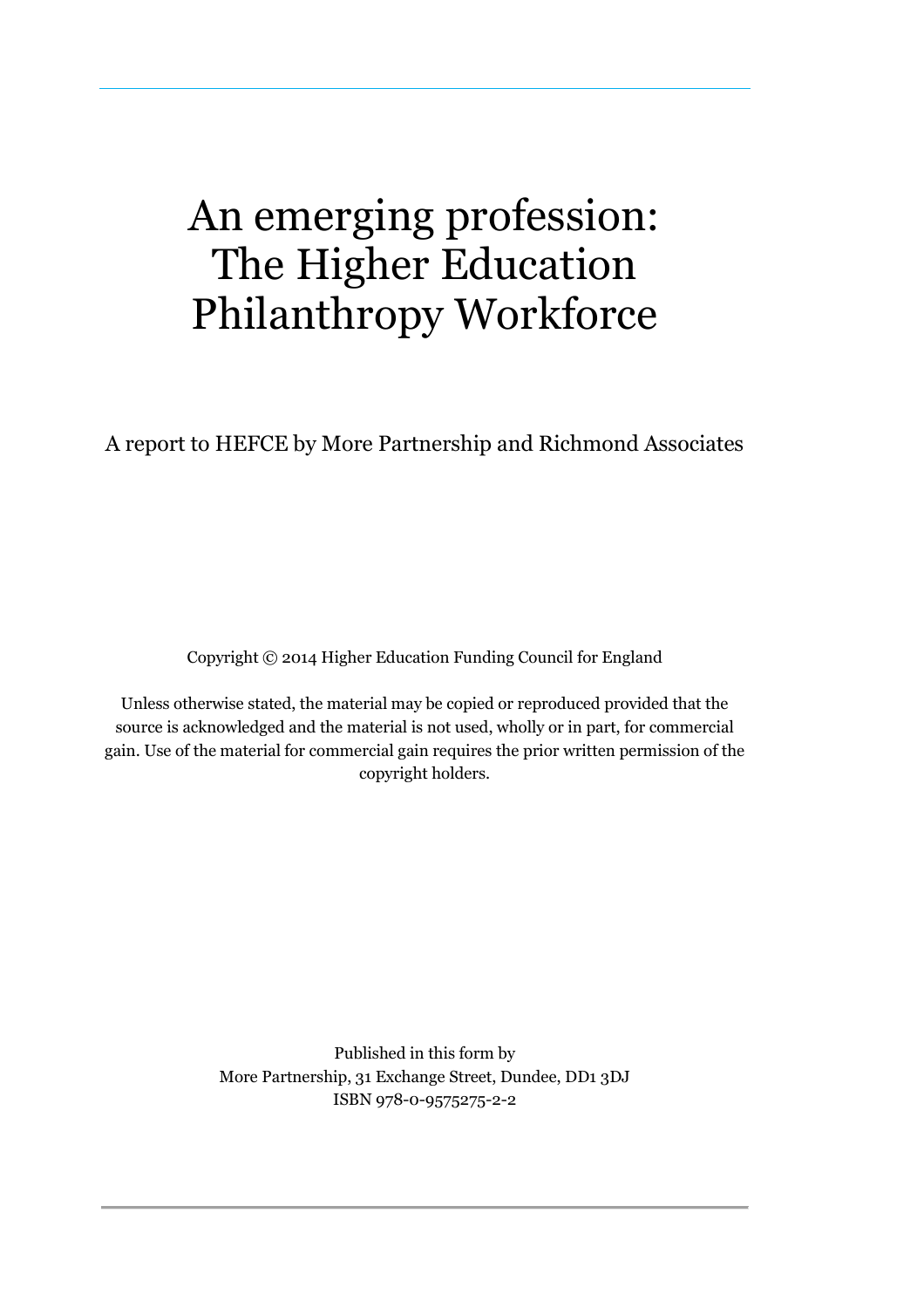## **Contents**

| Foreword                                                                | 5  |
|-------------------------------------------------------------------------|----|
| Introduction                                                            | 7  |
| Context                                                                 | 7  |
| Audiences                                                               | 8  |
| Scope of the review: fundraisers within HE                              | 9  |
| <b>Executive summary</b>                                                | 10 |
| Recommendations                                                         | 13 |
| Overarching recommendations                                             | 13 |
| Recruitment and selection                                               | 13 |
| Education, training and development for mid-level staff                 | 14 |
| Professional development for leaders and aspiring leaders               | 15 |
| Retention                                                               | 15 |
| Methodology                                                             | 17 |
| Educational fundraising: an emerging profession                         | 18 |
| What does it mean to be a profession?                                   | 18 |
| Where we are: the demographics of the workforce                         | 19 |
| Where we are: fundraising progress                                      | 22 |
| Where do we need to be?                                                 | 26 |
| <b>Recommendations</b>                                                  | 26 |
| Fundraising within HE and beyond                                        | 27 |
| An outward-looking perspective: part of the wider fundraising community | 27 |
| HE fundraising: distinctiveness and difficulties                        | 27 |
| Integration of practice from other parts of the NFP sector              | 29 |
| The HE fundraising workforce                                            | 30 |
| Developing the workforce                                                | 30 |
| Recruitment and selection                                               | 32 |
| <b>Recommendations</b>                                                  | 41 |
| Education, training and development for entry and mid-level staff       | 42 |
| <b>Recommendations</b>                                                  | 47 |
| Professional development for leaders and aspiring leaders               | 47 |
| <b>Recommendations</b>                                                  | 51 |
| Retention                                                               | 52 |
| <b>Recommendations</b>                                                  | 53 |
| Additional findings                                                     | 53 |
| Competencies, skills, attributes and values                             | 53 |
| Diversity: gender and ethnicity                                         | 55 |
|                                                                         |    |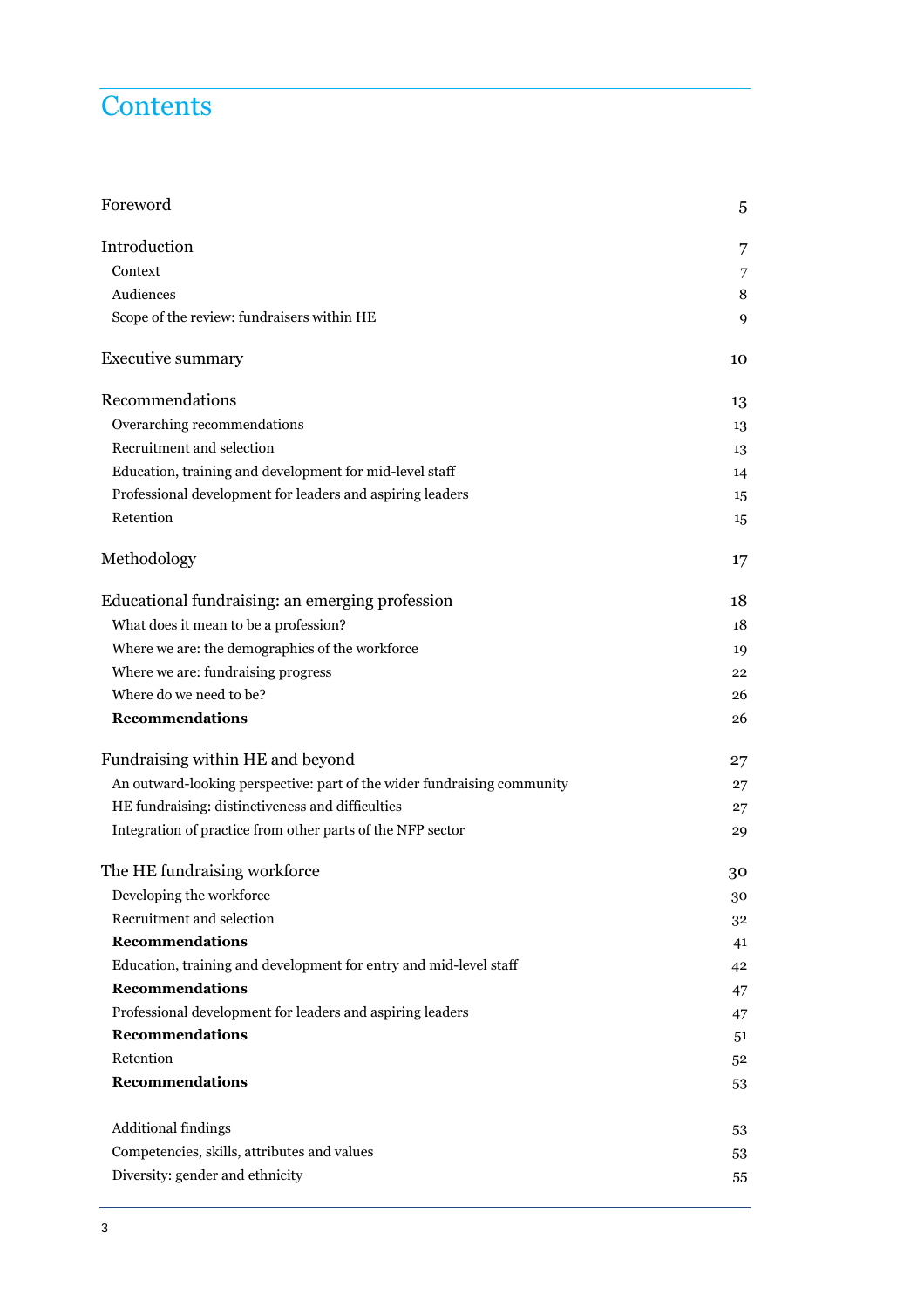| Myth-busting                                      | 57 |
|---------------------------------------------------|----|
| What does the future look like? The next 10 years | 59 |
| Strategic level                                   | 59 |
| Job roles                                         | 60 |
| Skills and CPD                                    | 61 |
| Conclusion                                        | 62 |
| List of Appendices                                | 63 |
| Appendix 1: Recommendations by target audience    | 63 |
| Appendix 2: Acknowledgements                      | 63 |
| Appendix 3: Bibliography                          | 63 |
| Appendix 4: University of Sheffield job adverts   | 63 |
| Appendix 5: King's College London core values     | 63 |
| Appendix 6: Glossary                              | 63 |
| Workforce Toolkit                                 | 63 |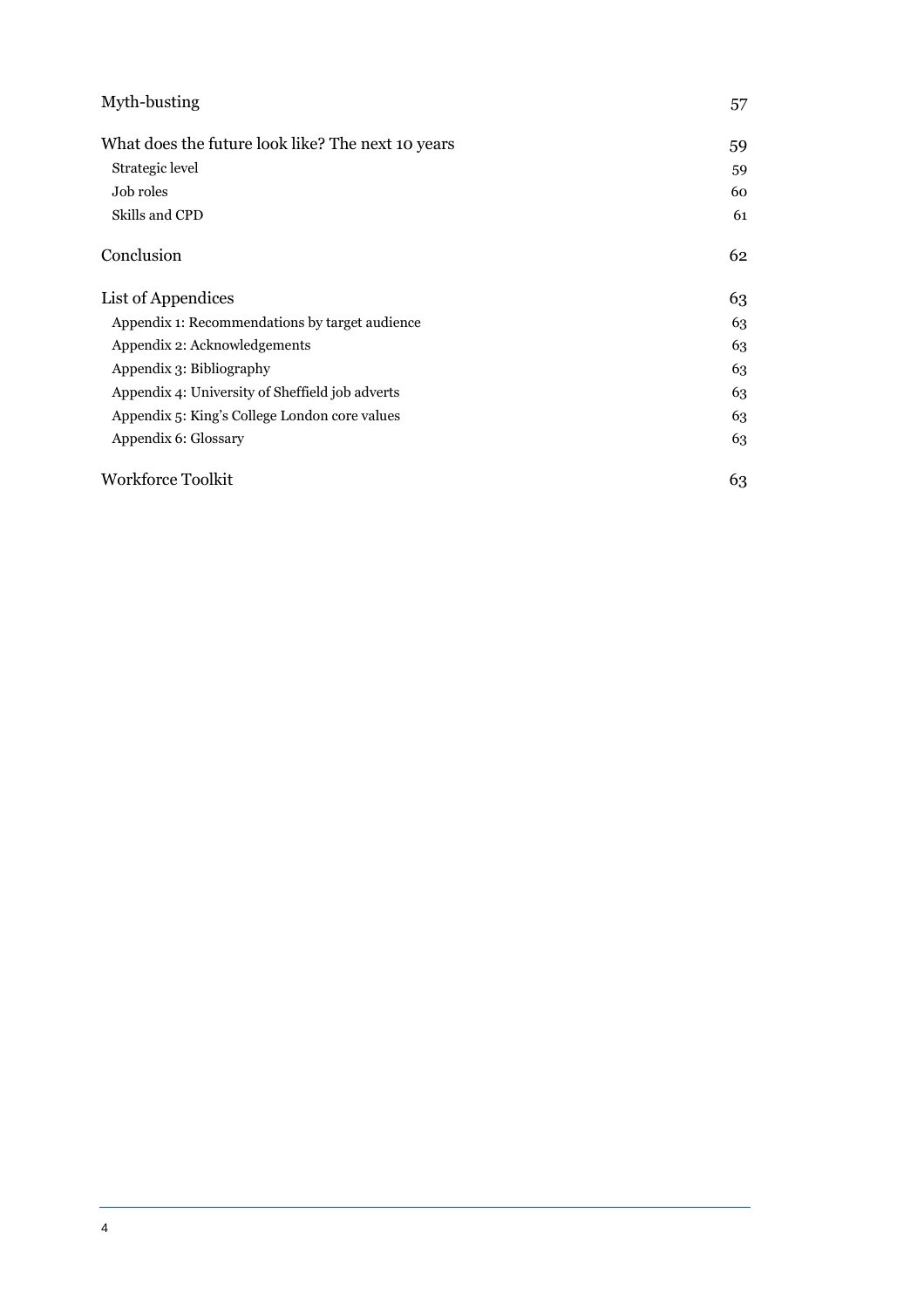## Foreword

In 2012 HEFCE published a review of philanthropy in UK higher education that showed what tremendous success there has been in growing philanthropic support to universities in the last 10 years. The report concluded that if the current rate of acceleration in philanthropic income continues, UK universities will attract gifts worth £2 billion a year from some 640,000 donors by 2022.

The report showed that investment in fundraising brings results whatever the size or type of university. If this success is to continue we must have a strong and growing group of educational fundraisers who are skilled in leading development teams and working with academics and institutional leaders.

At the moment the pool of professional fundraisers working in UK higher education is too small. In this review of the fundraising workforce many of those interviewed expressed anxieties about the vulnerabilities that come from the growing, sometimes fierce, competition between universities to attract the best from this restricted supply. As a newly appointed vice-chancellor in 2006, wanting to invest in a fundraising programme, I became acutely aware of the difficulties of recruiting a well-qualified team. There seemed to be an unnecessary vulnerability to us all in the competition that we engaged in to attract the best fundraisers. The limited pool was leading to escalation in salaries and over-rapid career progression for fundraising staff across the UK.

In order to attract more people to become educational fundraisers, there needs to be an attractive career structure and a shared understanding of the skills and knowledge-base required to be effective at different stages of that career. This is the issue that guided this second report. What should a career path in educational fundraising look like and how can we retain the best people?

The evidence and research in this review of the workforce addresses those questions. Interestingly, higher education fundraisers now acknowledge they are part of a wider group of colleagues across the charity sector and that there are lessons to be learned from outside. It is to be hoped that there will be growing acceptance across university management that a broader base of experience will strengthen teams; it is less the sector experience and more the values, skills and competencies that determine overall success. People from a wide range of backgrounds need to be welcomed if they have the right attributes.

We hope there are messages here for all who contribute to the success of university fundraising and not just the fundraisers themselves. In my early engagement in higher education fundraising, I did not really know what a good fundraiser looked like or how an effective fundraising team ought to be structured. This second report also aims to address these questions, looking at the skills, competencies and knowledge-base that we should expect in successful fundraising teams. It provides some advice about what to look for. There are messages here for directors of human resources as well as leaders of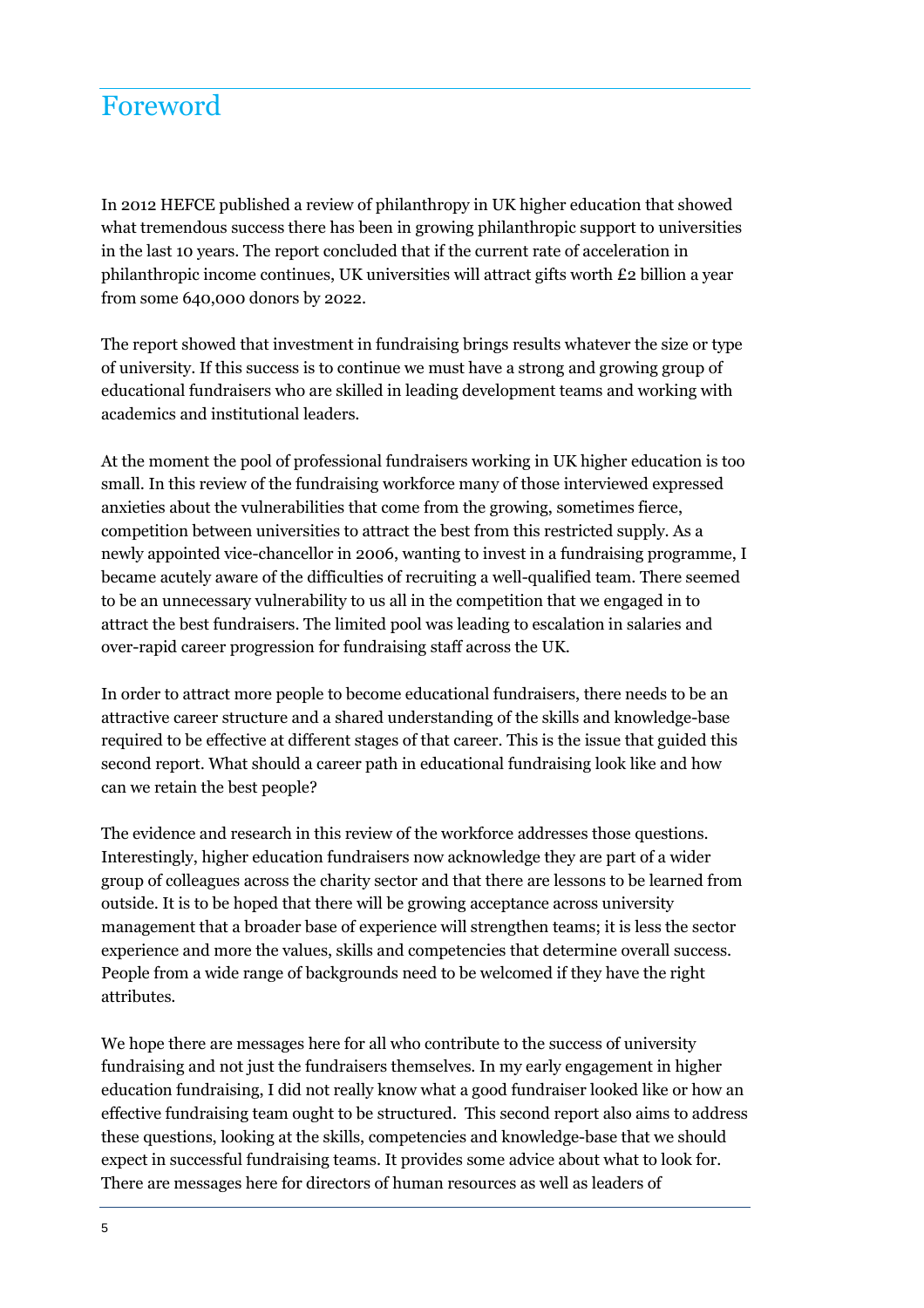institutions. There may also be an opportunity just at the moment for an organisation or group of organisations to come together to shape and lead the crafting of a more formal career path. Universities that have an interest in philanthropy might consider offering postgraduate qualifications and helping to develop the body of research that will inform the further evolution of the profession and our understanding of what makes effective fundraising practice.

I trust that this challenge will find a strong response and that this follow-up report will prove helpful in stimulating the growth of this rewarding and important professional group. At the moment most of the incredibly talented graduates from our universities are not even aware of the possibility and excitement of a career in university fundraising. If we are all to be successful this must change and it is my hope that higher education fundraising becomes one of the careers of choice for our very best graduates.

Finally, and most importantly, I should like to thank my colleagues on the review group, at More Partnership, Richmond Associates and in HEFCE, for all the stimulating and challenging discussions we have had over the last few months. It's been intense but it's been fun and I hope that the output will be useful to everyone in higher education.

Shilley Peace

Professor Dame Shirley Pearce

#### **Review group members:**

Professor Dame Shirley Pearce CBE Rory Brooks, Founder, Rory and Elizabeth Brooks Foundation Nicola Dandridge, Chief Executive, Universities UK Kate Hunter, Executive Director, CASE Europe Shaun Horan, Managing Director, Graham-Pelton Joanna Motion, Partner, More Partnership Edith Prak, Director of Development, The Open University Professor Sir Rick Trainor, Principal, King's College London

**HEFCE secretariat:**  Ian Lewis Fiona MacMillan

Adrian Beney Movra Dovle Joanna Motion Lyndsay Lewis Simon Pennington Rebecca Rendle Fi South Elin Williams

**More Partnership:** Richmond Associates: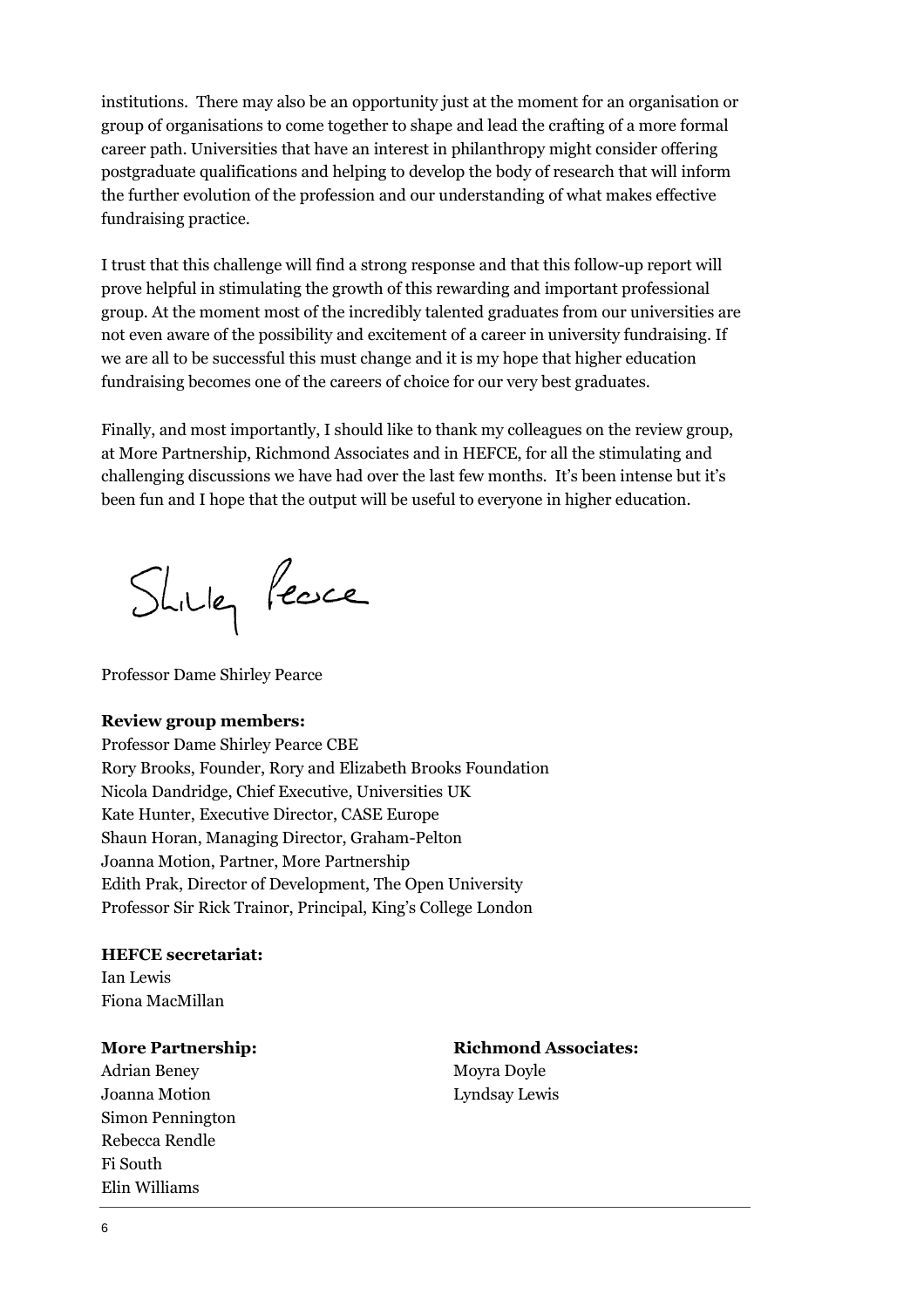## **Introduction**

- **1.** Philanthropy in UK higher education (HE) is flourishing. The evidence for the acceleration of increased philanthropic revenue across a range of institutions over the past 12 years – and of the impact of those gifts – is captured in the 2012 Pearce Report: Review of Philanthropy in UK Higher Education, commissioned by the Higher Education Funding Council for England (HEFCE) from More Partnership. The Pearce Report considered the conditions in which this momentum could be maintained, made 14 recommendations to help it do so and set a goal by 2022 of gifts of £2 billion a year from 640,000 donors.
- **2.** There is a clear correlation, as the Pearce Report demonstrated, between philanthropic revenue and investment in fundraising staff. Fundraising practitioners are vital enablers. Many more of them are needed. To meet the goal of  $E_2$  billion a year, it is estimated that the workforce will need at least to double and preferably to triple between now and 2022 – and that institutions will retain them for longer if active steps are taken to develop a career path along a respected learning route.
- **3.** As a follow-up to the Pearce Report, therefore, HEFCE selected More Partnership and Richmond Associates in July 2013 to undertake a review of the philanthropic workforce in UK HE and to make recommendations for the future development of advancement practitioners in HE.
- **4.** This paper distils the findings of the review, articulates conclusions and recommendations and provides a toolkit and case studies for practitioners, institutions and sector organisations to take forward. It also appraises some of the mythology generated by what can seem to outsiders an arcane and mysterious world.

#### **Context**

- **5.** In a workforce context, experienced education fundraisers occupy a seller's market. The problem is specific neither to HE nor to the UK. The world of North American university philanthropy has more zeros in its numbers – both in terms of income generated and in the body of advancement staff – yet North American colleagues also experience failed searches leaving vacant posts and opportunities missed; they devote substantial resources to "strategic talent management" programmes. "The pool of talent may be a mile wide in the US but it's an inch deep."
- **6.** The survey of staff undertaken for this review has shown that one third of the experienced workforce has moved in the last five years. If, as is likely to be the case, there is a link between turnover and shortage of staff – in an expanding business where demand outstrips supply a high turnover of staff is to be expected – this gives evidence of a shortage in the sector.
- **7.** The acuteness of the need within UK HE is accentuated by the limited size of the workforce under review. Some 1,842 staff are involved in alumni relations and development in UK HE, with approximately two thirds in fundraising and one third in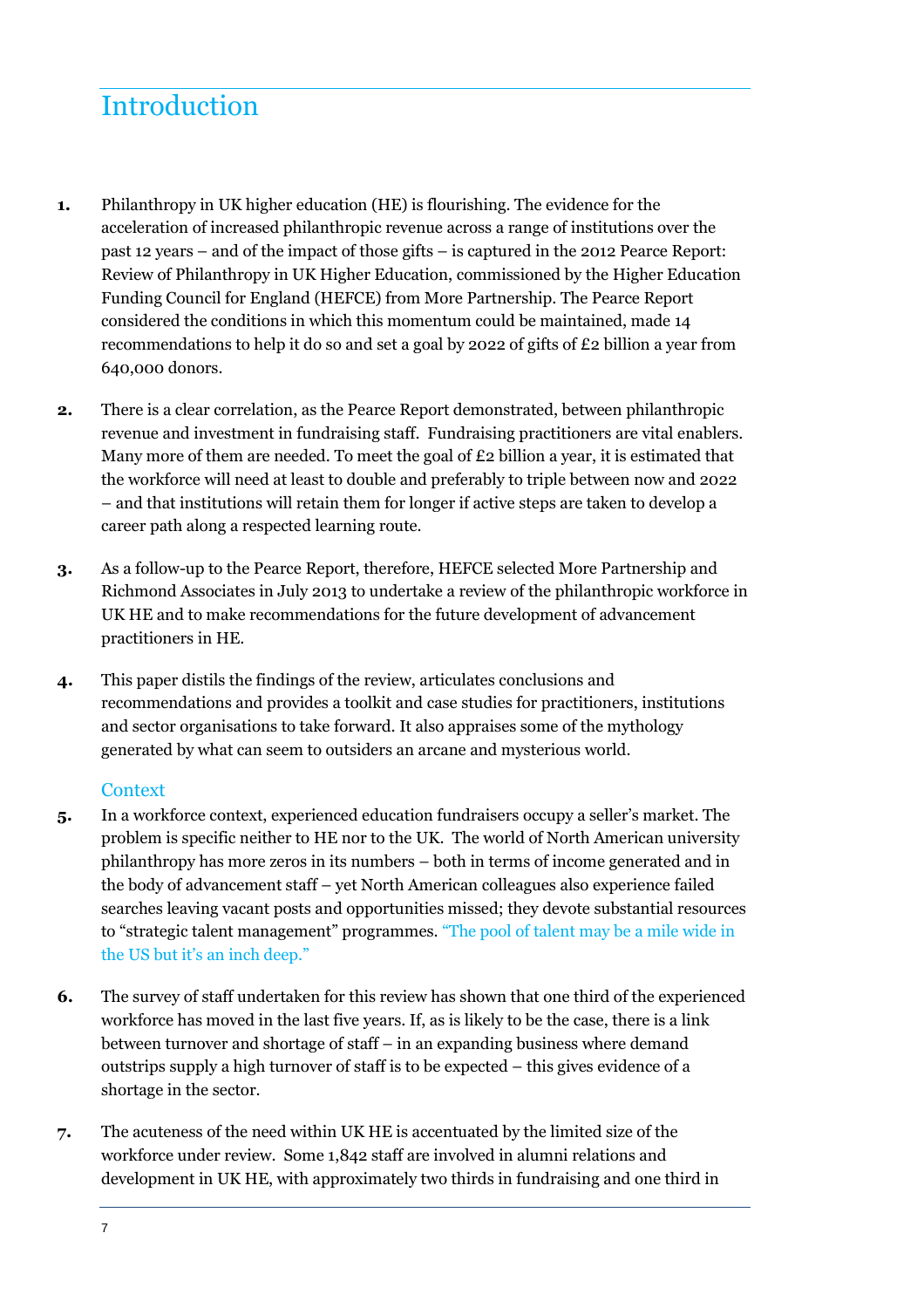alumni relations, according to the latest published Ross-Council for Advancement and Support of Education (CASE) survey (2013). This is a small proportion of the total fundraising workforce in charities in the UK. Whilst there is no record of how many fundraisers there are overall in the UK, the Institute of Fundraising (IoF) reported that it provided on-line support to 18,293 fundraisers and engaged a further 6,000 in face-toface training in 2012-13. The Institute's membership was 5,469 in 2012-13, an increase of 6% on the previous year.

- **8.** Of those who leave the UK HE sector, 40% are leaving for career development a clear signal of the need to improve the career path.
- **9.** The scope and sophistication of the offices they inhabit varies enormously. In 45 (of around 140) reporting offices there are two or fewer full-time equivalent (FTE) staff doing development and alumni relations work. A further 17 have more than two but less than five FTEs. At the other end of the scale, 12 universities outside Oxbridge have built up teams of 30 or more. Oxford and Cambridge (including their colleges) account for one quarter of the workforce. Some practitioners therefore need to be Jills-of-all-trades, while larger offices have room for specialisms ranging from principal gifts positions (i.e. a focus on the largest gifts of all), through sophisticated business intelligence analytics to expertise in the use of social media.
- **10.** The work they contribute is challenging, skilful and rewarding and increasingly powerful in enabling the mission of the universities they serve. The Pearce Report demonstrated how this group of practitioners has been growing in numbers, competence and effectiveness – and how its continued growth is a prerequisite for future achievement.
- **11.** This growth is happening at a time of enormous change for higher education institutions (HEIs) and in step with continuous developments in technology. As an intentional culture of philanthropy is re-established among UK universities and as great wealth becomes increasingly borderless, everyone embarking on a career in educational fundraising today must be ready for a working life very different from that of the directors of development who recruit them. "I don't know what your next fundraising job is going to be. It doesn't exist yet", as a North American specialist advises his staff. This review has set out therefore to explore the needs of the next 10 years, acknowledging that further evolution will inevitably follow.

#### Audiences

- **12.** The fundraising staffing bottleneck is a complex problem inviting a series of interlocking solutions.
- **13.** It will be clear from the recommendations that the report is intended to be of use to the HE sector in particular – to those who recruit, develop and work to retain fundraising staff and who are in a position to encourage talented people to follow a career in educational fundraising:
	- Vice-chancellors
	- Human resources (HR) departments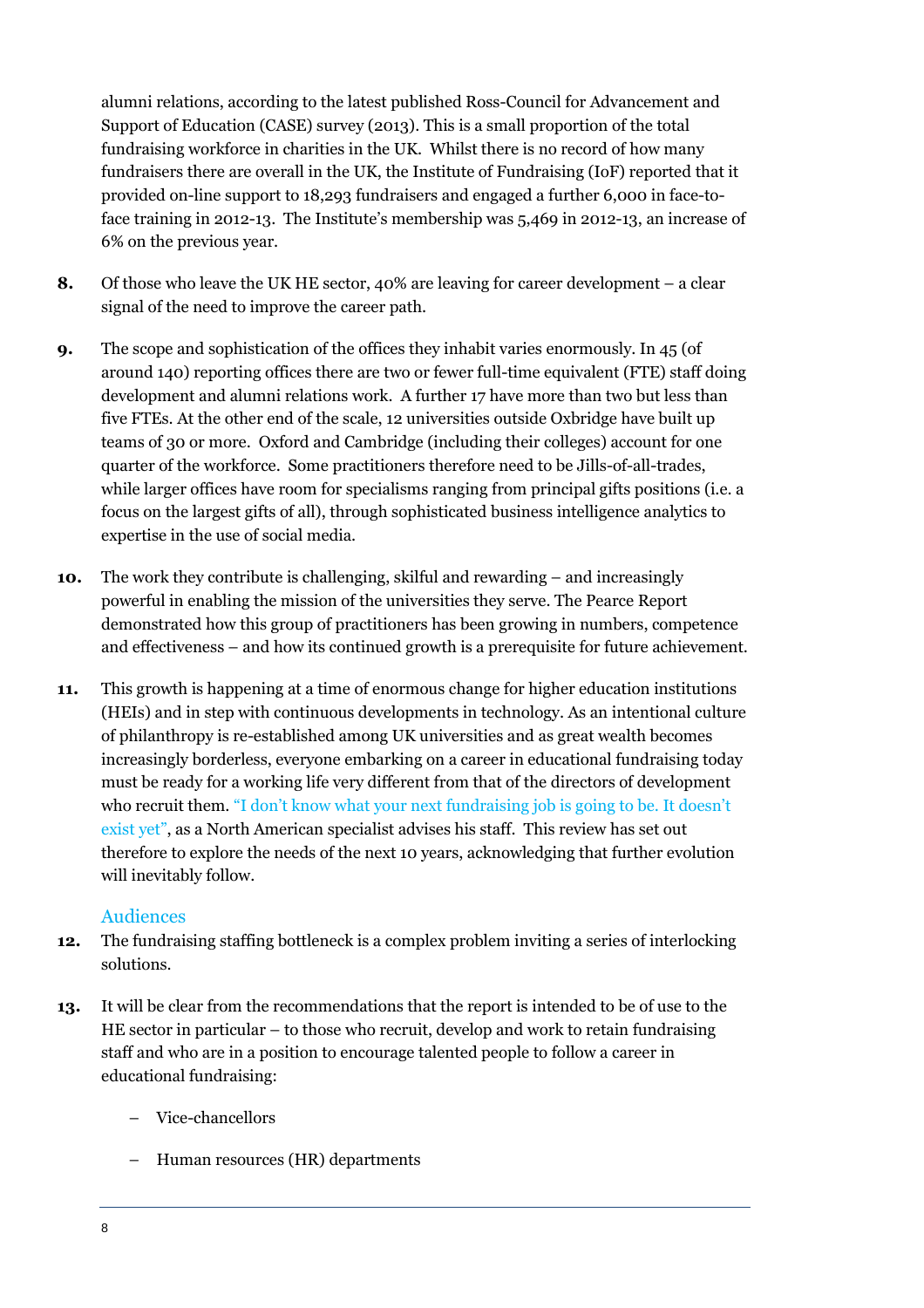- Development offices
- Careers advisors
- There are messages for the bodies that offer training and networking to educational fundraisers, especially CASE and the IoF, as well as for enterprising institutions and networks that could do so in future, including private providers.
- **14.** There is information and demystification aimed at fundraisers working outside HE, whether in arts and culture, health or the wider charity sector.
- **15.** The recommendations, re-ordered by target audience, are attached as Appendix 1.

#### Scope of the review: fundraisers within HE

**16.** The brief for this exercise focuses on recruiting, retaining and developing the workforce of fundraisers within HE. However, many interviewees have commented on the interdependence of front-line fundraisers, such as major gift officers and regular giving managers, with related functions including prospect researchers, data analysts and alumni relations staff. The emphasis of this review follows the brief and examines frontline fundraising staff in particular. But the analysis and the guidance are also intended to be inclusive and helpful to those in related disciplines; they share a landscape and the boundaries between them are often porous<sup>1</sup>.

<sup>1</sup> Sub-sets such as prospect researchers and data-analysts are developing their own specific training provision.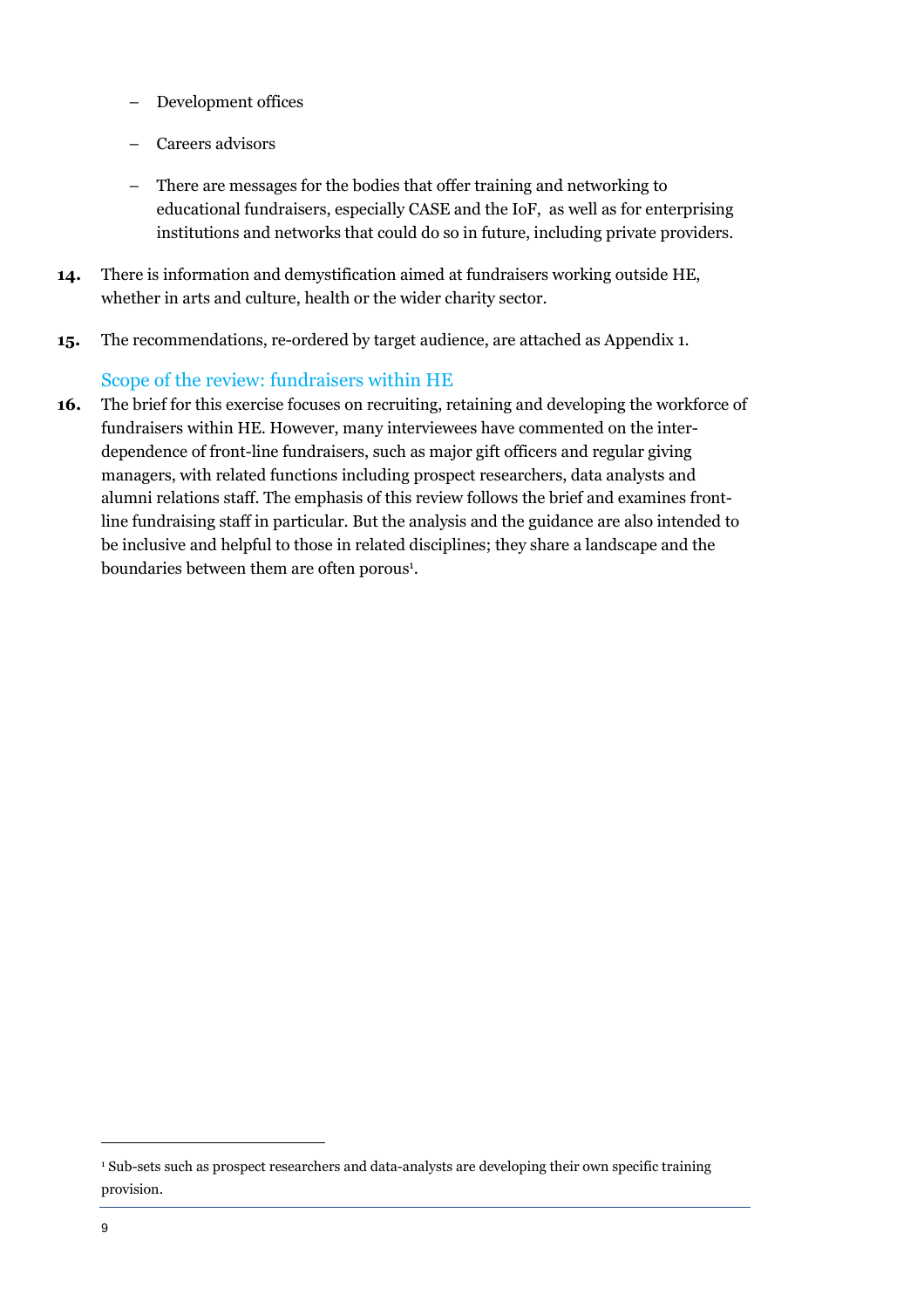## Executive summary

- **S1.** The Higher Education Funding Council for England (HEFCE)'s "Review of Philanthropy in UK Higher Education: 2012 status report and challenges for the next decade" (The Pearce Report) recognised the pressing need, as philanthropic giving in higher education (HE) matures, both for the further development of experienced fundraising practitioners and for a clear career pathway for fundraising professionals in the university sector. Simply put, to meet the ambition set out in the Pearce report of achieving £2 billion a year by 2022, the workforce will need to double or, preferably, triple in size.
- **S2.** Consequently More Partnership and Richmond Associates were commissioned by HEFCE to carry out a review of the future development and training requirements of the fundraising workforce in HE.
- **S3.** As identified in the Pearce Report, there is an opportunity for all universities to make a healthy return on fundraising if they are able to attract, develop and retain the right people to make this happen. The Ross-Council for Advancement and Support of Education (CASE) survey data shows that investment in fundraising staff correlated very strongly with philanthropic income.
- **S4.** Fundraising is now core to the plans of ambitious universities. It creates unusually satisfying and rewarding jobs. Demand for staff consistently outstrips supply. There is common cause to raise the profile of the emerging profession, bring clarity to the various career routes and increasingly professionalise the learning process.
- **S5.** The size of the current development workforce within UK HE is still modest, numbering some 1,842, a small part of a much bigger fundraising workforce across the not-for-profit (NFP) sectors – for example, the Institute of Fundraising (IoF) numbers approximately 5,500 members, providing on-line support to nearly 19,000 fundraisers and face-to-face training for 6,000 in 2012-13.
- **S6.** Interestingly the HE group increasingly defines itself as fundraisers first and as HE specialists second – part of this wider community of fundraising practitioners whose focus ranges from education through arts and cultural organisations to the health sector and charities more widely. This is a new perspective. It has a series of helpful implications<sup>2</sup> . The increased size of the workforce and increased dialogue with other sectors makes for richer experience as well as greater fluidity of movement. This review encourages greater and more coherent exchange and collaboration in future.
- **S7.** There is also an opportunity for one or more universities, if they so wish, to play an important role by developing the fundraising profession as a whole, for example through provision of tailored postgraduate education and of an associated body of research.

<sup>2</sup> What nevertheless makes HE distinctive as a fundraising proposition is explored below.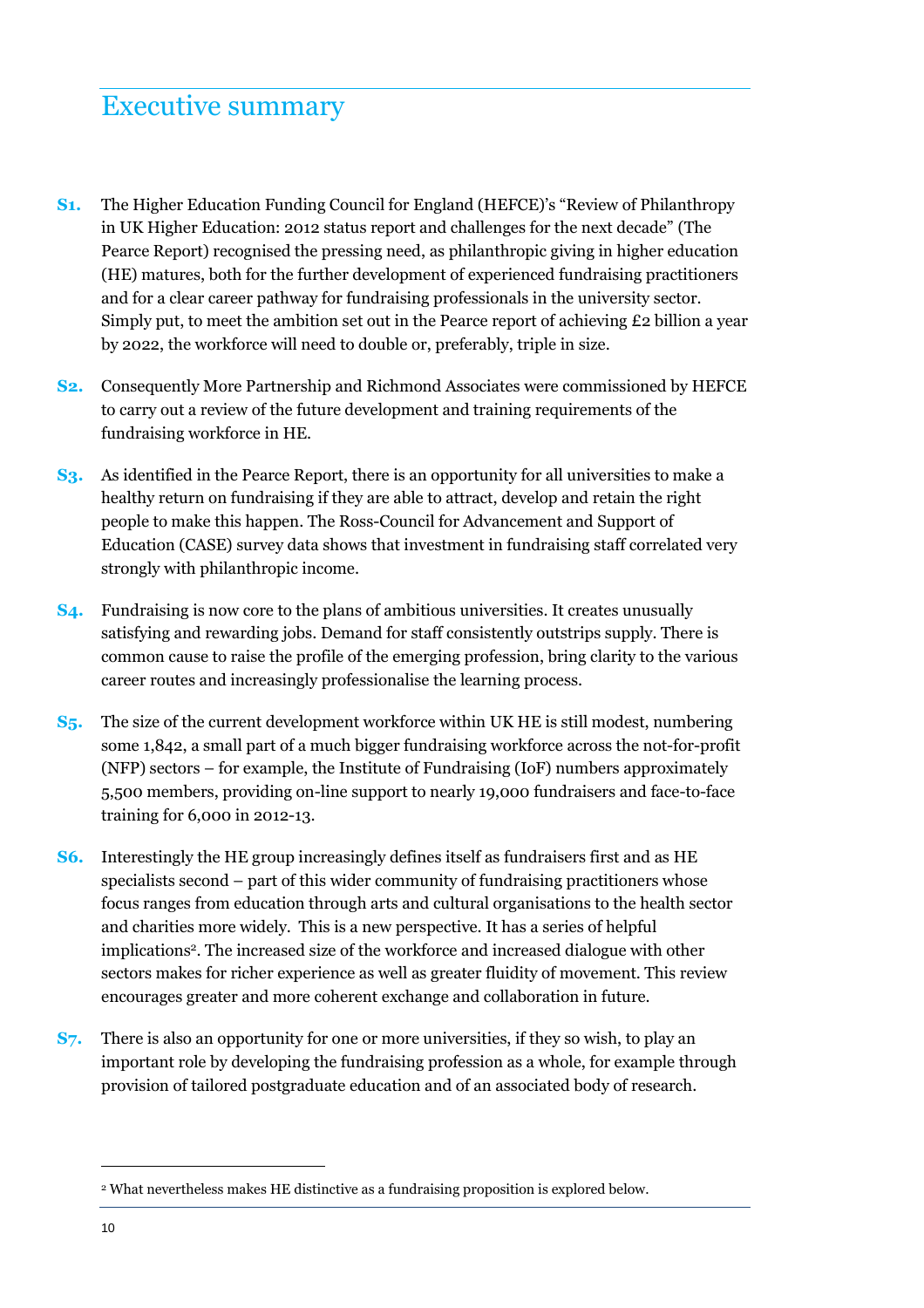- **S8.** Further, investing in appropriate training, education and professional development will pay dividends both in fostering the loyalty and long-term commitment of valuable staff to their institution and in developing a skilled and professional fundraising workforce overall. This will have a commensurately positive effect on fundraising performance across the board. The survey carried out for this review found that 40% of those who leave HE fundraising do so for career development.
- **S9.** HE fundraising offers absorbing and fulfilling graduate jobs where good candidates are in great demand. It provides a career path that can reach around the world, relatively high salaries, senior leadership responsibilities and a sense of achievement. While there are signs that this message is starting to reach more graduates, there is a definite opportunity to promote university fundraising more widely to students as they leave university
- **S10.** There is support for the concept of a "learning route" or career pathway that makes current training offerings explicit, builds on them and anchors education within on-thejob experience and the support of peer networks. The potential exists for this to be expressed as formal qualifications. A university provider could take the opportunity to devise such a framework in partnership with sector groups. It is important to note that the introduction of a compulsory qualification, however, is regarded by the current workforce as an unhelpful barrier, given the shortage of available talent.
- **S11.** There are early signs that senior fundraising leaders are progressing into more strategically important roles within universities, occasionally onto senior management teams, and that vice-chancellors increasingly recognise the value of the skills they bring. The professional standing of this effective and self-confident group of experienced university fundraisers is growing.
- **S12.** There are markedly different scales of operation within UK HE development offices, from single-person units to teams of more than 50 staff. Different parts of the sector will need distinct solutions and to take individual approaches to developing their fundraising workforce: one size will not fit all.
- **S13.** Clear, easy-to-comprehend language must be found to describe fundraising roles within HE. This will increase understanding and aid recruitment both from within and outside universities.
- **S14.** It is in everyone's interests that barriers to entry are avoided, and that a flexible approach is taken to recruitment, focusing on competencies, skills and behaviours and ensuring that the door is open to people from different sectors and backgrounds.
- **S15.** The body of HE fundraising practitioners is notably young, predominantly female and ethnically un-diverse. Women are well represented in senior and well-paid posts. Flexible and creative approaches to recruitment (at both entry and mid-career levels) and retention will optimise the "strategic talent" this group represents.
- **S16.** The use of a competency model would be widely welcomed and will help with recruitment, retention and career progression.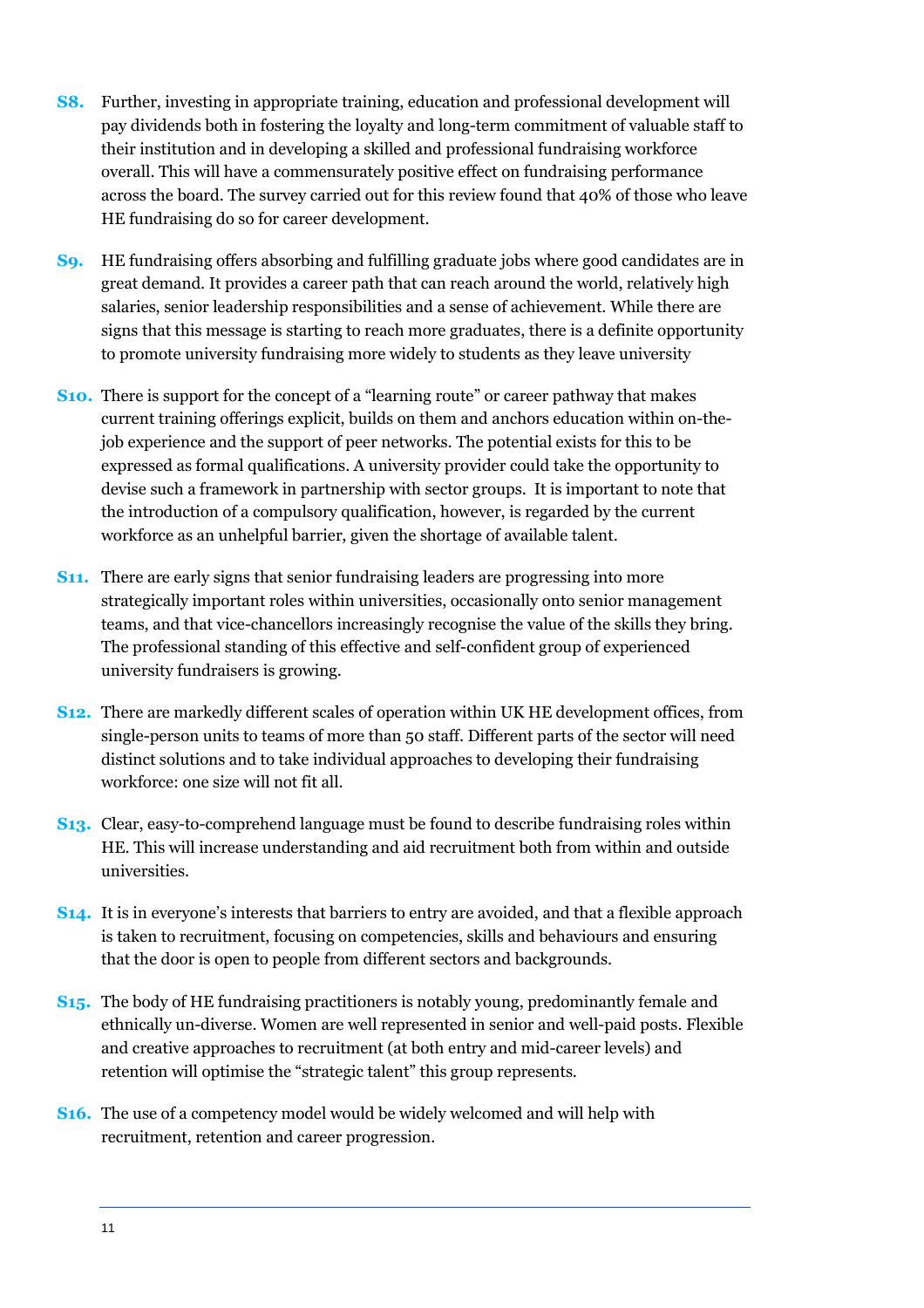- **S17.** Internship schemes (notably the HEFCE-supported CASE graduate traineeships) are working well as entry points and could be extended to a wider range of institutions. Top student callers, who learn their craft on university "phonathons", are an excellent source of fundraising talent, as are others who carry out student work in development offices.
- **S18.** There is a role for mentoring (especially in mid-career) and for coaching (especially at senior levels) to accelerate progress and deepen understanding.
- **S19.** The context is turbulent. HE is responding to and acting upon a rapidly moving external environment, increasingly global but with expanding local communities of interest. Development teams are adapting in response, as they learn more about what works for their institution and as their relationships with their donors, of all levels and from all constituencies, grow and mature. For these teams to continue to attract transformative philanthropic support, it is not enough to be skilled and experienced; staying flexible and remaining open to continuing change are requirements for the workforce of the future.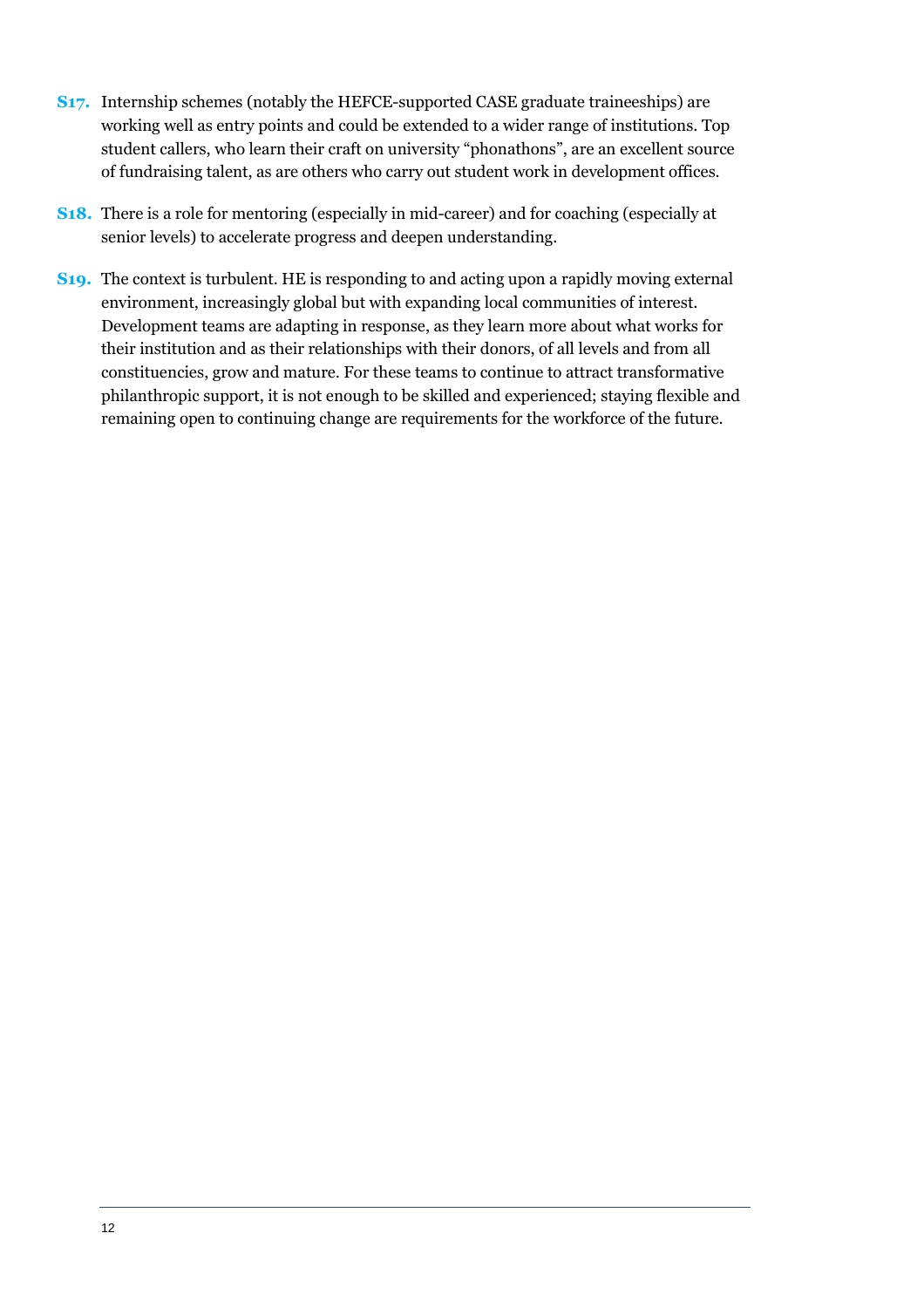## Recommendations

Our recommendations are focused on practical outcomes that lie within the capacity of HE sector bodies and individual institutions to deliver. Importantly, universities will need to take ownership of finding ways to grow and develop the fundraising workforce, for example by allowing their staff to help other institutions and playing a role in raising the profile of fundraising in HE.

The recommendations are summarised here and are given greater context in the main body of the report alongside relevant findings and conclusions. Appendix 1 also gives a list of recommendations re-ordered for each of the audiences that have a role to play.

#### Overarching recommendations

- **R1.** The case for support for HE the understanding of the value of universities as a powerful channel for philanthropic interest and a good cause of wide social impact – is fundamental to the ability to grow the fundraising workforce. It needs to be reinforced at every opportunity.
- **R2.** Recognising the contribution that philanthropy has historically made, makes now, and will increasingly be required to make in future to the flourishing of HE is similarly a message to be insistently and persuasively conveyed by everyone involved in this sector.
- **R3.** Fundraisers will be most effective when fundraising goals align closely to their institution's mission and when the institution's leadership and strategy are committed to long-term objectives and investment. Universities' fundraising, alumni relations and communications plans – based on a clear understanding of their own distinctiveness, goals and particular opportunities, and agreed at the highest levels – have an essential role to play.

#### Recruitment and selection

- **R4.** The use of clear language, avoiding jargon, about the roles and mechanisms of fundraising within HE will greatly assist in the wider promotion of fundraising careers. This includes avoiding job titles and advertisements that use terms poorly understood outside HE.
- **R5.** Institutions are urged to use all available opportunities to raise the profile of fundraising as a career in HE. Potential avenues for this include:
	- Talking to students on campus, speaking at schools' careers events, encouraging AGCAS (Association of Graduate Careers Advisory Services) to promote fundraising in HE as a career choice.
	- Making full use of social media and other networks of student callers, volunteers and regular giving practitioners to highlight opportunities.
	- Holding a joint event to help institutions extend graduate intern programmes, using learning from CASE's Graduate Training scheme.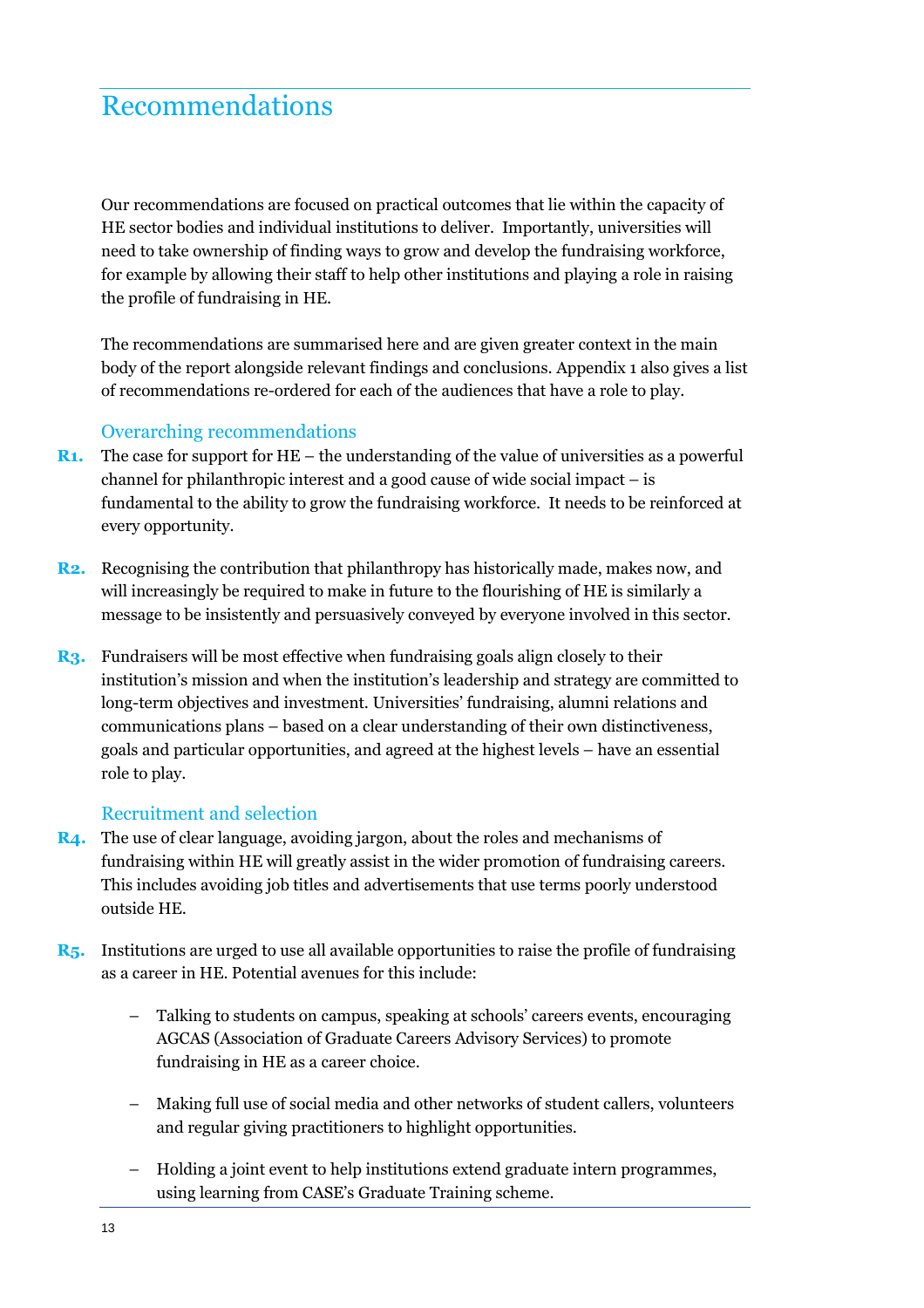- Creating and disseminating case studies of educational fundraisers, their attributes and career paths on relevant web sites, with interviews of practitioners.
- **R6.** Universities are encouraged to make use of the Recruitment Guidelines produced as part of this review and to adapt them to their own situation.
- **R7.** Development directors from established operations have a valuable role to play on recruitment panels for smaller, less experienced units and are urged to do this when possible.
- **R8.** There is an opportunity for higher education institutions (HEIs) to draw on the competency models published alongside this report in recruitment, appraisals and career planning. These can be adapted by institutions for individual roles as needed and will enable a more flexible and open approach to recruitment based on competencies, skills and knowledge rather than predominantly on experience.
- **R9.** Key stakeholders such as CASE, the IoF and other sector bodies have the opportunity to come together to explore whether and how best to develop the competency model further, working with institutions across the sectors.
- **R10.** Developing an "employer brand" is encouraged as an effective way for individual institutions to reinforce key messages that will encourage recruitment of strategically valuable staff.
- **R11.** Taking a flexible approach, recognising the predominance of women in the workforce, and the need to attract people with transferable skills from other sectors, will lead to more successful recruitment. Institutions are also urged to consider ways to attract people from a range of ethnic backgrounds as student callers and volunteers, as a means to encourage a more diverse workforce over time. In particular there is the opportunity to work with student groups and societies to promote fundraising opportunities to a wider mix of people.

#### Education, training and development for mid-level staff

- **R12.** There is a clear appetite for increasing professionalism within HE fundraising, which can be achieved by a mix of experiential and educational mechanisms. This presents the challenge – and opportunity – to an organisation or group of organisations working in partnership to take the lead in developing and giving coherence to a package of learning elements. For example:
	- Existing good practice from induction passports, learning logs and individual training courses – could be extended to create an acknowledged "learning route", in due course leading to a university-backed qualification.
	- A purposeful mentoring programme could be developed to aid career progression, with mentors drawn from both within and beyond HE.
- **R13.** Cross-sector liaison and coordination is encouraged between groups including CASE, the IoF and other bodies involved with the education and training of fundraisers. Among the topics they are invited to consider are shared training, the evolution of a widely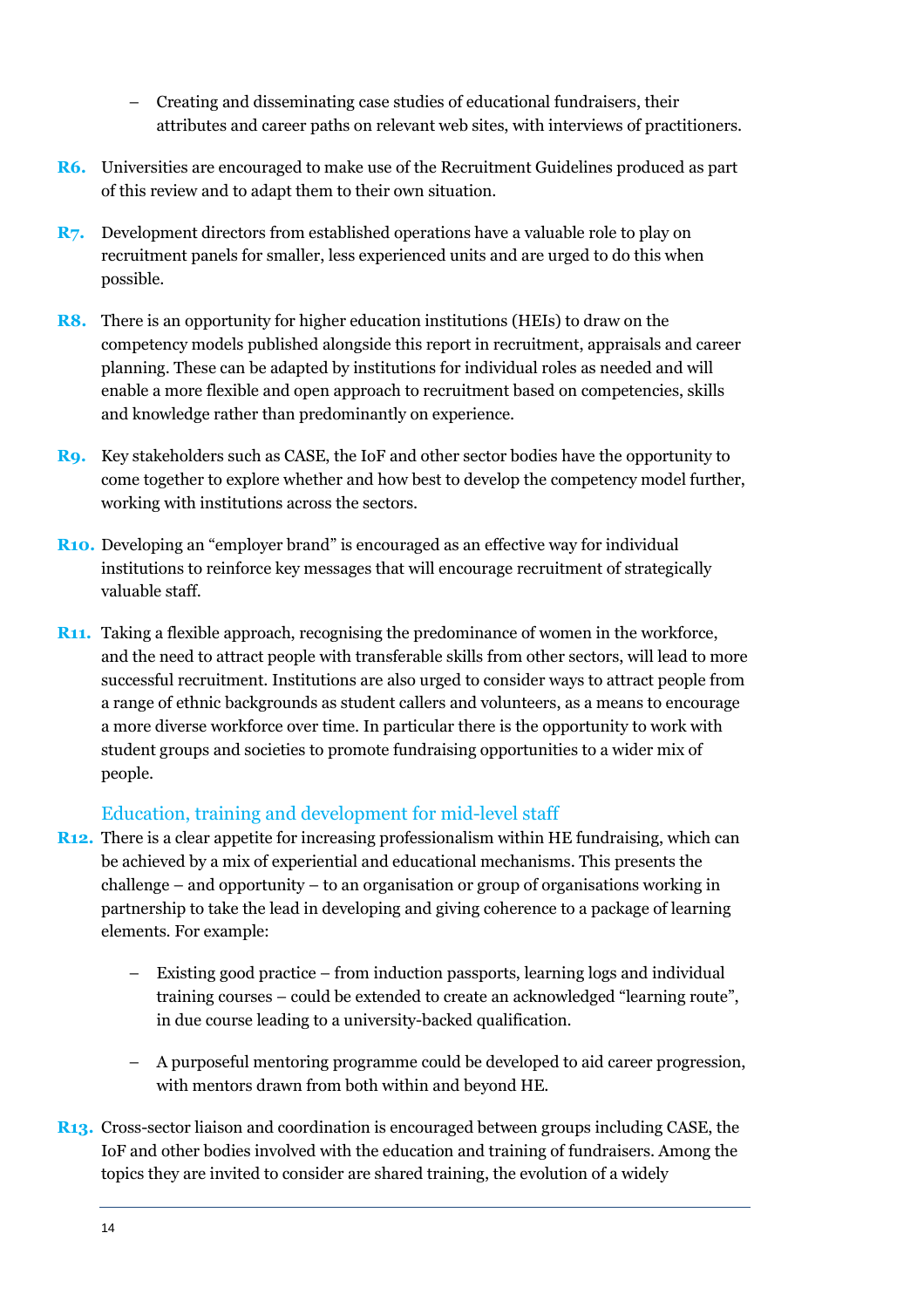recognised qualification working towards charter status and the general applicability of the Advanced Diploma in Fundraising.

- **R14.** University leaders are invited to rise to this challenge of offering provision for postgraduate qualifications, including the development of a body of associated research in fundraising, particularly given the scale of the overall fundraising sector.
- **R15.** Institutional peer groups (such as the Ross Group, and the development directors of the former 1994 Group or of specialist institutions or of members of Million+) are encouraged to facilitate shared training and networking within a community of practice.

#### Professional development for leaders and aspiring leaders

- **R16.** Institutional leaders are urged to consider how to make use of the expertise and institutional knowledge of experienced directors of development for the longer-term benefit of the institution and the individual.
- **R17.** Aspiring leaders are invited to take full advantage of the plethora of leadership development opportunities available to them including:
	- Internal courses within institutions, the Top Management Programme, executive education programmes and cross-sector initiatives such as the Clore Fellowship and Common Purpose UK.
	- Executive coaching.
	- Joining or developing communities of leadership e.g. by mission, other peer groups, CASE or cross-sector networks.

#### Retention

- **R18.** Development directors are urged to think consciously about retention and to work actively with human resources (HR) departments to develop appropriate retention action plans for their teams. The Retention Guide published with this report gives guidance on issues such as recognition and reward, personal and career development, good management practice and adopting flexible working practices.
- **R19.** Adoption of the induction passport and learning logs by fundraising and alumni relations teams will help with retention of development team members.
- **R20.** CASE and the Ross Group have the opportunity to play a role by collecting regular workforce data as part of the Ross-CASE benchmarking survey. This needs to be focused on information that will help monitor progress such as:
	- Established number of full-time equivalent (FTE) posts in each department.
	- Numbers of vacancies.
	- What proportion of the FTE would define themselves as part of a black and minority ethnic group.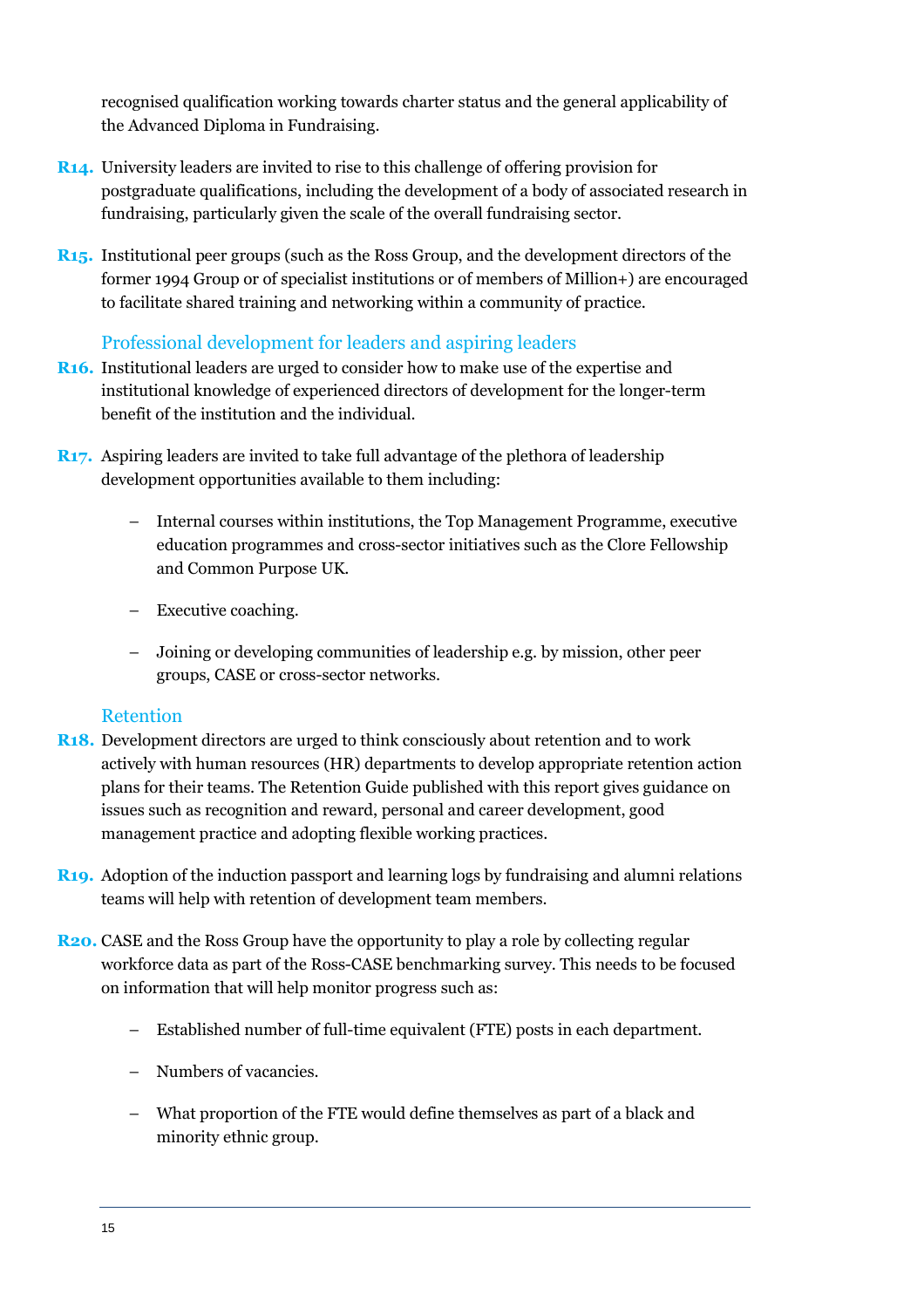Further differentiation of roles carried out by staff would allow more robust benchmarking, for example by adding "management" and "operations/support" alongside "alumni relations" and "fundraising".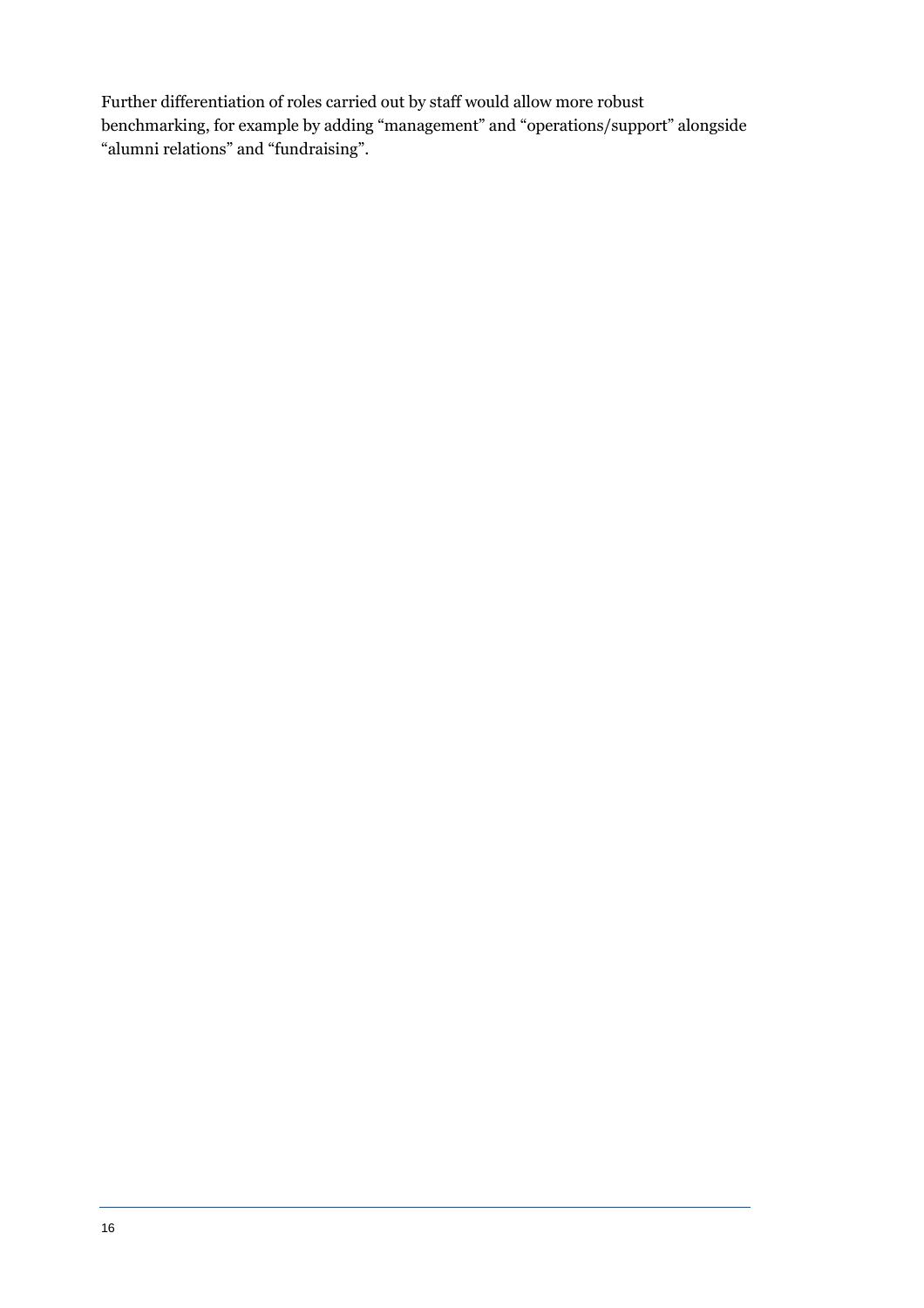## Methodology

- **17.** Over 750 people have contributed to this review an even larger body than the 500 who participated in the Pearce Report. The evidence for this report has been drawn from the following sources:
	- Six focus groups held at the 2013 CASE Europe Annual Conference, with 33 development office staff taking part. Eight of these were from the CASE Graduate Trainee Scheme, with the remaining 25 drawn from 23 HEIs) and one school.
	- Eleven written submissions. See Appendix 2.
	- Analysis of an online survey, representative of the sector, completed by 658 people during October 2013. Of the current workforce, 30% (527) took part, together with a further 50 who had previously worked in HE development and alumni relations. <sup>3</sup>
	- In-depth interviews with 64 people including senior practitioners, vicechancellors, donors, HR and careers experts and professional organisations both in HE and outside it. These took place in the UK and in Australia. See Appendix 2.
	- Case studies drawn from interviewees and other offices to exemplify innovation and sound practice.
	- Review of Ross-CASE survey staffing data for 2013 and of CASE salary surveys.
	- A set of top-line competencies and associated knowledge for fundraisers that have been devised, tested during interviews and subsequently further developed. A summary of these is available.
	- A set of 25 personal attributes of fundraisers, drawn up by an "Ivy Plus" group of US institutions in the 1980s, was also updated and ranked by a group of senior development directors. They form part of the Recruitment Guide published alongside this report.
	- Visits to one Canadian and two US advancement offices to study their strategic talent management programmes for advancement staff. See Appendix 2.
	- Extensive desk research into current training and continuous professional development (CPD) in the sector and appropriate comparators beyond the sector. See Appendix 3.

<sup>3</sup> Around 80% of the respondents told us the name of the institution for which they work. In order to check whether or not the survey response is representative of the sector we have correlated this data against information on office sizes contained in the Ross-CASE survey. There was a close match between the distribution of survey respondents and the "all sector" data in both university mission groups and the age grouping used in the Pearce Report. We are therefore satisfied that the survey is representative of the sector generally. Data on the correlation can be obtained from the authors.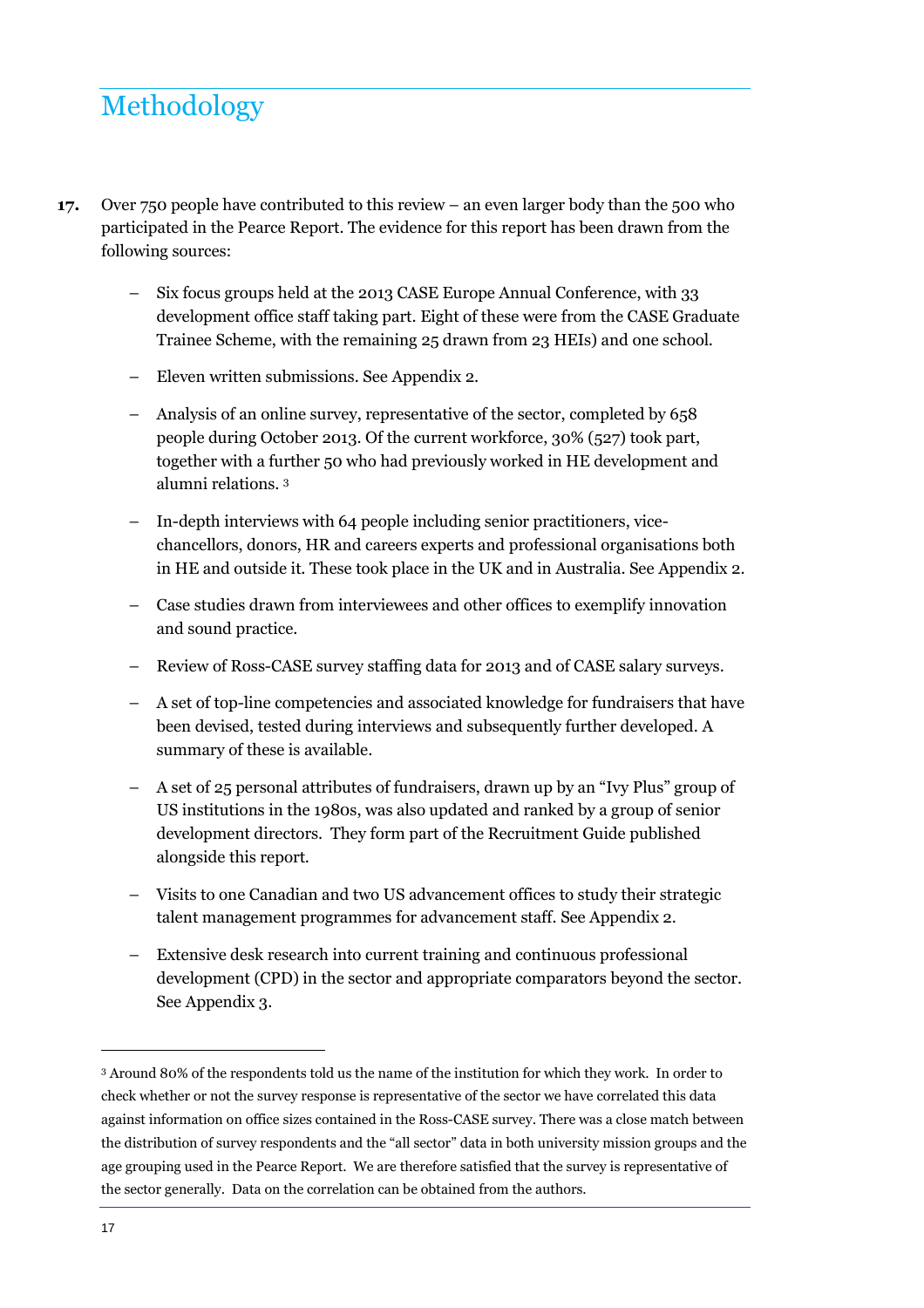## Educational fundraising: an emerging profession

#### What does it mean to be a profession?

- **18.** The Pearce Report described fundraisers as "increasingly professional but not yet quite a profession". The review has investigated whether this workforce yet represents a profession in the formal sense<sup>4</sup> . Practitioners of educational fundraising often call themselves professionals and refer to "the profession". But, they acknowledge, "we're not a profession in the way that accountancy is a profession, no". This has to do, partly, with one of the sector's strengths, the variety of effective practice. "There's an approved way of treating a gastric ulcer or dealing with a big corporate property issue in law. But there isn't a single view of what works in fundraising." In comparison to professions such as architecture, law or medicine, where there is an established body of knowledge that has to be learned and accredited in order to practise, and where those infringing approved codes can be barred from practice, educational fundraising is not yet a profession. But it is on the way to becoming so.
- **19.** Reasons for this view, some principled and others pragmatic, include:
	- The knowledge on which fundraisers draw is wide, including from such varied fields as psychology and law. But what is accepted as the canon of knowledge specifically related to fundraising in general, and educational fundraising in particular, is still fairly narrow.
	- There is a relatively small body of published work on the subject against which to devise appropriate and evidence-based practice standards.
	- Just because someone has acquired that knowledge does not make them a good fundraiser; it is no guarantee either of effectiveness or of "fitness to practise".
	- The majority of participants in this study were concerned that formally establishing a profession at this stage, with qualifications that are required as a licence to practise, would create a barrier to entry more than an incentive to improve performance.
	- However, fundraisers aspire to be seen as professional and see the professionalisation of the sector as a positive trend.
- **20.** There are many aspects of professional conduct that certainly apply to fundraising in higher education (HE). They serve as notice that this is a serious career option with prospects for satisfaction, development and achievement, both personally and for the institutions being served. These already include, or might include in the near future:
	- Well-expressed ethical standards.

<sup>4</sup> Characteristics that define professionals have been developed by Robin Downie (Professor Emeritus of Moral Philosophy at Glasgow University) – referenced by the Institute of Chartered Foresters among others. . See paper from the 18th Commonwealth Forestry Conference, 2010, "What is Professionalism?"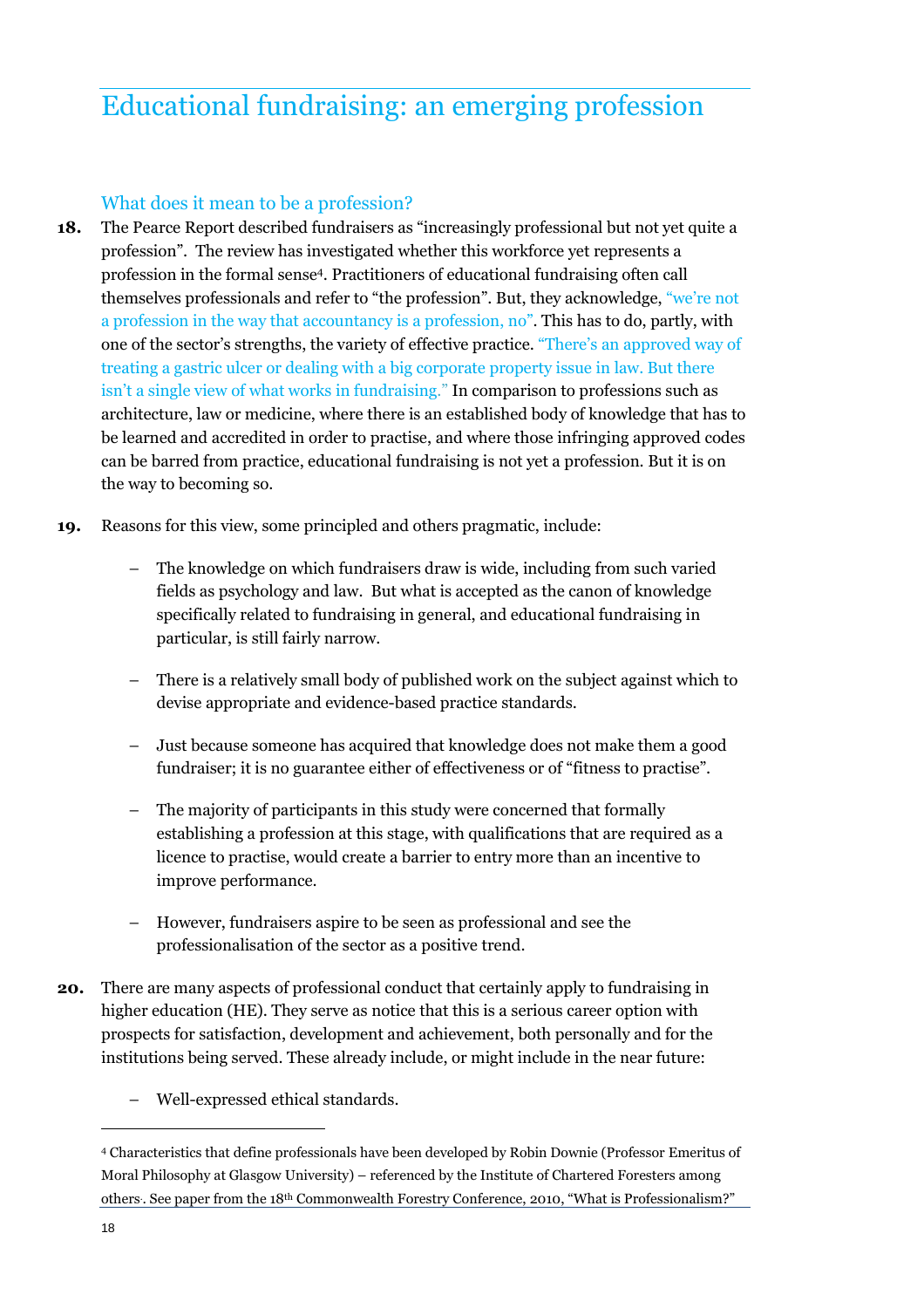- A variety of entry points both at "new starter" level and for more experienced members of the workforce.
- Membership organisations that promote good practice and ethical behaviour.
- Opportunities for relevant study leading to a recognised qualification with ongoing continuous professional development (CPD) as a requirement.
- Respect for the body of practitioners from those outside the group.
- Opportunities for career development leading to leadership positions in management and/or in leading specialisms within an office.
- Opportunities for transfer between organisations in the same or similar sectors.
- A sense of vocation on the part of at least some to serve the transformational enterprise that is HE.
- Expectations for the conduct and accountability of individuals, and not just of organisations.
- **21.** The intention of this report is to articulate and strengthen these elements, for example by signposting possible career paths, so as to enhance the professionalism of educational fundraisers both individually and as a body and strengthen their ability to succeed: not quite a profession but certainly not amateurish.

#### Where we are: the demographics of the workforce

- **22.** At the heart of this work are the staff of development and alumni relations offices. Half of the workforce is based in just 10% (13) of the institutions<sup>5</sup> .
- **23.** The workforce is predominantly young and female. Of the survey respondents, three quarters are women, 70% of whom are between 25 and 44 (see Fig. 1). The gender mix is very similar to that found in a recent survey of its members carried out by the Institute of Fundraising (IoF).<sup>6</sup>

<sup>5</sup> Oxford and Cambridge are treated here as single institutions, although each is in reality a central office with additional college offices ranging in size from one to around eight staff.

<sup>6</sup> http://www.institute-of-fundraising.org.uk/library/diversity-in-the-fundraising-profession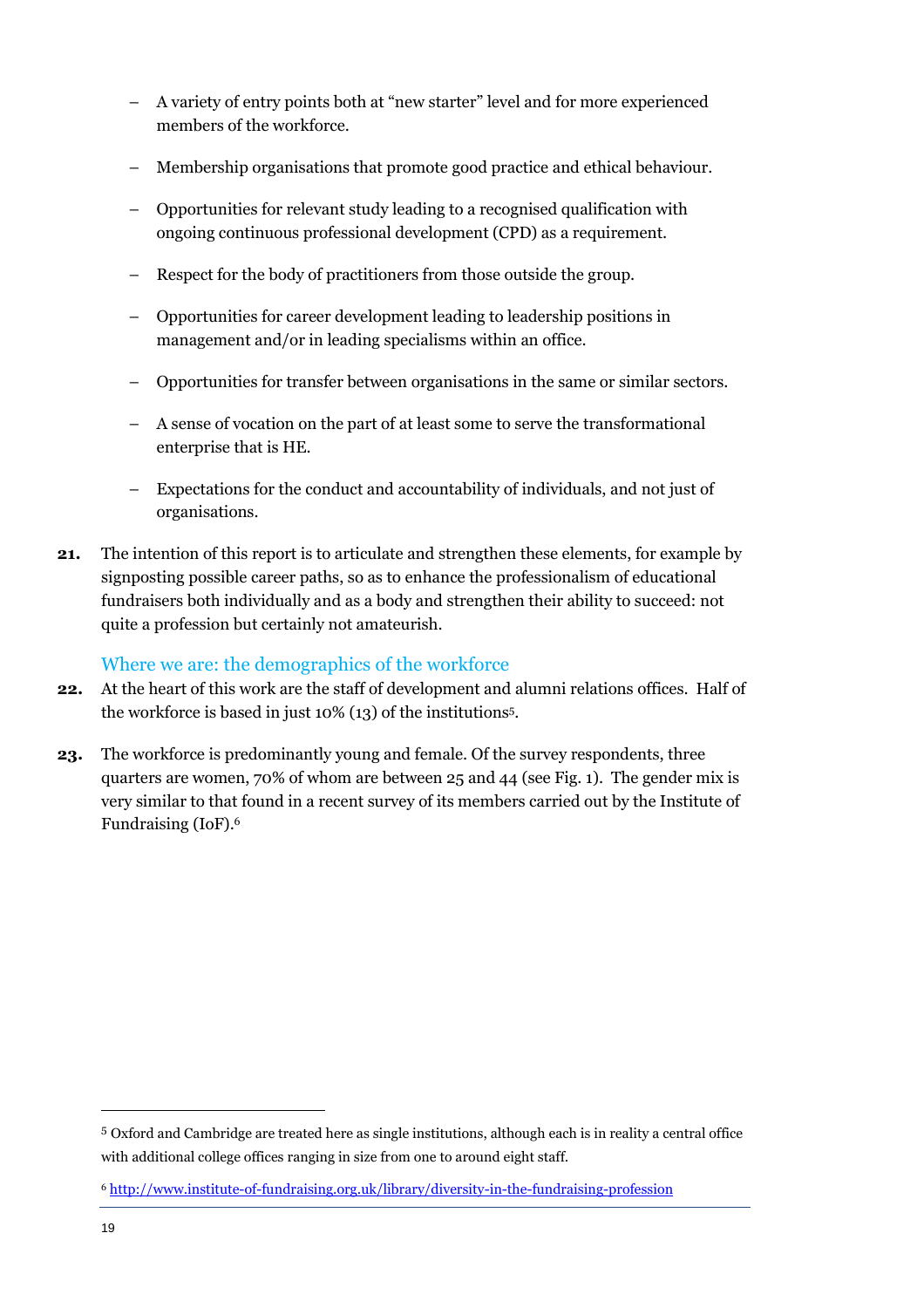**Fig. 1 – Age and gender of survey respondents** 



**24.** We have analysed salary data where it was given and compared this with both age and gender. While salary broadly increases with age, there is evidence of some who are relatively young reaching the higher pay bands – a consequence of the competitive market in which institutions operate to attract the best staff (see Fig. 2).



**Fig. 2 – Age band and salary range**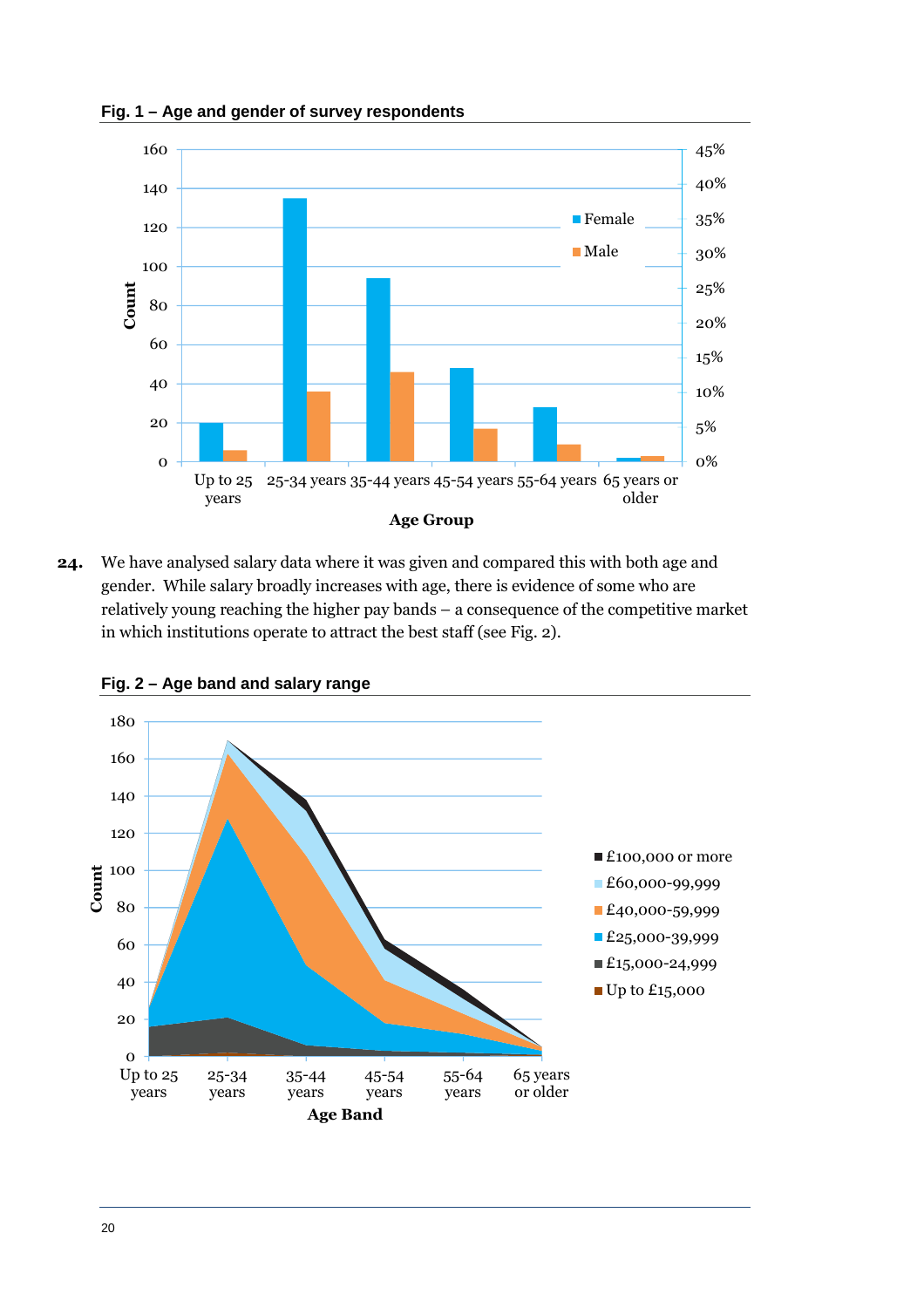- **25.** On gender and its possible influence on salary, there appears to be little bias in all the age ranges up to 54 years old. Indeed, the proportion of all women in the 35-54 age groups who appear in the top two pay brackets is greater than that of all of the men, suggesting there is no bar to women reaching the top of the profession and being appropriately rewarded for doing so. This trend does not follow through into the 55-64 age group however, where men appear more likely to be highly paid than women, although the number of respondents here is small (27 women and nine men).
- **26.** The workforce is predominantly white; 82% of the survey respondents identifying an ethnicity did so as white and from the British Isles (including Ireland), 12% as white from beyond the British Isles and the remaining 6% from other ethnic groups whether British by nationality and/or birth or not. In the same period the Higher Education Statistics Agency (HESA) reported that 10% of all non-academic staff of known ethnicity were from a non-white ethnic minority, as were 18% of all first year undergraduate and postgraduate students. A recent report from the IoF found that 7.5% of those who disclosed an ethnicity were not white. Thus the HE fundraising sector is considerably less ethnically diverse than its context, and somewhat less diverse than its colleagues in the broader charity sector.
- **27.** Over the three years to July 31 2013 there has been growth of around 7% in the numbers of fundraisers and alumni relations staff in the sector, although the growth has been by no means uniform. As investment in fundraisers correlates strongly with philanthropic revenue, there is a warning sounded here for those that have cut back.



**Fig. 3 – Change in absolute number of fundraising and alumni relations staff 2010- 2012 by age group**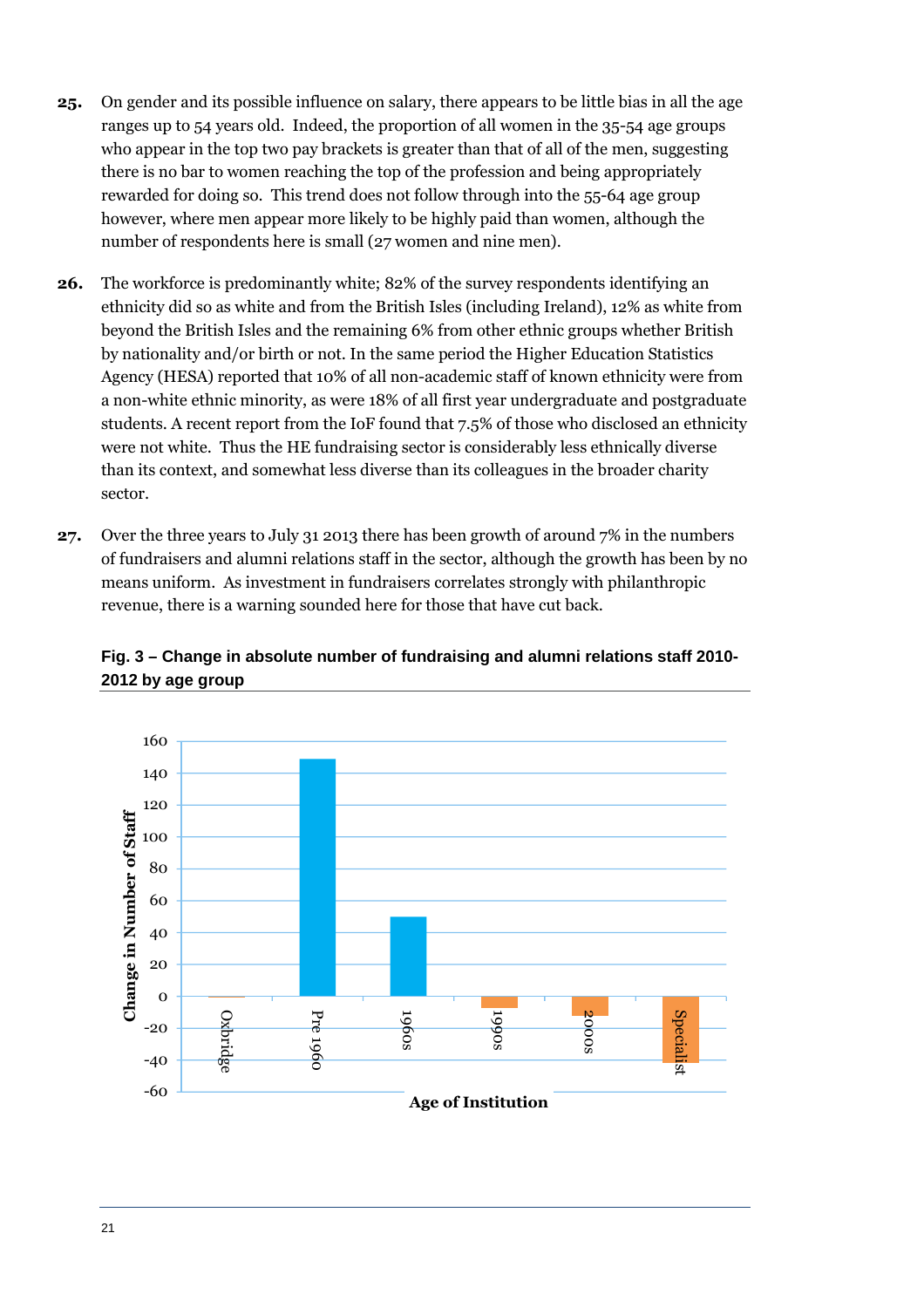#### Where we are: fundraising progress

- **28.** The achievements described in the Pearce Report are real and impressive. At the end of financial year 2006-7, 131 institutions reported  $£513$  million in total funds raised from 132,000 donors. Five years later, 152 institutions reported £693 million from more than 204,000 donors. That means 16% more institutions reporting an overall rise of 35% in funds raised, and 54% more donors.
- **29.** The staffing base that has supported this remarkable growth in revenue and supporters has been a generation of home-grown pioneers (10% of the workforce has always been in HE development), together with talent imported from North America, people who have transferred from fundraising posts in other not-for-profit (NFP) sectors, and those who have transferred in from other disciplines within HE and beyond it.

#### **Fig. 4 – Previous employment, those who have not always worked in HE development**

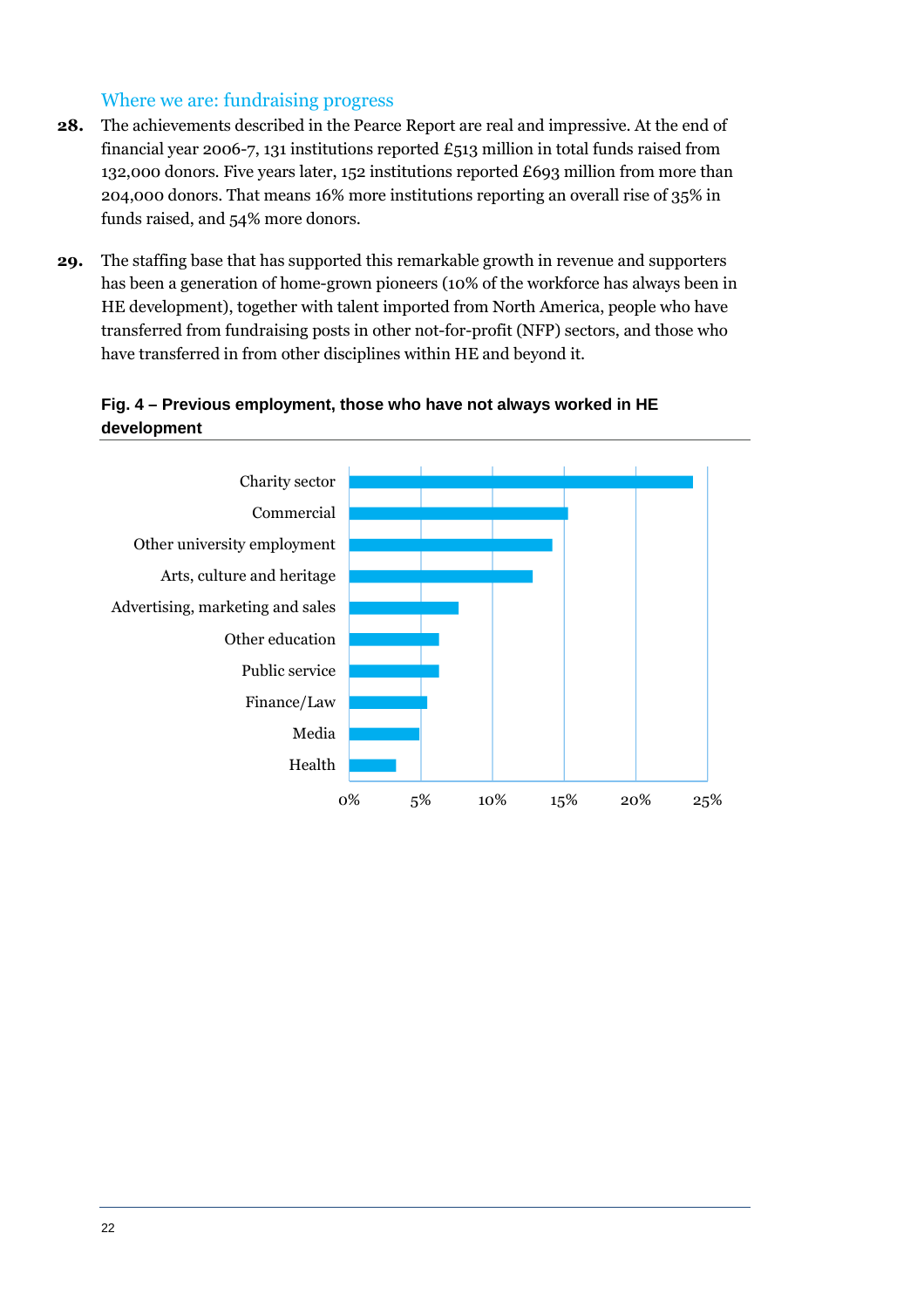#### **Case Study**

*"I think that in many ways fundraising is more subtle here than in North America"*

**Kirsty MacDonald, Executive Director, Development and Alumni Engagement at the University of Edinburgh, came to the UK from Canada 19 years ago.** 

"I'm glad I moved from Toronto to London early in my career. It's harder to build a network and understand the culture if you're a senior development professional plucked straight from Harvard or Yale and dropped into the UK!

"To some extent, development is the same everywhere: it's fundamentally about building long-term relationships. However, I also think that in many ways fundraising is more subtle here than in North America, where it seems to me it's become aggressive and mechanical. I love the fact that we have to listen and be very responsive – and don't mind that the British aren't always comfortable talking about money. Figuring out what makes donors tick is what makes philanthropy fun.

"Over the last 19 years, as I've moved between the arts and higher education, I've watched British fundraising change hugely. It's been great to see development shift from the periphery to the core of institutions. Now, for the most part, vice-chancellors understand that, if they want to raise funds, it's not enough to simply hire a fundraiser; they have to embrace fundraising as a big part of their role and then cascade it down through the organisation – which is what's happening at Edinburgh.

"Having said that, I think there's still much room for growth in the UK. The virtuous circle of giving back – 'I've benefited from philanthropy, so I want to help the next generation' – isn't here yet. It's not part of the alumni psyche. In some areas of fundraising we have many real success stories, for example, in medical fundraising, but we need to make them work in other disciplines. In addition, we need to get better at raising funds from other sources: government, grants and foundations, match schemes and the like.

"If I could wave a magic wand, I'd bring in some kind of transition programme for senior people transferring into fundraising from other professions, as well as trying to attract more bright graduate trainees through initiatives like the CASE traineeship. I'd also make existing fundraisers more confident and collaborative, so that development gets a voice at the top table. Of course, it's not brain surgery, but fundraising is a profession – with its own techniques and strategies – like any other."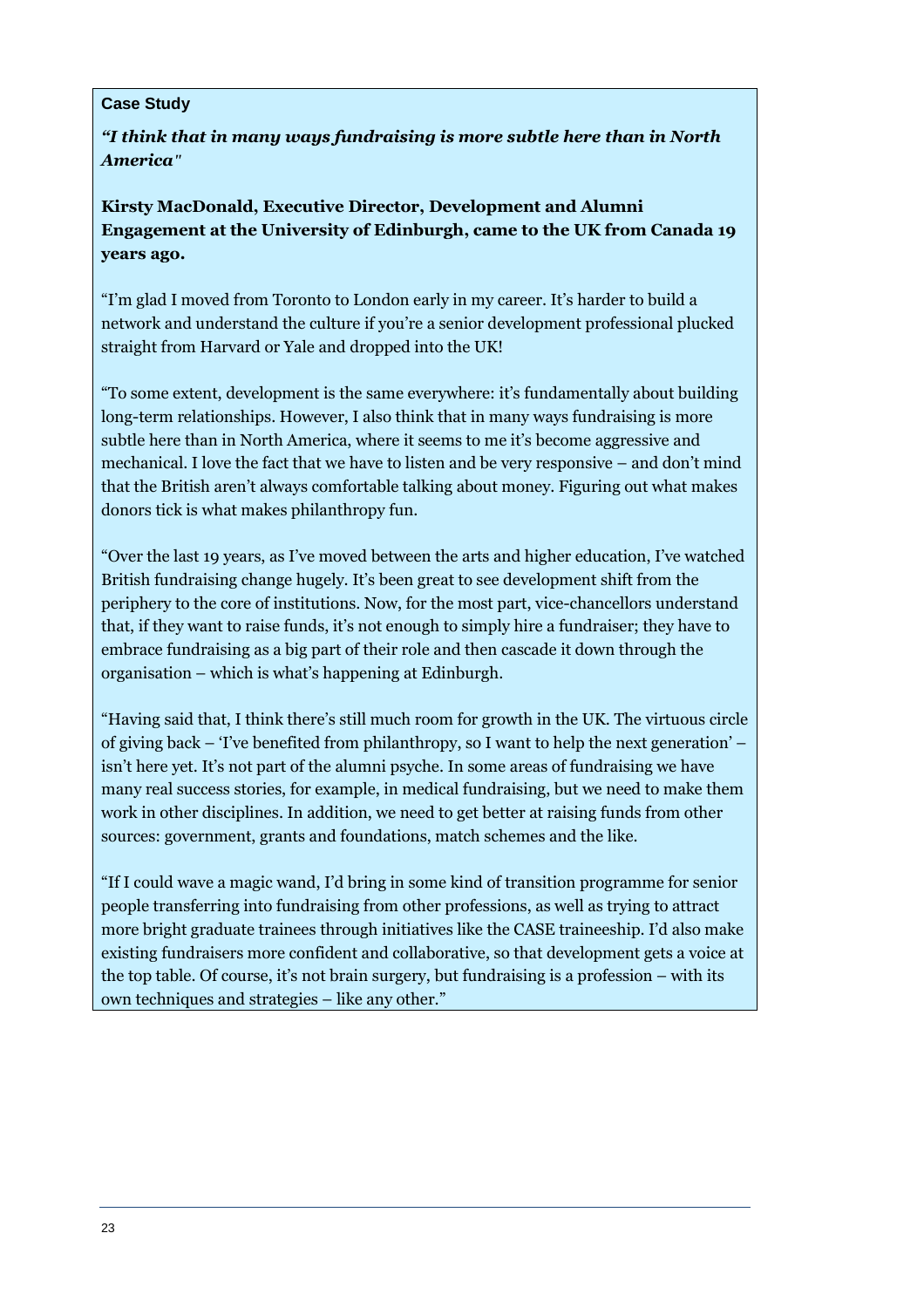**30.** People have transferred in at a variety of levels, including 16% of transferees at a senior level.



**Fig. 5 – Entry level into HE development of those who have worked elsewhere** 

- **31.** The increased size of the workforce and increased dialogue with other sectors makes for richer experience as well as greater fluidity of movement. The phenomenon of a cohort of development directors who had never worked for someone with more fundraising experience than themselves is coming to an end. "I went from admin assistant to development director in five years. I shouldn't have been allowed to do that." HE fundraising recruits today, such as the high-calibre Council for Advancement and Support of Education (CASE) graduate trainees' group, can look forward to a considered and supportive training and development experience with expectations of a coherent career path ahead of them over many years.
- **32.** Within university administrations, fundraisers often find themselves a privileged group. "Fundraising staff are more engaged in attending conferences, seminars and webinars than their counterparts in marketing or communications." Much good practice in training and networking has evolved to equip practitioners to succeed, although fundraising theory and research is less well developed. Practitioners can probably make better use of such material as does exist.
- **33.** The Pearce Report indicated pressure points at all levels, from entry level, to mid-career progression, to heads of function. "Getting the right appointment at the top is critical. We made four attempts before we found our current (excellent) director of development."
- **34.** A shortage of strong candidates has been exacerbated, in many cases, by institutional inexperience. There are cases of evident over-promotion. "I was lured away from my first job by lots more money. I wasn't ready to run a team. The people interviewing me didn't know that. And I didn't know that." Instances of practitioners swinging from vine to vine without their feet ever touching the ground do little to build conviction and trust within the academic community and undermine the core strength of HE fundraising: the ability to build long-term relationships where time and attention may result in significant gifts.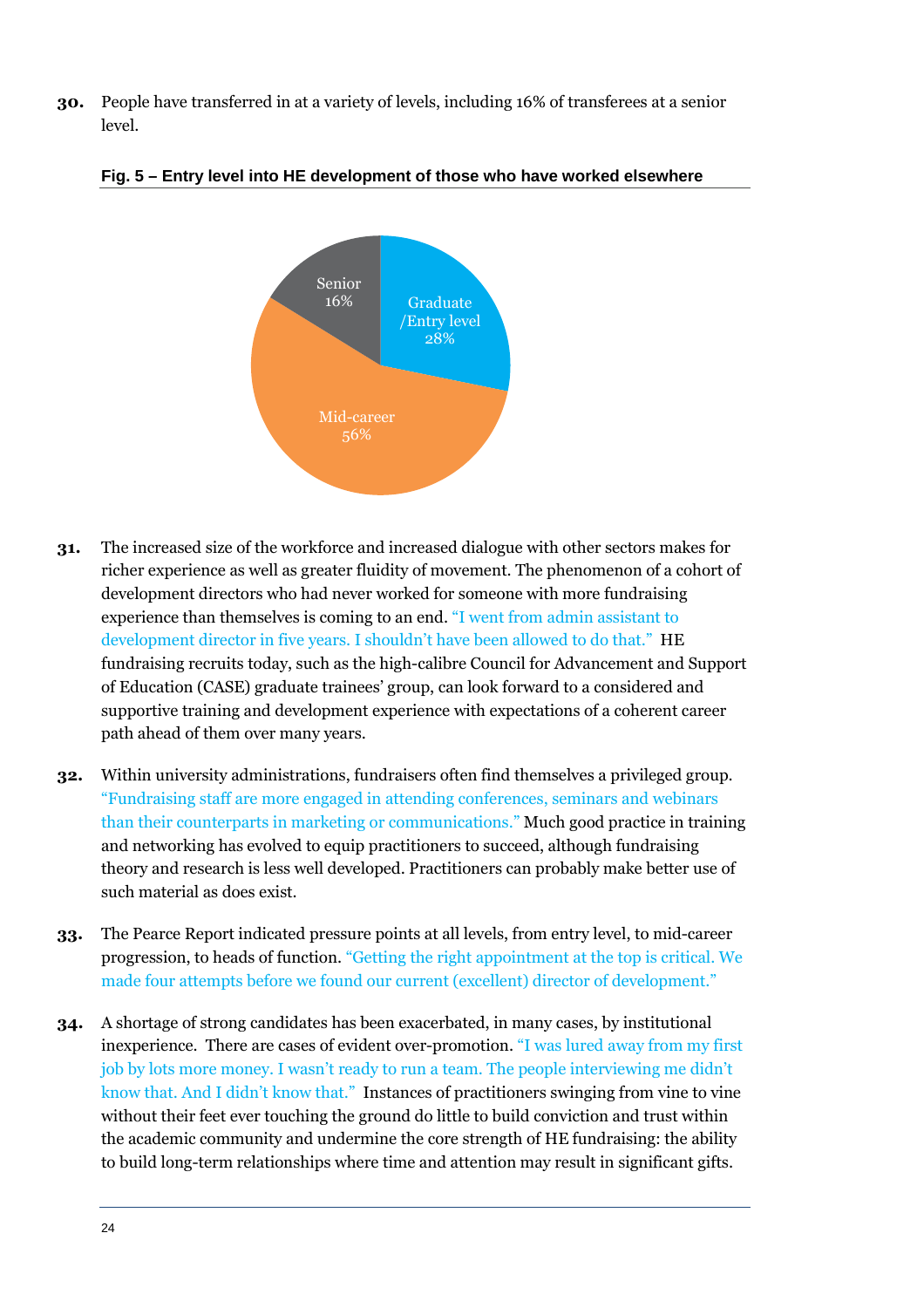- **35.** Some key practitioners, especially at senior levels, have ambitions exceeding the expectations of their university employers. A number believe they have a broader contribution to make to their institutions beyond the development and alumni relations office. How their skills, perspectives and key relationships (both internal and external) are best used as their careers develop should be of concern. This is especially the case in a young profession where some are appointed to be leaders of substantial development and alumni relations offices with another 20 to 25 years of their working lives ahead of them.
- **36.** Despite these caveats, HE fundraising is a satisfying and rewarding career delivering impressive impact in the most important of causes. On the other hand, it remains relatively small, in some places fragile, over-dependent on a few individuals and vulnerable to pressures from within and outside the institution.

#### **Case Study**

*"I watched other people and how they managed, and was mentored informally by contacts elsewhere."*

**Chris Murphy is Head of Development and Alumni at Birkbeck, University of London, having worked previously as a fundraiser in the arts and as a recruitment consultant.** 

"After graduating I went travelling in the hope that a career plan would come to me while lying on a beach. It didn't and I ended up as a head-hunter specialising in recruiting fundraisers … which was when I came to formulate a real career plan.

"The contacts and insights I'd gained enabled me to get the first job I applied for: as a fundraiser at the National Theatre. From there I progressed to Head of Memberships. So at 27 years of age, I found myself leading a team of six people, some older than me and with established reputations in the sector.

"It was a steep learning curve with a limited training budget! I watched other people and how they managed, and was mentored informally by contacts elsewhere. I also tried to read at least one leadership or management book a month and attended CASE events, but for the most part I relied on my instincts and people skills.

"After a couple of years I was approached for the Head of Development and Alumni post at Birkbeck. I'd always had higher education in the back of my mind, thanks to my grandfather, a miner's son who was saved from a career in the pit by education. I know every university says its fundraising proposition is unique, but ours really is a one-off story of high quality research combined with access and evening teaching. The idea of giving people a second chance at education particularly resonated with me.

"At Birkbeck I've been able to grow the team from five to eight and I've had some leadership training. We've made progress. It's tangible in the figures, but I know I'm far from the finished article as a leader. I'm still trying to make the transition from managing to strategic thinking. Whether I should be doing this job so young is debatable: there are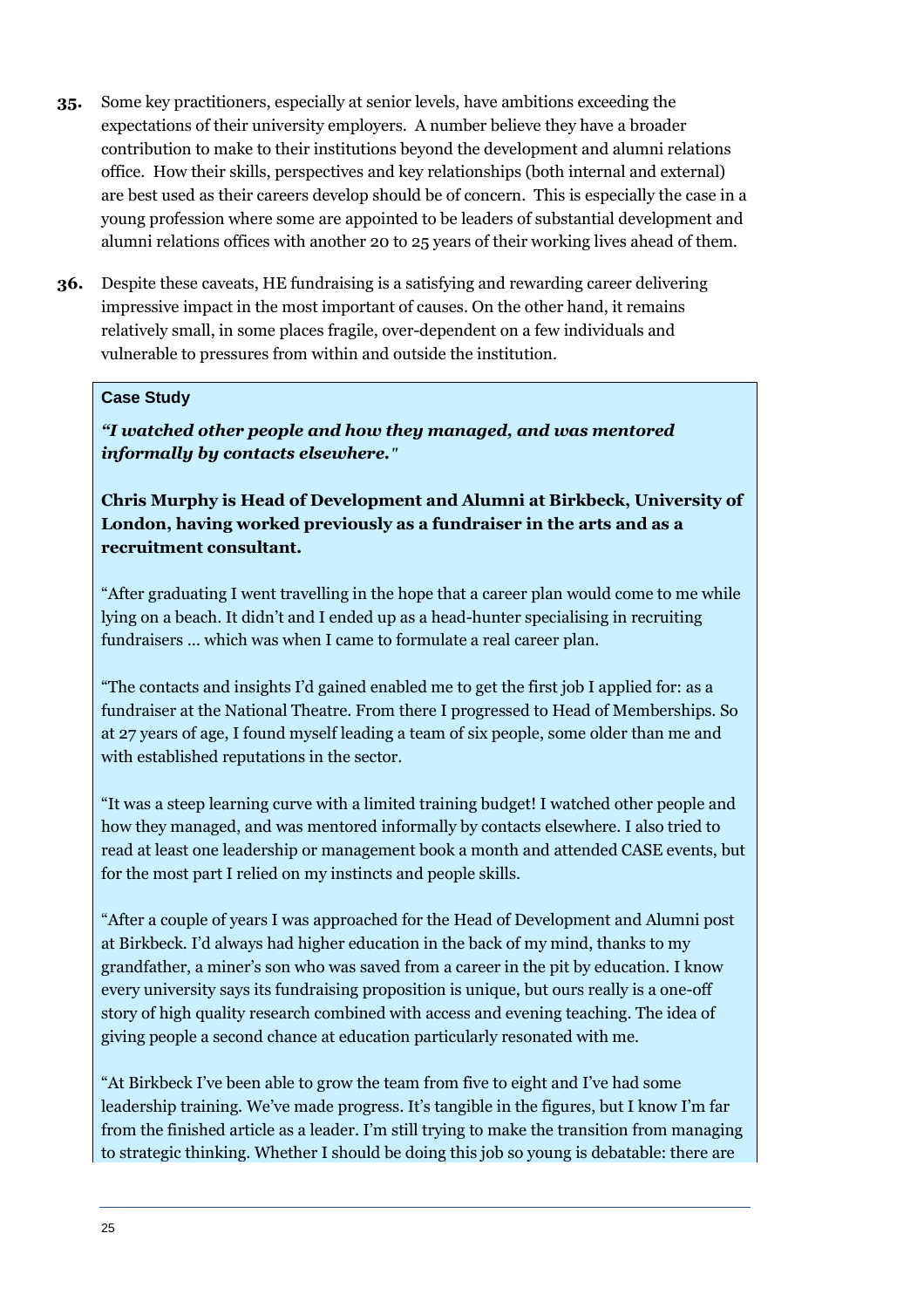times when I think it would be beneficial to have a more senior fundraiser above me to learn from. But I'm lucky to have found consultants who I can turn to when necessary.

"My day-to-day management challenges are the obvious ones: finding the right staff, the right prospects and finding sufficiently ambitious projects to fundraise for. My advice to new directors would be to observe the whole institution, build meaningful relationships with academics, work damn hard and enjoy it – it's a brilliant job."

### Where do we need to be?

- **37.** The case for support for HE and the importance of philanthropy in accelerating its impact is fundamental to this topic. To quote the Pearce Report, HE provides the activities and the infrastructure to deliver social progress across the spectrum, connecting with the widest range of passions and interests from donors of all sizes. It changes students' lives and improves their life chances – offering opportunities to open doors of every kind. It offers society's best chance of tackling the big issues of our times, from the diseases that killed our forebears to resource shortages, from the misery of war to the ominous gap between rich and poor.
- **38.** This review has assessed various models to calculate the size and nature of the workforce needed to deliver the 2022 goal of £2 billion a year set by the Pearce Report. The analysis indicates a requirement for at least double (and preferably triple) the current staffing contingent. Thus far, expansion in staffing levels has correlated with an increase in funds raised. The conditions for success are that the new posts are populated by well-trained people operating in higher education institutions (HEIs) that are led by senior management teams engaging with the institutional recommendations in the Pearce Report. And of course quantity needs to be increased with no dilution of quality.

#### **Recommendations**

- **R1.** The case for support for HE the understanding of the value of universities as a powerful channel for philanthropic interest and a good cause of wide social impact – is fundamental to the ability to grow the fundraising workforce.<sup>7</sup> It needs to be reinforced at every opportunity.
- **R2.** Recognising the contribution that philanthropy has historically made, makes now, and will increasingly be required to make in future to the flourishing of HE is similarly a message to be insistently and persuasively conveyed by everyone involved in this sector<sup>8</sup>.
- **R3.** Fundraisers will be most effective when the leadership and strategy of their institution are committed to long-term objectives and investment. Universities' fundraising, alumni relations and communications plans – based on a clear understanding of their own distinctiveness, goals and particular opportunities, and agreed at the highest levels*<sup>9</sup>* – have an essential role to play.

<sup>7</sup> See Pearce Report Recommendation 5.

<sup>8</sup> See Pearce Report Recommendation 6.

<sup>9</sup> See Pearce Report Recommendation 1.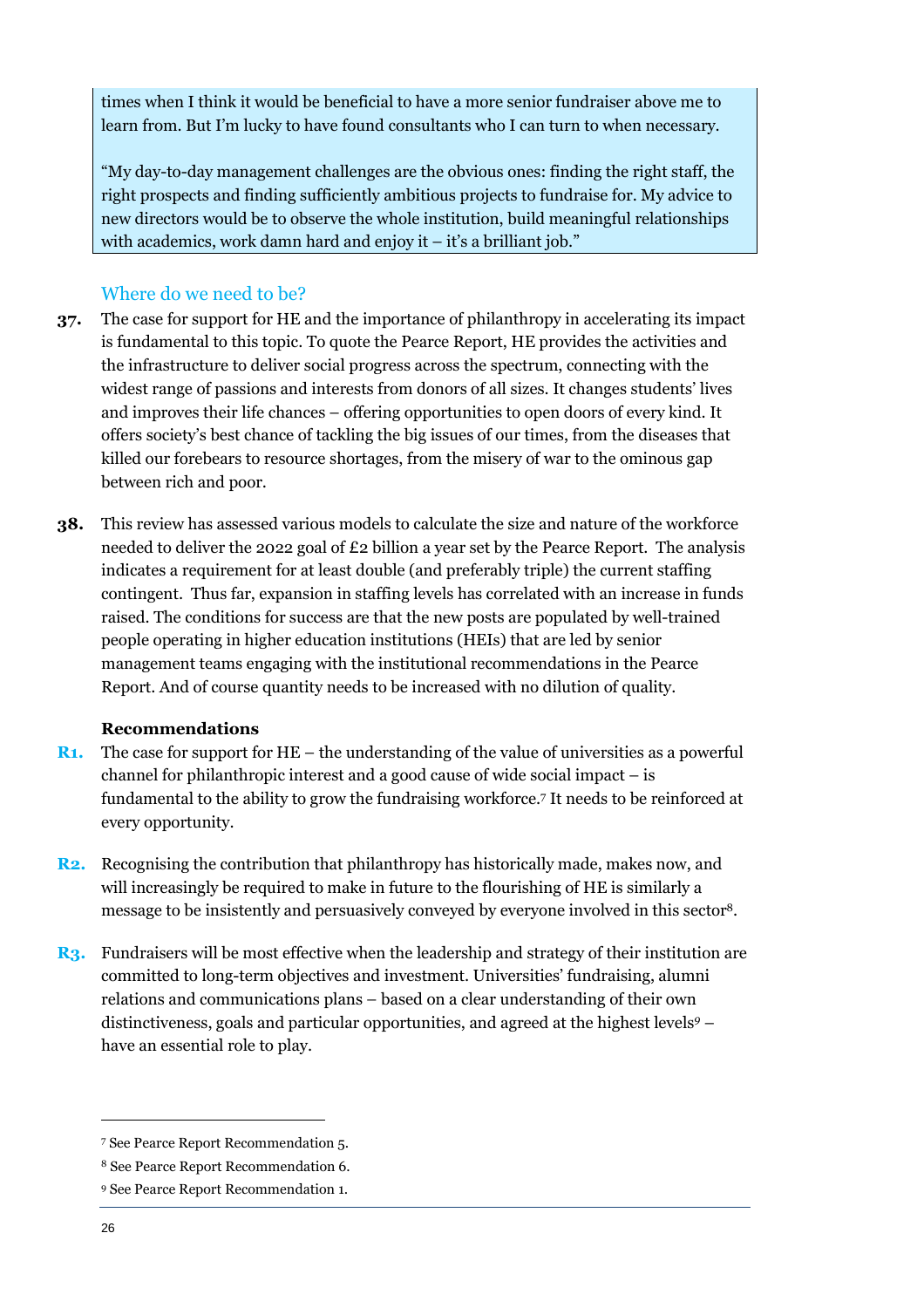## Fundraising within HE and beyond

#### An outward-looking perspective: part of the wider fundraising community

- **39.** In the early years of the acceleration of HE fundraising, practitioners tended to look to each other for training, networking and good practice – much of this helpfully facilitated by CASE with its explicit focus on the education sector and its significant body of expertise in North America. New arrivals to HE development frequently comment on the generosity, candour and helpfulness with which experience is shared even among competing institutions. "HE is a welcoming and supportive culture. Colleagues in other institutions are willing to share expertise because our fundraising targets are rarely the same so we are not in direct competition." This practical camaraderie is a significant element in the speed with which progress has been made. Participants in this study have strongly emphasised, however, their sense of belonging less to a self-contained group within HE – although it is critical that the particular characteristics of HE philanthropy are well understood – as of being part of a horizontal discipline carried out in different NFP sectors. These range from arts and cultural organisations through health agencies to high street charities, each with their own local opportunities and culture. "We used to be precious about this – 'Oh, but we're different' – but we've had to change."
- **40.** This shift away from an HE silo towards a more outward-looking perspective is significant and a sign of increasing maturity. It has opened up opportunities for recruitment at all levels, for professional development and networking, for invigorating exchange of practice and for growth in leadership experience. This wider landscape is peopled in much larger numbers with skills and expertise that are transferable across the sectors. The IoF – the only individual membership body for fundraisers in the UK – has 5,500 members.
- **41.** There is much in common. But there are important differences too, some mutual misunderstandings and traps for the unwary as they cross sector boundaries. Historically, a caricature of the spectrum has the charity sector being good at direct marketing, events and challenge-based fundraising, the arts particularly good at sponsorship, membership and stewardship, and HE succeeding with raising the largest gifts – with some truth in the generalisation. But recently staff and skills have flowed more frequently between different parts of the NFP sector. This review encourages greater and more coherent exchange in future.<sup>10</sup>

#### HE fundraising: distinctiveness and difficulties

**42.** For clarity for those considering a move into HE fundraising and for reassurance for those already within it, it may be worth describing the features of this special landscape. The opportunity for fundraising within universities is extraordinary. The latest Coutts  $\mathbf{\pounds}1$ million+ Philanthropy Report recorded that HE was the most common destination for million pound donations in 2012. "One in four donations (24%) was given to this cause,

<sup>&</sup>lt;sup>10</sup> One regular observer of fundraising practice in Europe and North America points out that the HE concentration on Major Gifts fundraising has come at a cost. "On the whole the HE sector is very poor, compared with others, at middle and lower level and legacy fundraising."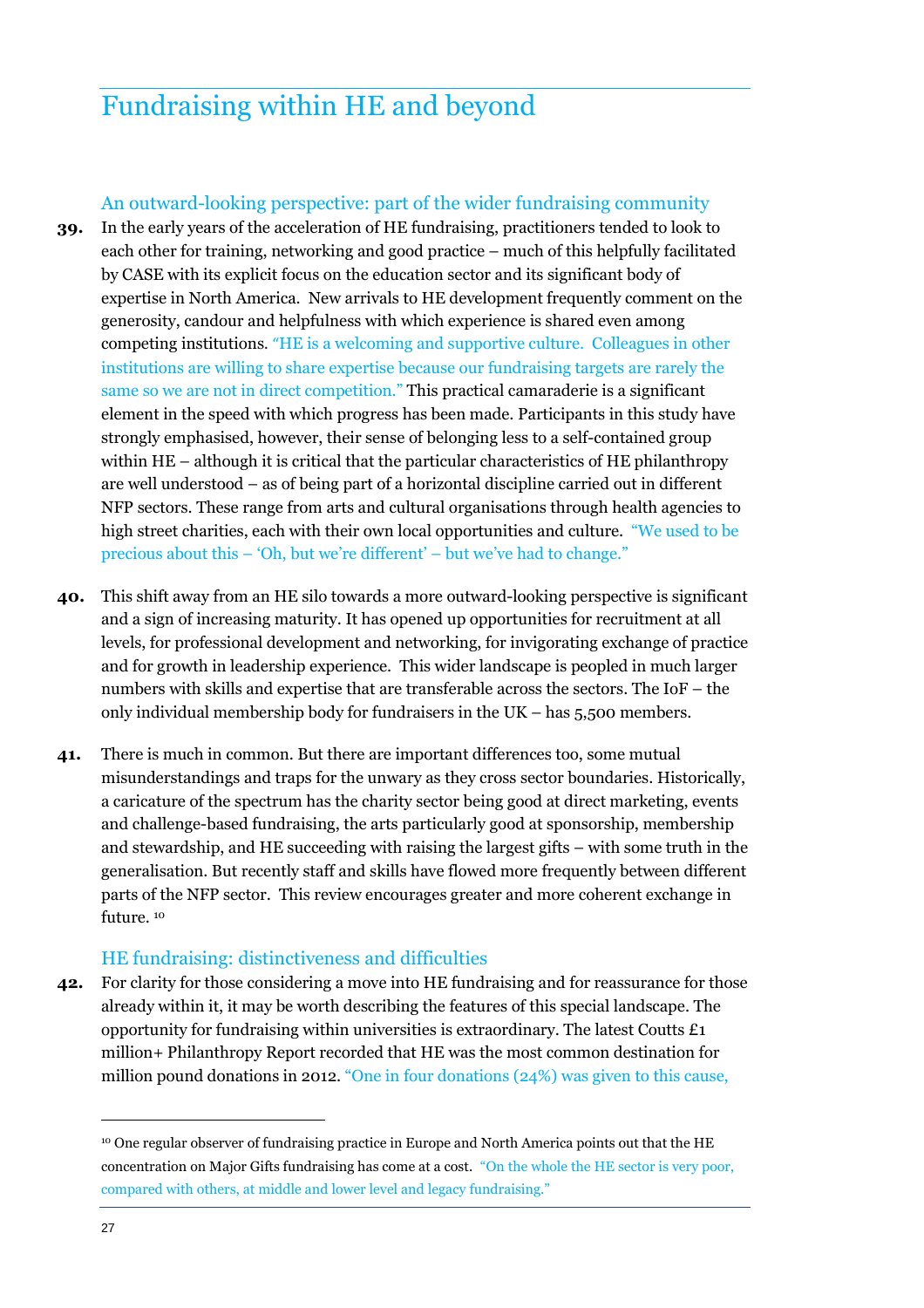accounting for 42% of all million pound donations made in 2012. Indeed, six of the ten biggest donations were given to universities, all worth  $\epsilon$ 30m or more ... Major donors view universities as credible institutions that are able to absorb and spend large sums on a wide range of important activities, from scholarships for financially disadvantaged students to cutting-edge research."<sup>11</sup>

- **43.** Fundraisers want to make a difference and the largest gifts enable them to facilitate an enormous impact. But it is essential to tune in to the nature of the complex and long-term "good cause" that HE represents (as distinct from the urgent simplicity of a single-issue charity), the structure and politics of large institutions with multi-million pound turnovers focused on the core activities of teaching and research (where fundraising can seem peripheral) and to the culture and nature of the people at the heart of these institutions. "Universities are vast. You can be intimidated by that. Or you can find a way to join the dots." "It's never boring because there's so much going on." "You have to be comfortable working in a chaotic environment that changes". "Top notch institutions have 500 priorities". "If you expect a rock solid list of prioritised projects in universities then you're waiting for Godot."
- **44.** A critical skill for university fundraisers is the ability to build strong partnerships not just with donors but with key faculty colleagues – the leaders of research groups and academic champions of projects identified for philanthropic support. The Pearce Report's recommendations (10) emphasised the importance of embedding fundraising within institutions and providing support for academic and other staff who play an active role in philanthropic activities. CASE and Universities UK are researching existing practice of effective engagement with the academic community in relation to fundraising. "You're surrounded by ferociously smart people. You've got to be able to handle that."
- **45.** Universities are attractive employers, many HE fundraisers observe, offering above average salaries for the market<sup>12</sup> ("a senior development director is paid twice as much as the CEO of a small charity"), especially in the most senior roles, and good conditions (holidays, pension provision, flexibility). Those responding to the survey tended to be satisfied with their pay and benefits, (70% actively agreeing they were, with percentages rising to 78% and 77% respectively among those working in management and strategy and major gifts fundraising).
- **46.** The mainstream charity community has in recent years debated who is really "in charge", the charity or the donor – with the suggestion even that "the agenda has to be grabbed back from the philanthropists".<sup>13</sup>With this background it is not surprising to hear fundraising rhetoric about "delivering the donor to the institution". By contrast, one of the reasons the HE sector has been so successful in major gifts is that it has, to an extent, reversed the proposition, focusing instead on representing the institution to the donor and emphasising institutional accountability. This is a matter of meeting donors on their

<sup>&</sup>lt;sup>11</sup> The Coutts Report also gives credit to the UK Government's matched funding programme of 2008-2011 for encouraging donors towards HE.

<sup>12</sup> 80% of the survey respondents indicated their salary band, providing evidence to support this claim.

<sup>&</sup>lt;sup>13</sup> For example, Joe Saxton, Driver of Ideas at nfpSynergy speaking at the IoF Legacy conference 10 October 2011.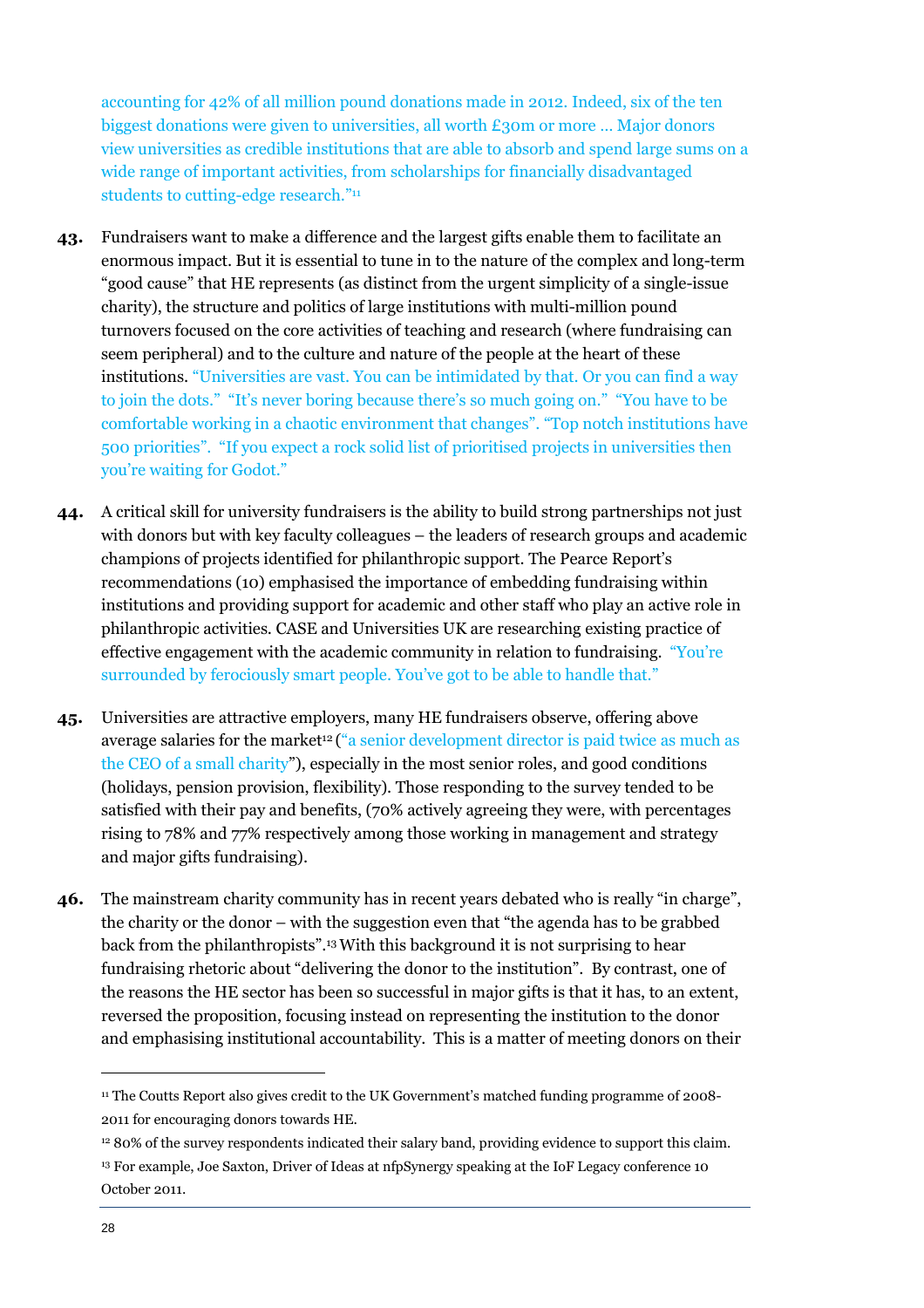terms, and on their territory. It presents exciting and responsible opportunities to the fundraiser. This is not specific to HE, merely something that HE has done well. "It's not simply how much money they bring in. It's to do with how clearly satisfied all parties are". "Even fairly junior people in fundraising end up representing the institution on quite sensitive matters."

**47.** The range of places where HE practitioners have gained their fundraising training is wide, including the IoF, various arts training programmes, and the Cass Business School, in addition to CASE. The forums where they have acquired management and leadership training – no less important for senior staff – are yet more varied, from the Leadership Foundation's Top Management Programme, through to the growing number of in-house courses, Executive Education and MBAs.

#### Integration of practice from other parts of the NFP sector

- **48.** A number of informal cross-sector groupings with common ground are emerging, through planning or happenstance, such as the interchange of staff in London now occurring between the Tate, King's College London and Cancer Research UK.<sup>14</sup>
- **49.** At present the practice of fundraising is self-regulated within the framework of UK and national law. Fundraising charities are encouraged to join the Fundraising Standards Board (FRSB), although only four universities have seen the value in so doing. (HE is already highly accountable, through the regulatory oversight of the Higher Education Funding Council for England (HEFCE), the Quality Assurance Agency for Higher Education (QAA) and a range of professional bodies.) Membership of the FRSB is still optional but it may not remain so. The FRSB tests complaints against the IoF Code of Practice and its own "Fundraising Promise".
- **50.** The idea of chartered status for fundraisers within the next five years has been mooted for the IoF by one of its trustees who leads the newly established Sustainable Centre for Philanthropy at Plymouth University. This would be an important additional step towards professionalisation and an opportunity to be explored with the IoF by the appropriate bodies within HE, particularly CASE.

<sup>14</sup> The increasing number of Academic Health Science Centres nationally is likely to accelerate the integration of more conventional "charity" fundraising practice into HE practice. The fundraising operations at King's College London now encompass all the fundraising for the King's Health Partners' NHS Trusts, so the Executive Director, Fundraising and Supporter Development, has responsibility for everything from £20m gifts to someone running a marathon to help fund a new scanner.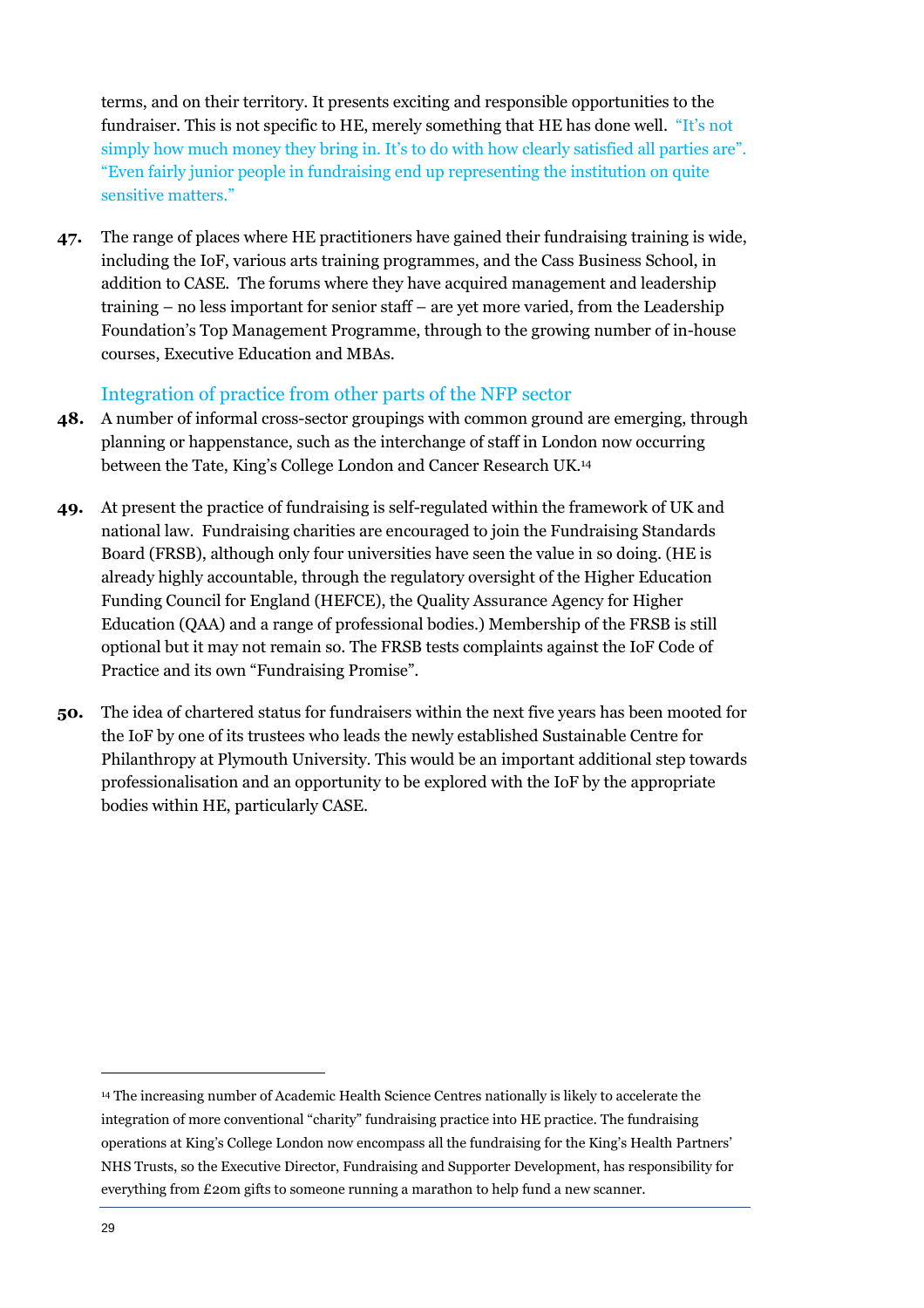## The HE fundraising workforce

#### Developing the workforce

- **51.** This review has focused its analysis on three interconnected areas. Detailed findings and recommendations are summarised under each of these:
	- Recruitment and selection
	- Training and career development at entry level, professional and management levels
	- Retention
- **52.** It is informed by findings from the survey about what keeps people in the sector and what makes them more likely to leave.
	- A very high proportion of people working in the sector (85%) drew a sense of personal accomplishment from their jobs, with those working in front line fundraising the most satisfied and those working in development services the least.
	- "Career development" (40%) and "poor management/organisational culture" (18%) were the two reasons most often cited for leaving the sector by the small number of people (50) who completed the survey who were no longer in HE. While 95% feel they have the right skills for the job and 80% are actively encouraged to participate in training, a significant proportion (18%) do not feel there is relevant and useful training available to them.
- **53.** Good people like to continue to grow. Some high-achieving development leaders are frustrated by what they perceive as an "Upstairs, Downstairs" institutional culture where they feel second-class citizens, fit only to occupy a limited space. It serves not only talented fundraisers but also their institutions well if there are avenues for them to engage seriously in questions of long-term planning and prioritisation for the university. As development programmes become more sophisticated they become less opportunistic and more planned; for the chief development officer to be part of institutional strategic deliberation greatly enhances the effectiveness of their operation. There have been recent interesting examples of senior practitioners breaking through into roles with a wider brief and/or of leaving the country – especially to positions in Australia – to do so. "A number of universities have broadened the portfolio of the development director to include corporate engagement or business relations … Integrating fundraising within a broad portfolio of commercial and income generation capabilities would provide new career and professional development opportunities to senior fundraisers."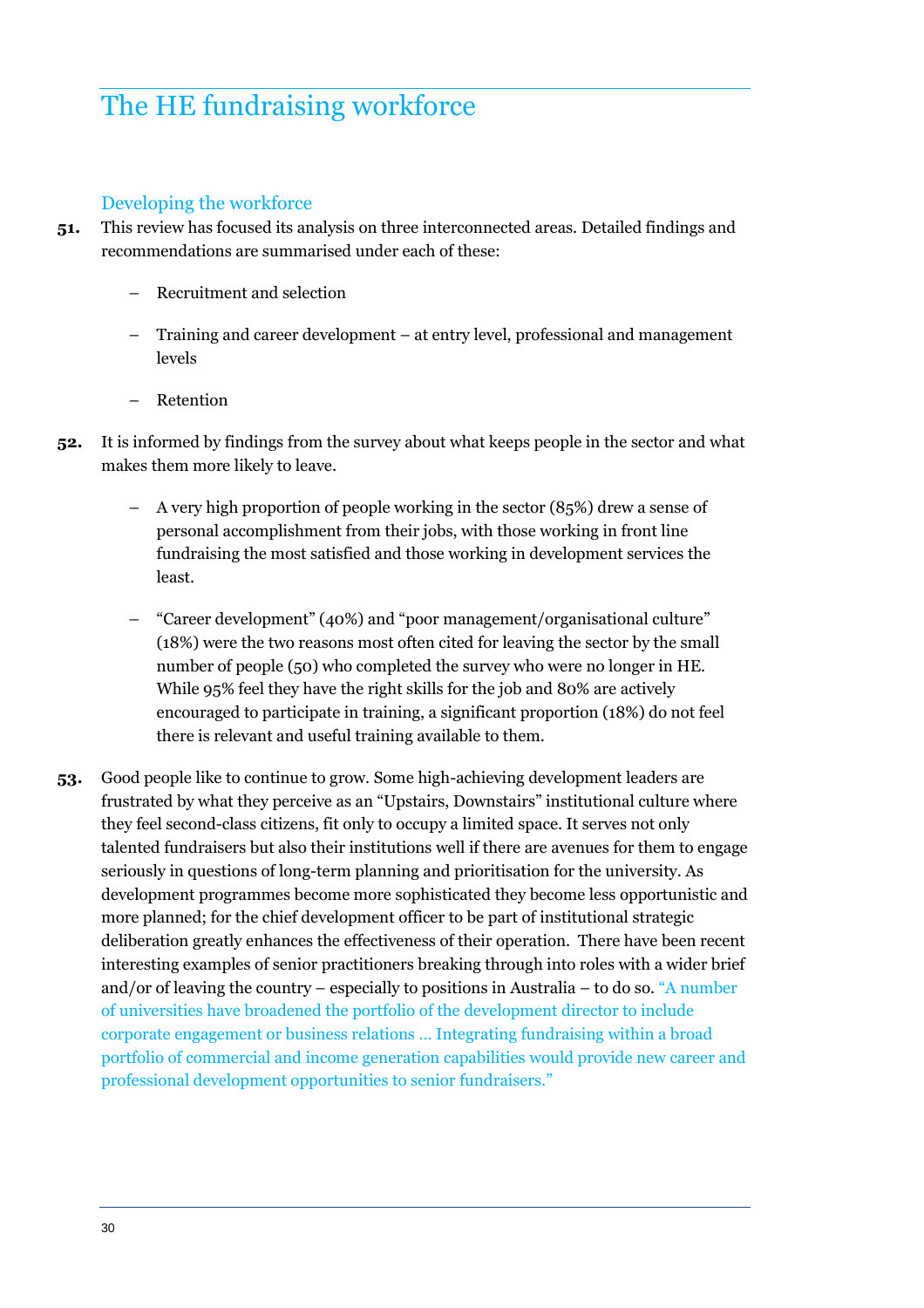#### **Case Study**

*"Would I ever return to the UK? It's not something we're likely to think about for some time as a family, but if that time comes I'd like to think my current role would open up my options for the future and take me in a new direction."* 

#### **Kate Robertson is Chief Engagement Officer at the University of Adelaide, Australia, having joined in 2013 from the University of Nottingham.**

"In many ways I could have stayed at Nottingham forever. I was having a ball and it was an emotional wrench to leave mid-campaign, but – as a family – we'd been harbouring the dream of moving to Australia or New Zealand for over ten years. This is a broader role than I had and there aren't too many of those in the UK for any directors of development looking for progression. When the opportunity came, I couldn't pass it up. And then there's the Australian weather and lifestyle, of course.

"My title is Chief Engagement Officer. It's often a good conversation starter when I pass out my business card and many are quick to quip at its acronym! I have responsibility for the university's strategic approach to engaging and building effective relationships with government, industry, the community, alumni and donors. I report to the vice-chancellor and I am part of his senior executive team. My background has focused mostly on alumni and donors. I was attracted to this position by the career step it provided: new stakeholder groups take me out of my comfort zone, and thinking about how we work as 'one institution' for something like external engagement in HE is challenging.

"At a number of other Australian universities, a variety of job titles reflect the broader, strategic role that many advancement leaders now have, positioned at the heart of their institution. I suspect 'engagement' will come up more often in relation to job titles for senior administrative, not just academic, posts and that's a good thing. It's easy to think of Australia as some years behind the UK, but in many ways they're well ahead. In others they're catching up fast - adopting and adapting well to lessons learned from the US, the UK, and indeed elsewhere. It's exciting to be in such a dynamic new environment.

"Would I ever return to the UK? It's not something we're likely to think about for some time as a family, but if that time comes I'd like to think my current role would open up my options for the future, and take me into new directions. A role in the UK would have to be something that, whilst valuing the traditional skills and attributes of a fundraiser strategic thinker, effective relationship builder, diplomatic negotiator and income generator to mention a few – would put them to good use in new and different ways.

"Any trend towards finding career pathways that recognises the significant breadth and depth that very many of the UK's top HEI fundraisers can bring to the top table should be strongly encouraged – the rewards will be high for the individuals and institutions alike. If not, the danger is that great talent is likely to be lost to the sector or, as in my case, some will go further afield for that next step."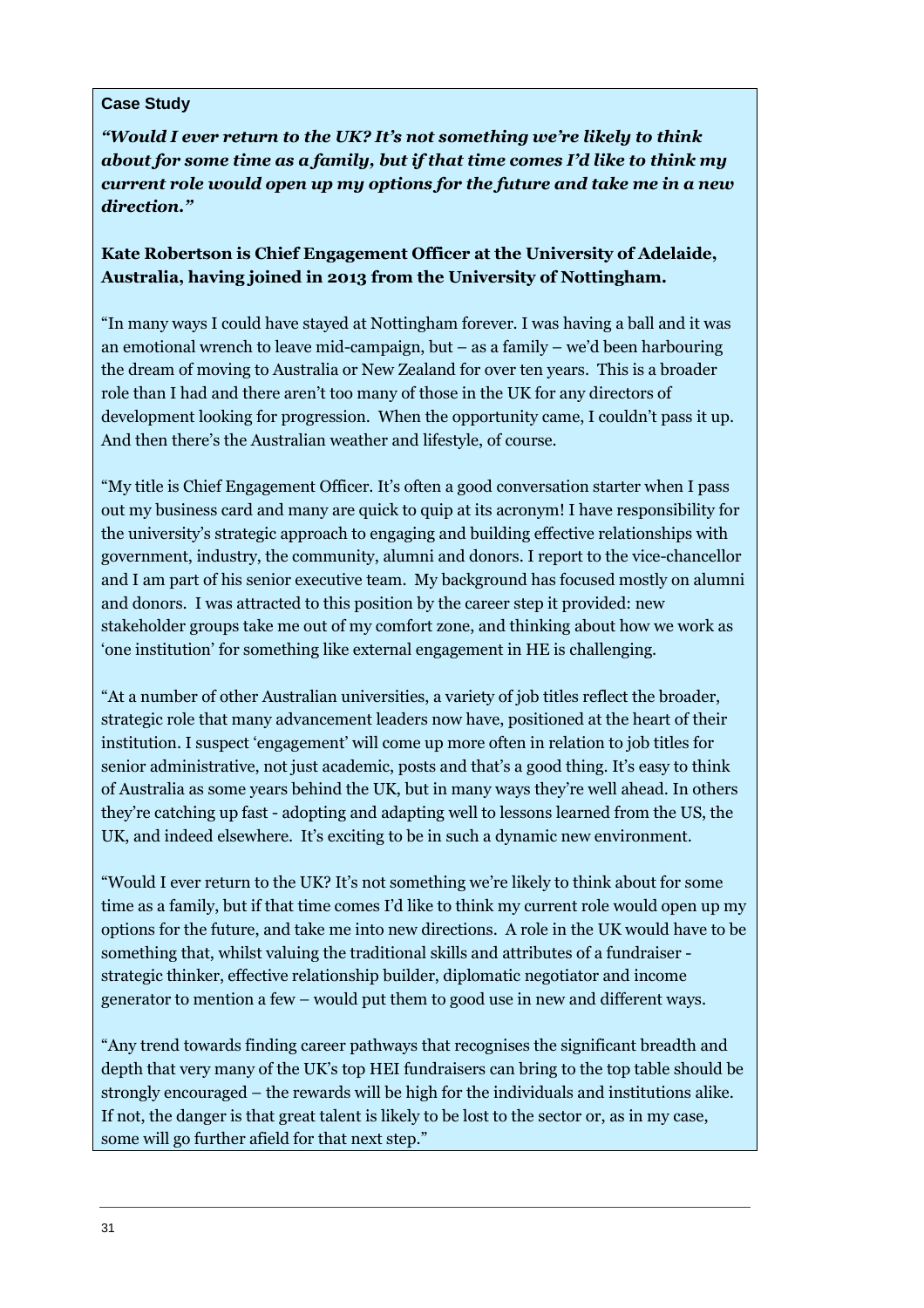#### Recruitment and selection

**54.** Educational fundraising is "a truly phenomenal career with lots of opportunity to make an impact and progress" yet few graduates have heard of it and almost none of its current high-achievers deliberately sought it out. Just as a powerful "case for support" is necessary for successful fundraising, it is also compelling in attracting those who wish to work for a cause that "makes a difference", or, as one interviewee noted, a "real charity" in contrast to her view of HE as being somehow less worthy than other causes. Recruitment material is almost non-existent in careers offices or on national or sector web sites; when posts are advertised they rarely speak of the charitable and civic intent of the institution. There is a problem with the visibility of these absorbing, intellectually-demanding, increasingly meaningful and, often, well-paid roles.

#### **Case Study**

 *"I vaguely thought about working in the charity sector when I graduated but then the manager of the student calling team sent round some info about the CASE scheme."*

#### **Carina Waldock is Annual Giving Officer at the University of Liverpool and a former CASE graduate trainee.**

"If I hadn't been a student caller at university, I'd never be in this career. It was fun, built my confidence and opened my eyes to educational fundraising. I vaguely thought about working in the charity sector when I graduated but then the manager of the student calling team sent round some info about the CASE scheme. I had no idea that educational fundraising salaries were so high – or that there were such fantastic opportunities for career progression.

"The CASE traineeship was even better in reality than on paper. Over the year, I moved around every part of development at the University of Nottingham and did a secondment to a university that was just starting to fundraise. Of my trainee peer group of nine, seven of us are still in higher education fundraising and one of the two who left is doing a postgraduate course. I always liked regular giving best, as it seemed the busiest and most diverse area, so when the job came up at Liverpool two years ago I jumped at the chance.

"My family and friends were aware I'd done the student calling, but didn't think of higher education fundraising as a career. I even got some stick: 'The government should be paying.' But they were always supportive. I still meet a lot of people who don't grasp what I do and don't know that universities are fundraising – even within higher education!

"I feel overwhelmingly positive about the experience so far. It's definitely a very professional environment to be in, but I do worry slightly that there's been less investment (and therefore fewer jobs) in development in northern universities than in the south. Also, I may have become a bit niche. I write a lot of copy, but if I wanted to take that skill into student recruitment, say, I'd probably have to step down a level.

"Anyway, my ambition long-term is to stay in higher education fundraising and progress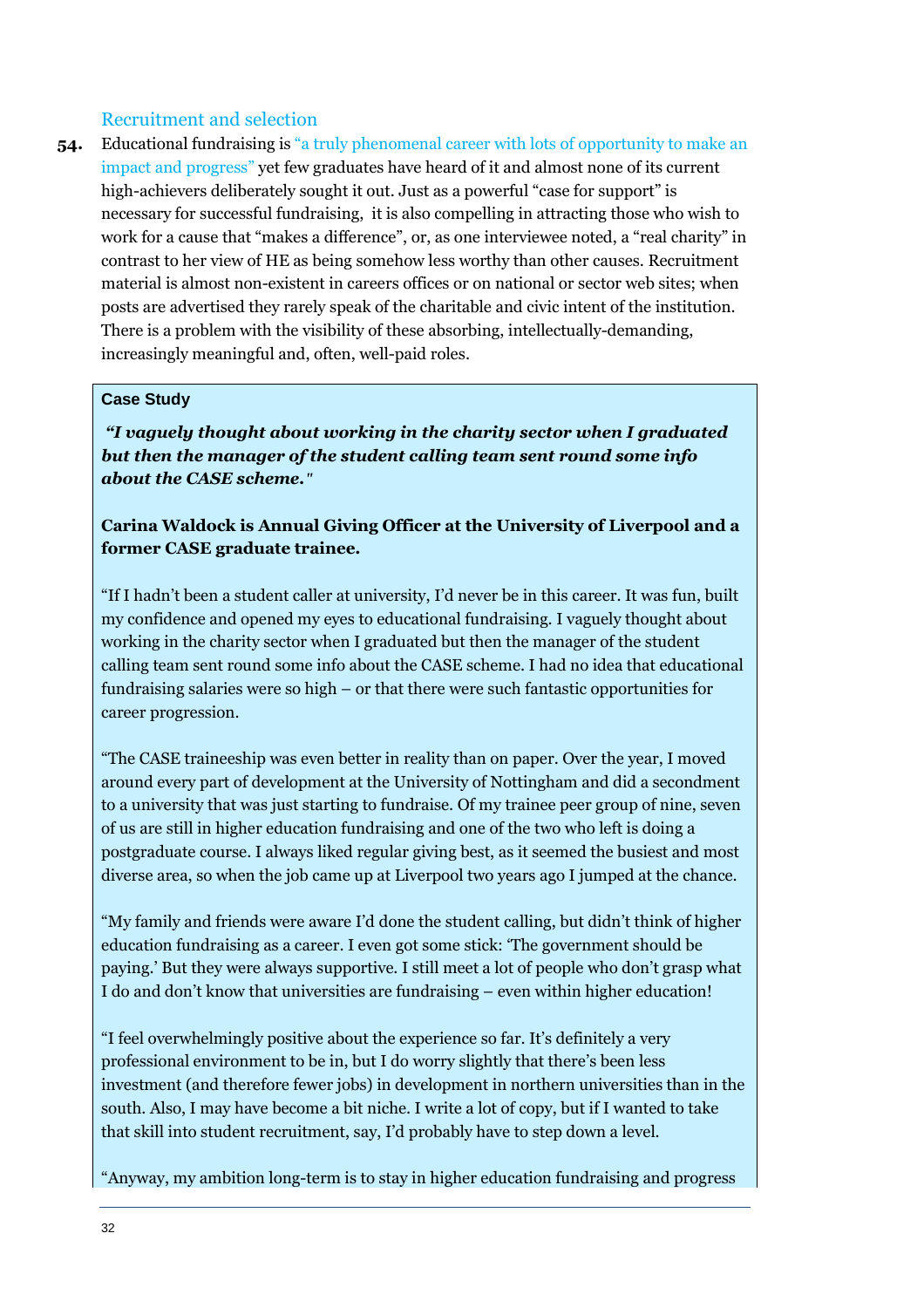into management – maybe run a one-woman shop in a small institution, so that I can broaden my skills even more. I'm not sure about major gifts. I'm the kind of person who drops soup down my shirt, so I'm more comfortable with students not millionaires! In fact, a big part of my job now is managing the student callers and that is something I really enjoy."

- **55.** Language is an issue. The terms used to describe the roles encompassed in this review are not always well understood within HE, let alone beyond it. The standard descriptor is "development office". Yet "we have 'academic development' here and 'estates development'. I rarely say 'development' about my job because most people don't know what it means." Job titles involving the word "philanthropy" are becoming more common (implying a relationship seen from the donor's perspective). Another increasingly used term is "engagement" as in "supporter engagement" and "insight" to indicate the increasing importance of data analytics in driving fundraising. The term "advancement", implying not only fundraising but alumni relations and communications acting in concert – sometimes with marketing and reputation management as well – has been selectively imported from North America but is still not widely used or understood in the UK. Few outside the sector understand what an "annual fund officer" does, a common descriptor in HE, despite there being hundreds of people in mainstream charities performing this role of raising many smaller regular gifts; and the language of "leadership giving", "principal gifts" and "campaign management" is scarcely more intelligible outside HE development offices. In HE "face-to-face" fundraising means working intimately with wealthy donors, yet in the charity sector it is the polite name for "chugging" (street fundraising). The sector needs to be more thoughtful about the language and descriptors it uses for its vacancies. Capturing in plain English what fundraisers in HE do and why it matters will make the opportunity intelligible and more attractive to potential recruits.
- **56.** There were a large number of ways in which current staff found out about fundraising in HE. Beyond simply responding to an advertisement, the single most common awareness prompt among survey respondents was knowing someone already doing the job. However, among entry-level staff, being a student caller was by a long way the most common starting point. When added together with other work in the development and alumni relations office it becomes the most common introduction to the field.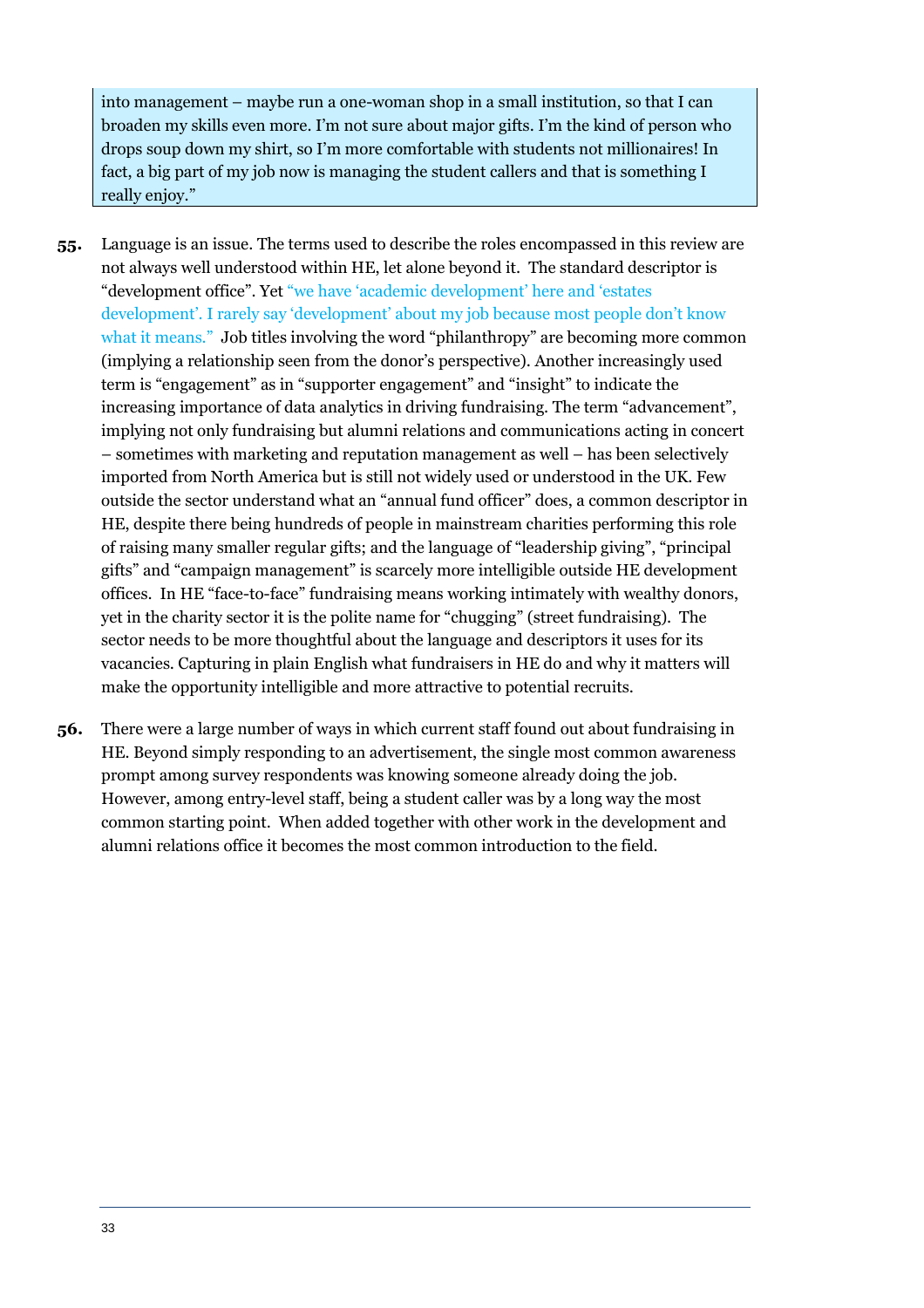**Fig. 6 – Initial Awareness of HE development as a career other than seeing an advertised post** 



- Graduate/Entry level Mid-career Senior
- **57.** Only two people cited the careers service as the reason they joined, one fewer than the number who did so because they had received a philanthropically funded scholarship.
- **58.** It is notable that telephone fundraising programmes provide an introduction to the idea of fundraising for universities and an initial training opportunity. Other work in the development and alumni relations office also plays an important role. Purposefully encouraging student callers and other former workers to consider remaining in the sector is an obvious avenue to explore, especially those who have demonstrated their ability to digest and draw on large amounts of data and to use soft negotiation skills effectively.
- **59.** Experience of recruiting from other parts of the NFP world and indeed from the private sector is increasingly viewed as positive. As HE fundraisers have become more confident and expert, the additional experience and perspective of practitioners from backgrounds ranging from direct marketing to finance is refreshing and valued. A number of participants argued that by starting their careers in such bodies as the Prince's Trust and small arts organisations they had been "thrown in the deep end" more than they would have been in the more hierarchical and perhaps more protective world of HE. Entrepreneurial skills and exposure to a wide variety of people were among the valuable attributes of that induction. For those transferring from outside the sector, rather than being recruited as new graduates, the most pressing need is to help new arrivals adjust to the particular politics, values and *modus operandi* of the sector – "fundraising skills are generic across the sectors, context is specific" as one interviewee put it. Supporting this, in the online survey, 60% of those who transferred into HE development at mid/senior levels found adapting to the HE sector harder than adapting their development/fundraising skills: only 26% argued the reverse (that adapting their development/fundraising skills was harder than adapting to the sector).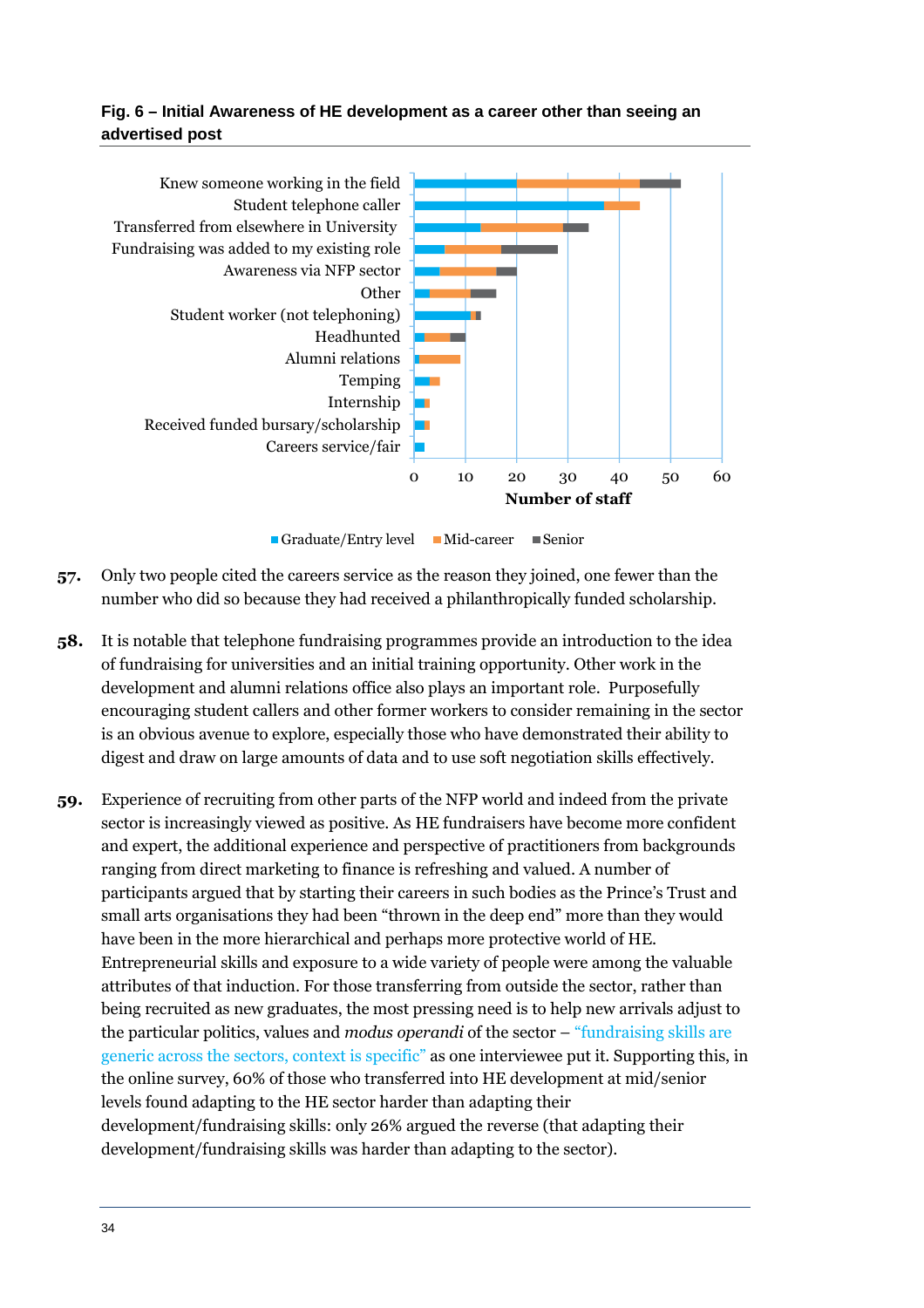#### **Case Study**

*"It's helpful to be a bit worldly wise and have some life experience... If you can speak confidently with potential donors, then you will build the vital relationships."* 

**David Ellis is Deputy Director of Development at UEA, having previously worked in local government for 25 years.** 

"I was in my mid-40s when I realised that I was looking forward to retirement. I'd fallen into local government after university, was in the right places at the right times, and rose to senior management quickly. The longer this went on, the more economic sense it made to stay. But it wasn't enough to sit with golden handcuffs waiting for a final salary pension, and wasn't worth a life lived less than fully. I wanted to build a longer-lasting legacy, and to work in a more creative field with more freedom to be me.

"I realised that fundraising might be a good fit, although I kept several causes in the frame – not just education. I spoke to development recruiters, who were brutally honest that I'd have to enter at a much lower level and take a big financial hit. But in my mind, I saw this as largely temporary. If you're going to be an effective fundraiser, you do have to back yourself, don't you?

"At that point I contacted UEA (where I had taken my MBA) for a long chat about the skill set. Months later when the job of Senior Development Manager came up, I applied, even though I didn't have the fundraising experience required on paper.

"But, in June 2012, I had my foot in the door – and 18 months later I've helped to raise  $\pounds$ 1.7 million for vital medical research. Fundraising isn't a dark art, despite what you may hear. If you can build relationships and have a passion for your cause, it's relatively straightforward. Of course, I use many skills from my former career: writing, budgeting, organising, thinking strategically and selling ideas… but the soft skills, the emotional intelligence and ability to listen, are the most vital. So I tend to think of fundraising more as a calling than a profession. It's not about using how *clever* you are – it's about using who you are.

"It's also extremely helpful to be a bit worldly wise and have some life experience to draw on. If you can speak confidently with potential donors who may be senior partners in major law firms or incredible hedge fund managers, and be at ease with CEOs and trustees of charities, then you will build the vital relationships, which lead in turn to gifts.

"As of this month, I'm Deputy Director, so I'll be bringing more of the managerial skills back to the day job. The culture in HE is great: youth and energy combined with experience and erudition. My family will tell you that our Sunday evenings have changed completely. Funnily enough, now I find myself thinking of ways *not* to retire."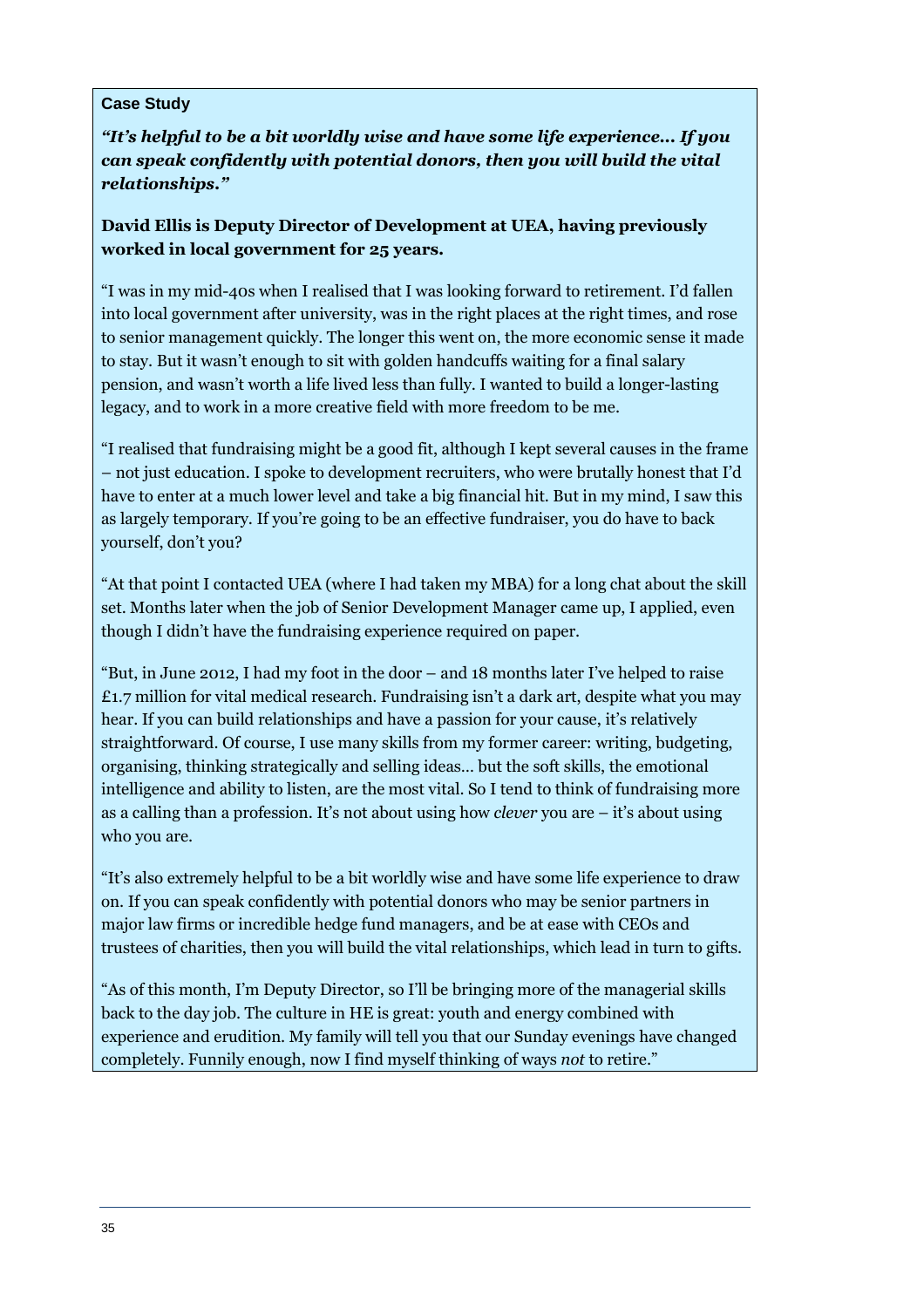**60.** Geography has a bearing on recruitment. So does brand. Brand is even more significant in less favoured locations – hence the interest in "employer brands" emphasising particular attributes of a university as an attractive place to work. Within the small community of UK HE fundraisers the reputation of particular departments and leadership is common knowledge and will facilitate or inhibit recruitment. There are concentrations of more experienced fundraisers within the M25, in Oxford, in Cambridge and in Edinburgh/Glasgow. Recruiting to positions in the north-east or the south-west of England, for instance, or in Wales or Northern Ireland, demands even more creativity and flexibility than elsewhere, with a heavier dependence on candidates' transferable skills and on "growing our own". Many fundraisers naturally consider the reputation, mission and style of a potential university employer and the fit with their personal interests and abilities. Given that, especially for the most senior roles, this remains a seller's market, experienced practitioners will investigate carefully before accepting a position, assessing whether the conditions exist for them to do a good job, conditions including institutional readiness, leadership and a commitment to invest in fundraising.

#### **Case Study**

*"We've just appointed seven new people, which marks the end of a second phase of expansion … but we don't want to stop there."* 

**Stephen O'Connor is Director of Development at the University of Leicester. He was previously UK Director of Fundraising at Barnardo's. He has been able to grow the Development and Alumni Relations team from six to 19 people in the last five years on the back of rising philanthropic income and support.** 

"I wouldn't have considered the director's role if the university hadn't already been committed to a significant investment in growing the capacity and capability of the development team. Although a small operation, it was professionally reinvigorating to take a very hands-on role at a start-up that was gearing itself for growth and also happened to be my *alma mater*.

"My first task in 2009 was to recruit an able deputy director whose skills would complement my own. I had to go to market twice before I found the right person – an experienced manager with a wealth of major gifts experience and who was also attracted by Leicester's soaring ambition. I already had in mind a team structure with essentially three pillars on which we'd be able to build a bigger team in the future: major gifts, alumni relations and development services.

"As the university began to see the philanthropic returns materialise from its initial investment over the following five years, it gained confidence in committing further investment. We've just appointed seven new people, which marks the end of a second phase of expansion – still based on the original pillars – but we don't want to stop there.

"I think it's easier for us now to find people at the beginning of their careers than it was five years ago. Graduates increasingly see higher education fundraising as an attractive professional career option. Once they've got the experience, it can be a seller's market. I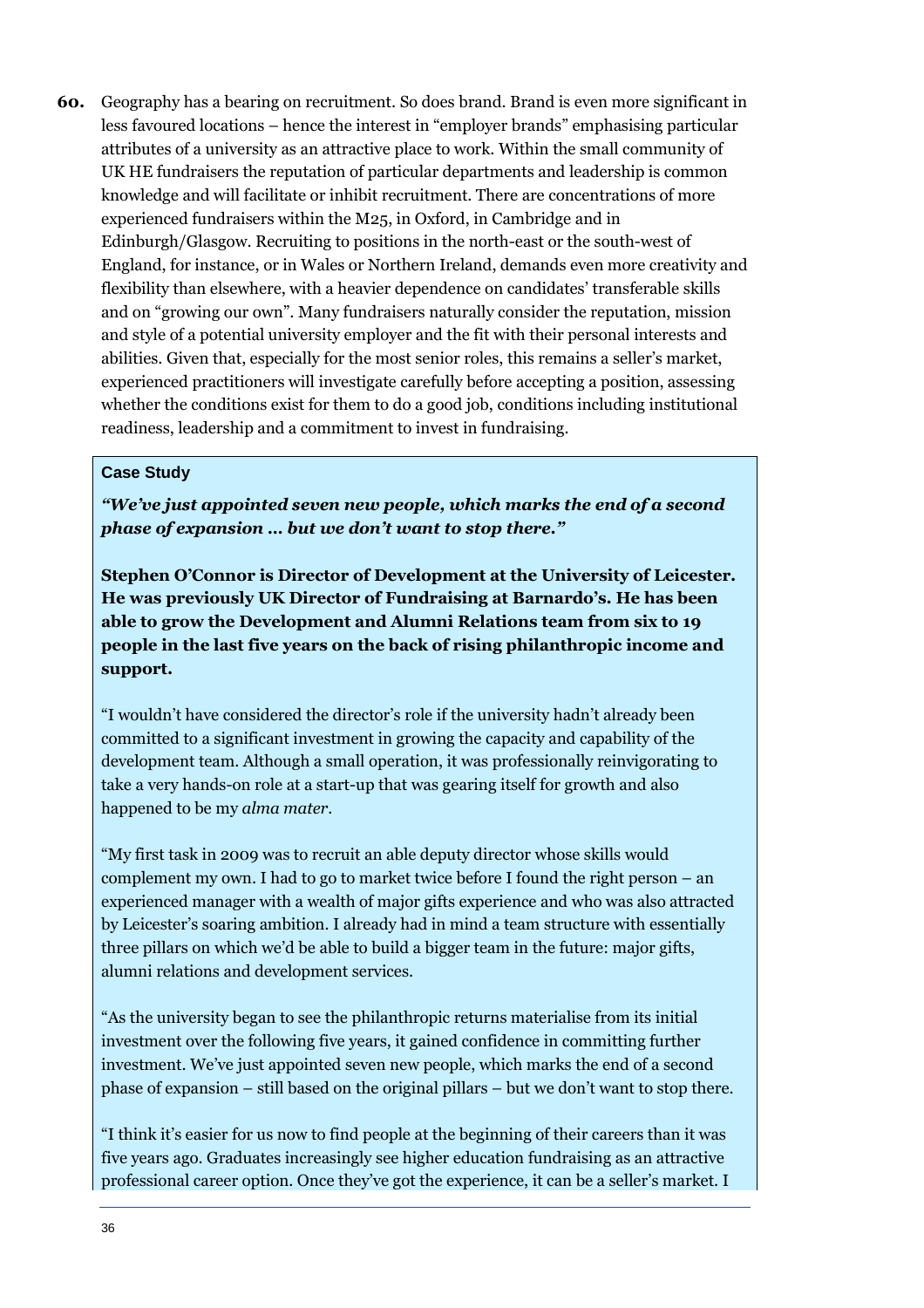know some people are absolutely set on a career in London and won't consider the 'provinces' for their first or second role, not least because they fear not being able to afford to return to the capital later on. But the quality of the work-life balance here, the university's high-profile research and fundraising successes – combined with the attractions of a thriving diverse city just an hour by train from London – are all benefits that play strongly in our favour.

"People have enjoyed growing with the team and retention has been positive. They enjoy working together and value consistent investment in high-quality learning and development. It's not always the big money that wise people are looking for.

"We've done well at winning big gifts and have been recognised with major industry awards – and we highlight these features to prospective recruits. Our success in large part is down to having the right people and playing to their strengths and potential. For example, we've raised £10 million for heart research with the support of the local community. Our approach has been informed by the proven community development skills and experience in the team and on the Development Board which supports our work. Will we do a full-on campaign? I think appeals still suit us. But if we continue to grow at the same rate, I think we'll be ready for a campaign before too long."

- **61.** A selection process that takes account of the need to engage the candidate with the institution as well as to assess the suitability of the candidate may mean the difference between securing a good person and losing them. That process requires more forethought and flexibility than for more routine and familiar appointments.
- **62.** A number of universities have devised internships of various kinds to draw in young talent to fundraising. In particular, the CASE graduate trainee scheme is widely praised for its high calibre entrants and for having raised the profile of the role. It has also given the participating institutions valuable experience of recruiting and developing graduate talent, experience that is applicable to the recruitment and development of other team members. In terms of recruitment numbers, however, it is a refreshing drop in a thirsty ocean15. One of the key challenges is how to scale up the programme to include a more diverse range of institutions. Realistically, external funding for this exercise is no longer available: HEIs need to find a way to make this work for themselves. The CASE scheme is seen as something of a Rolls-Royce model. More such opportunities are needed, whether facilitated by CASE or locally.<sup>16</sup>

<sup>15</sup> There is a strong pattern of retention of trainees in the HE sector. Of the 27 trainees who have completed the programme, 12 of them were retained by their host university and 12 took up fundraising roles in other universities. The great majority of the trainees have therefore remained within the sector. Only three trainees did not stay in the sector and all of these moved to charity fundraising. The host universities see the graduates as employable and there is a strong desire to retain them where possible. The most common reasons for not doing so are the lack of an opening in the team and budget constraints. Where the trainees were taken on, the universities have been delighted with their performance. The most common attributes referred to by the universities were their initiative, enthusiasm and energy, knowledge, personal credibility, confidence to speak up and their understanding of the university.

<sup>16</sup> The Cancer Research UK Graduate Trainee Scheme provides another model researched in this review.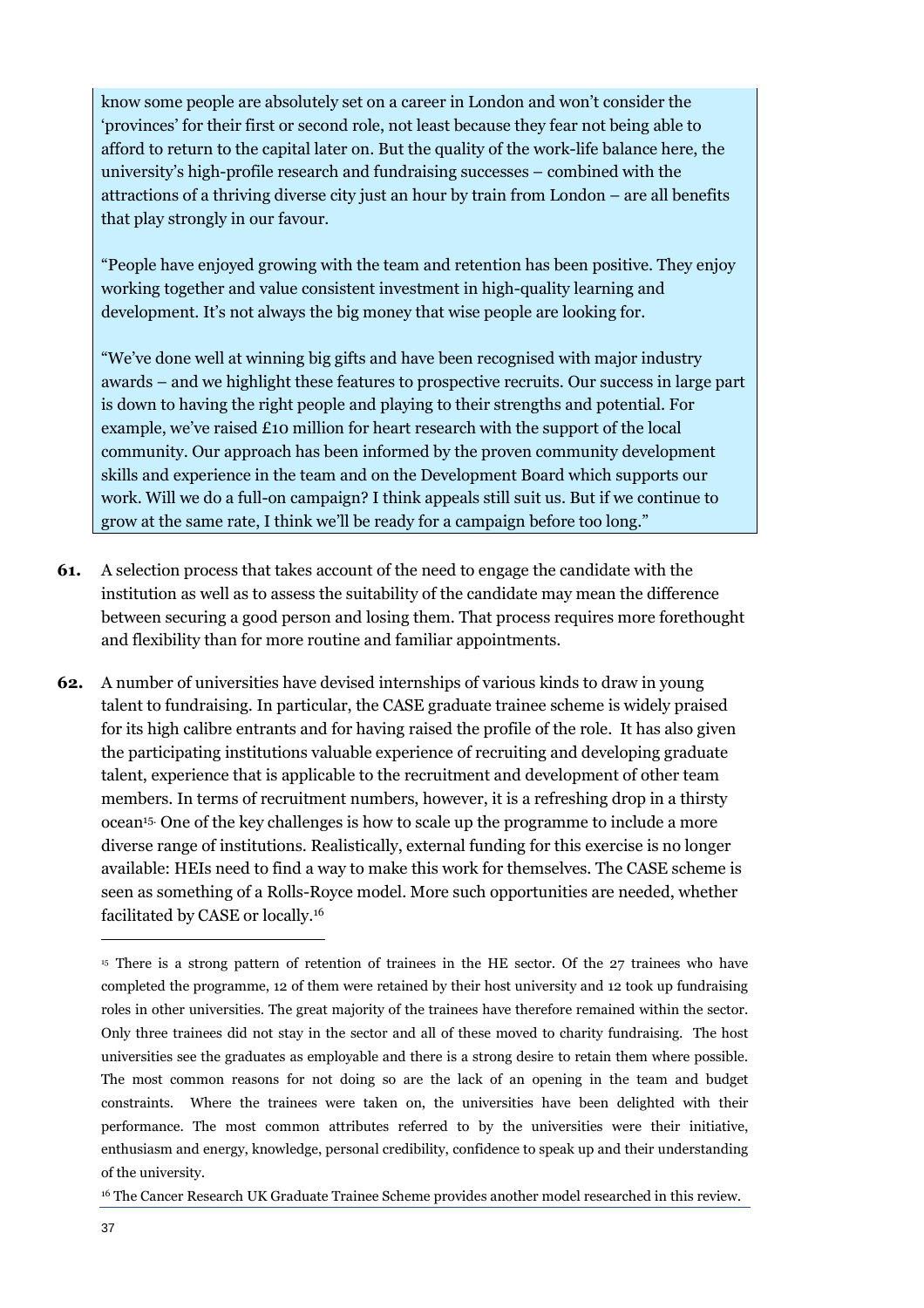**63.** Many alumni remark that they are better informed about the university after they graduate than in their student days. Building in, as part of student engagement, an understanding of the "case for support" for universities, their role as philanthropic powerhouses and the realities of their funding, would be a sound investment for future alumni engagement as well as for recruitment into advancement positions. When development offices do a good job of celebrating the impact of fundraising successes on campus that also contributes to strengthening a culture of philanthropy.

#### **Case Study**

#### **Raising awareness of development careers: St John's College, Oxford**

At just six years old, the development office of St John's College Oxford is relatively young – but is already making a name for itself as an innovator in promoting development careers. It began by creating a **paid vacation internship** open to students and graduates of any university who might be considering a career in fundraising. One of the first interns, a St John's alumna, is now working for a small arts organisation in a role that includes fundraising responsibilities.

In addition, the development office runs a series of **master classes** during term-time for St John's students to raise awareness of its work and various career options – not just development. The idea is to find an alumnus/alumna or benefactor with an interesting career to come in and to talk to a group of students, who are then offered the opportunity to get involved in a hands-on, development-related project.

For example, last year's master class focused on marketing and communications – led by an alumnus with a successful career as a marketing and branding consultant. Students then used the theory they'd learned from the master class to work with the development office on one of two projects. The first involved creating a postcard for an alumni appeal, which subsequently hit its target and unlocked matched funding pledged by a group of benefactors. The second involved redesigning the college's annual Benefactors' Report to better convey the college's case for support and demonstrate the impact of donations. The work included pitching ideas to a board of benefactors and collecting and writing humaninterest stories about students to bring the publication to life.

The latest master class will focus on renewable energy and feed into a new capital fundraising appeal. More importantly perhaps, it will spread the word about the work of the development office among a new intake of students… and potential donors. As **Caitlin Tebbit, Development Officer,** points out, it's a win-win strategy. Even if master class participants have no interest in development careers, they will have direct experience of fundraising and fundraisers – and will therefore be far more likely to support the college after they graduate.

**64.** Top student callers are an obvious source of recruits. Development offices should consciously seek to draw this group closer to their work – especially if there is a calling agency involved, which can add an element of distance from the cause.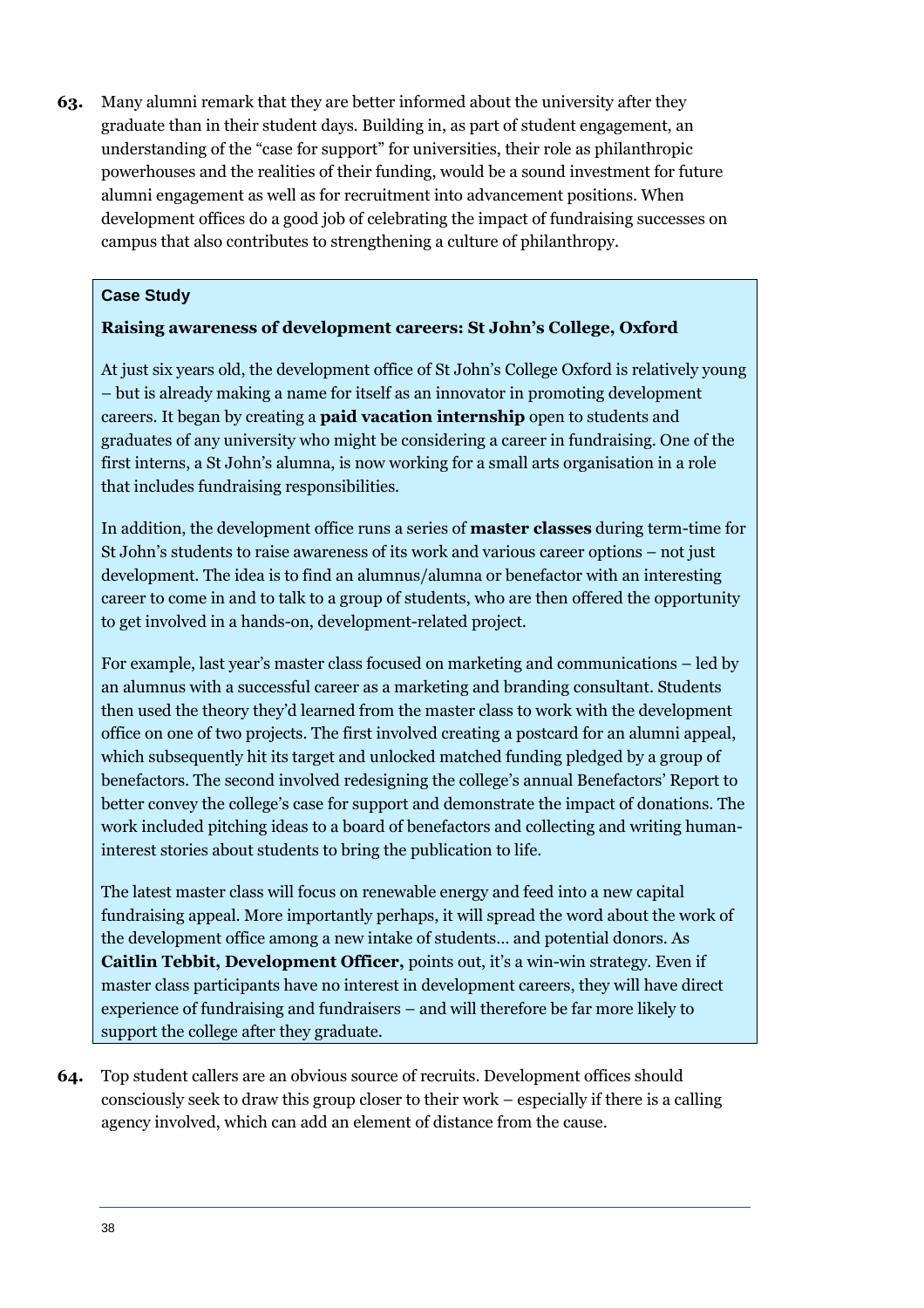- **65.** Other student volunteers working with the development office as well as those within the institution such as student union sabbatical officers or student ambassadors are another possible source for recruitment.
- **66.** Human resources (HR) departments can greatly aid the recruitment and retention of high performing staff with a range of interventions including understanding the desired attributes, skills and competencies of fundraising staff; creativity and flexibility in employment conditions; and close scrutiny of grade evaluation systems. (Positions with significant impact on the institution but limited managerial responsibility – such as principal gift officers – are frequently evaluated as being of lower worth than those with a larger team but less responsibility for impact on institutional mission.) Where key positions are obstinately hard to fill, an "open door" policy where a university will find a job for an impressive candidate whether or not there is a formal vacancy has much to recommend it. Openness to finding skills wherever they are is important. Consciously regarding fundraising as a horizontal workforce spread across the charity sector, rather than a vertical workforce within HE, will underpin that openness and invigorate and enhance professional skills.
- **67.** Recruitment advertisements and particulars need to emphasise the values and impact of a university when advertising jobs. Most fundraisers work for charities whose aims they connect with, yet universities often make their focus very opaque. "Be part of something big and special", the University of Boston's home page for advancement recruitment – www.bu.edu/dar-talent – gives an interesting example of how advertising can promote the cause and attract talented people.

#### **Case Study**

*How do you attract sought-after candidates not just to a position but to a department, a university, a city, a region?* 

#### **Pursuing the extraordinary: Employer branding at the University of Sheffield**

When Tracy Wray (Deputy Director, HR) joined the University of Sheffield in 2011, she had a fairly typical reaction. "I had no idea what an amazing place this was until I got through the door," she recalls. Unlike most recruits, however, she was in a position to do something about it. In fact, raising the profile of the university as an employer was one of her initial projects.

Working with the director of corporate affairs and consultants TMP Worldwide, the first task was to agree a positioning statement, a paragraph defining what made the University of Sheffield unique *as an employer* – aligned with the institution's wider branding, vision and strategy. In some ways this is analogous to launching a fundraising campaign, in that it focus attention on the bigger picture, on what the institution as a whole really is and does and makes possible.

The audience in this case, of course, is not donors but prospective academic and professional staff – both targets with which the University could benefit from being "a little less modest", as Wray puts it. They organised workshops, focus groups and one-toone interviews with existing staff (again, just like a fundraising campaign), and also spoke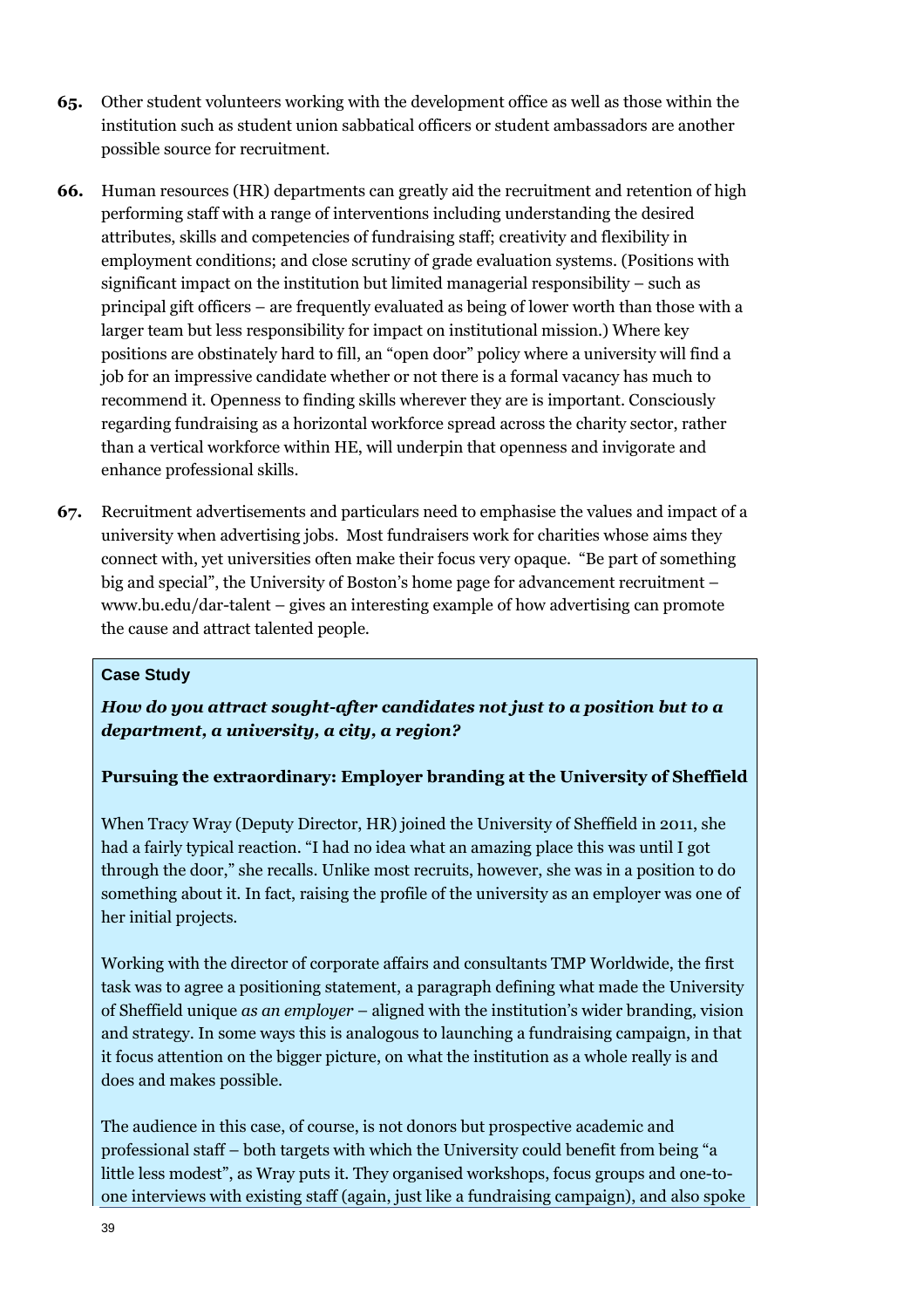to external potential applicants to determine their impression of the university. The research was finally boiled down to a statement (or "Employer Value Proposition") of around 100 words.

"Proud of our roots, our impact and our achievement, Sheffield has a hunger and passion for the future. A future underpinned by long-term investment in exceptional research and teaching, in international ambition, in talented students and in committed professionals. These are people who have the space, autonomy and encouragement to excel. More than this, we go out of our way to make sure they feel part of our community, part of our city, part of our future. We think it's a future that ambitious, passionate and collaborative people will want to embrace and share."

The next step was to articulate and condense this value proposition in a strapline, headlines and imagery. "We decided to focus on a call to action, 'Pursue the extraordinary'," says Wray. "We also came up with the creative concept of ordinary objects that become *extraordinary* when the right questions are asked." This may sound abstract but it all makes sense once you see Sheffield's striking, colourful recruitment advertisements in the Times Higher Education (*THE)* magazine or elsewhere. Early design samples include the images below. Remember, the goal is as much to attract attention and raise the university's profile as to fill the advertised post. With that end in mind the "employer brand" is now being rolled out through websites, social media and internal toolkits, as well as recruitment ads.

"Development is one of the most competitive recruitment markets in higher education," says Wray. At a time when the university has been investing strategically in its fundraising capacity, having appointed not only a senior director of campaigns, three major gifts officers and an international alumni development manager, and currently seeking a head of campaigns, the helping effect of the eye-catching "employer branding" is timely and welcome, and has been instrumental in changing candidates' perceptions.

An example of Sheffield's advertising can be found at Appendix 4.

- **68.** There are related professional groups (e.g. marketing, sales, business development, executive search, private banking) that, drawing on the competency framework, would form a target market for the recruitment of fundraisers. Universities have to hand some powerful technology. They should make use of alumni databases to help reach people from sectors where transferable skills can be found. There is a greater role for social media, such as Linked-In, in raising the profile of fundraising careers.
- **69.** For entry as well as mid-level recruitment, the advice is to appoint for capacity and potential rather than expertise – and then to provide the training and coaching support to build up appropriate skills. This can be a formal part of the recruitment offer.
- **70.** We found that for some institutional leaders and HR professionals there was a significant perception of risk in recruiting development staff, particularly senior ones. These are still relatively new roles in universities, and HR departments may not have helped the university to recruit many, if any, senior development staff. "We don't know what we're looking for, and so it's hard to know whether we've found it." "Director of development is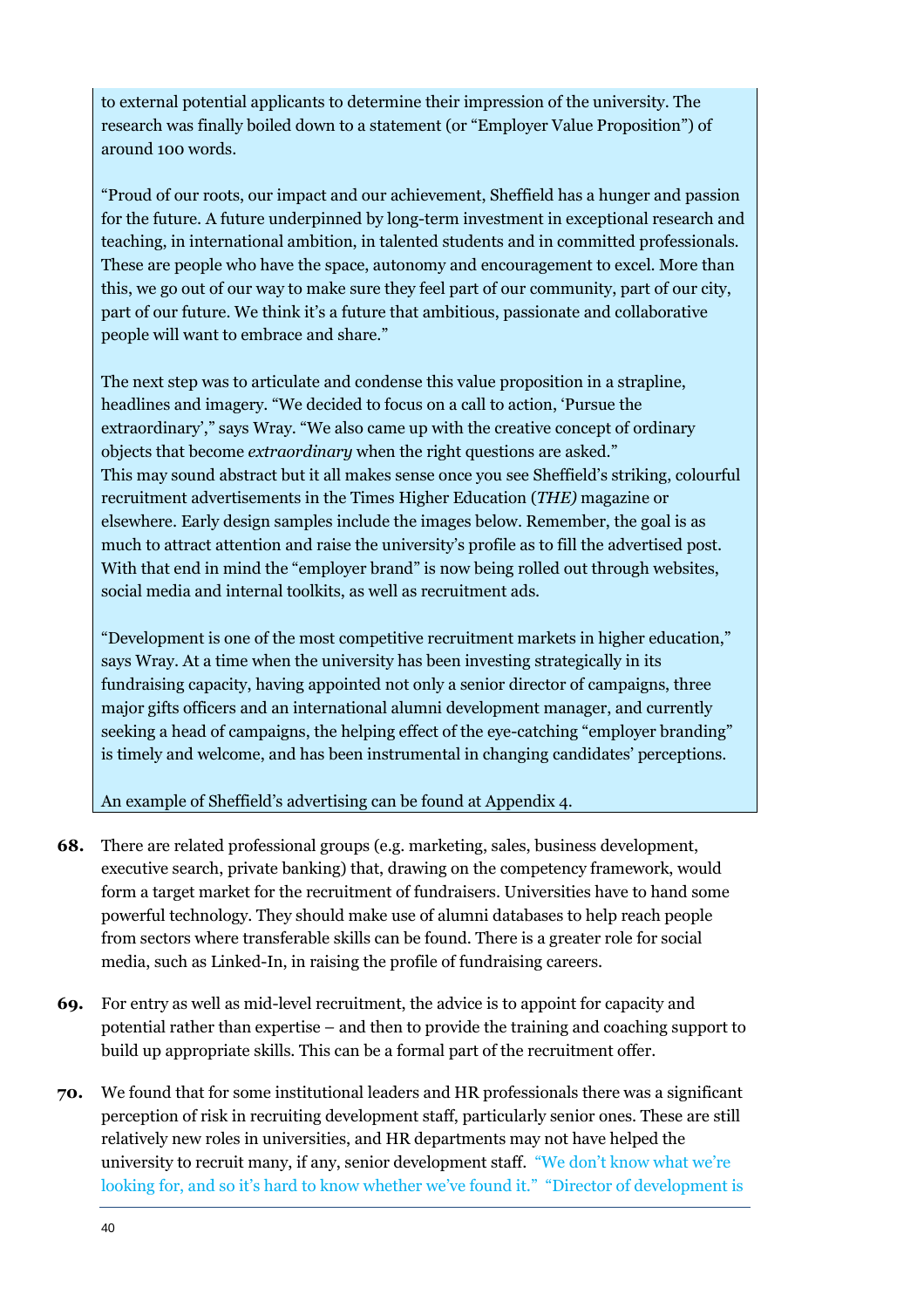up there with the IT director and chief investment officer as among the hardest to recruit to."

#### **Case Study**

#### **Home-grown fundraisers: University of Birmingham**

Faced with the frustrating challenge of attracting experienced major gifts fundraisers, the University of Birmingham has responded by adopting a strategy of growing its own. The principle, according to **Nick Blinco, Director of Engagement**, is to "recruit for talent and train for skill".

For entry level graduate positions, the university has its own institution-wide graduate training programme in which the department plays a role. The department also has a substantial team of student callers, several of whom have secured permanent roles in the department after graduation. Graduates are typically recruited into officer level roles across research, regular giving, alumni relations and major giving, with intensive support to build their experience, skills, networks and gravitas.

For all positions, the department recruits against a set of behaviours and university-wide capabilities, with a selection process that involves role-play, values and aptitude tests in addition to traditional interviews. The department particularly looks for people who are intellectually curious, resilient and empathetic, with the flexibility and self-awareness to work with academics, donors and the university's senior leadership.

Birmingham also has a thorough induction and skills development programme. All new starters meet key stakeholders of all levels and are assigned a mentor from outside the department, as well as an "uncomfortable companion" from within. New starters shadow more experienced members of staff to cultivate and close larger gifts. Regular peer-led training sessions cover technical aspects of fundraising, and weekly surgeries are held with senior fundraisers or researchers.

There is a highly structured approach to managing performance. All team members have a one-to-one meeting with their manager once a month and coaching is provided where required. Team and individual targets are co-created between managers and their direct reports: the aim is to make them realistic but stretching. The department uses the university-wide personal development system and encourages all members of staff to take advantage of the Birmingham Professional, a professional development programme for corporate services staff.

#### **Recommendations**

- **R4.** The use of clear language, avoiding jargon, about the roles and mechanisms of fundraising within HE will greatly assist in the wider promotion of fundraising careers. This includes avoiding job titles and advertisements that use terms poorly understood outside HE.
- **R5.** Institutions are urged to use all available opportunities to raise the profile of fundraising as a career in HE. Potential avenues for this include: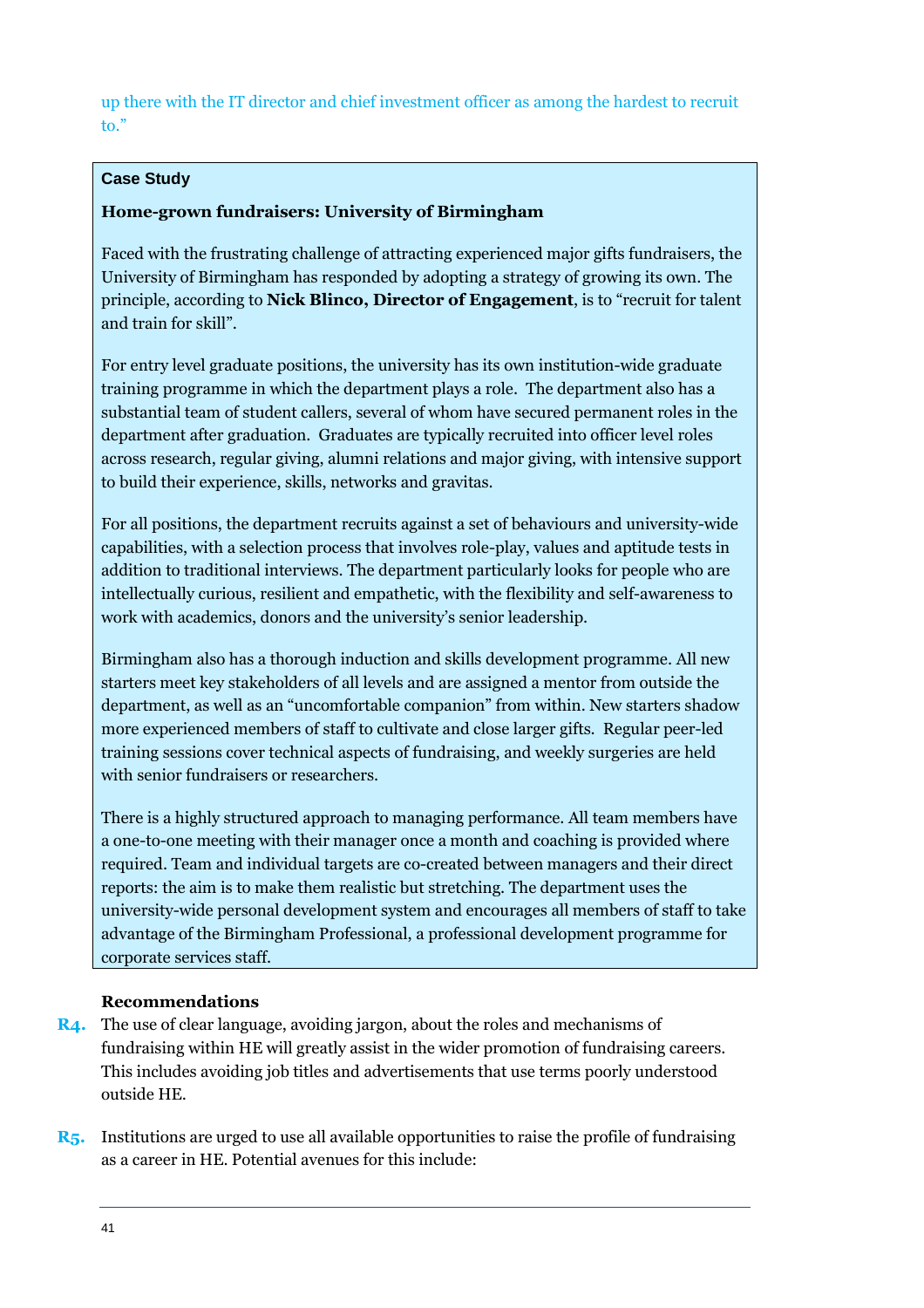- Talking to students on campus, speaking at schools careers events, encouraging the Association of Graduate Careers Advisory Services (AGCAS) to promote fundraising in HE as a career choice.
- Making full use of social media and other networks of student callers, volunteers and regular giving practitioners to highlight opportunities.
- Holding a joint event to help institutions extend graduate intern programmes, using learning from CASE's graduate training scheme.
- Rolling out case studies of educational fundraisers, their attributes and career paths on relevant web sites, with interviews of practitioners.
- **R6.** Universities are encouraged to make use of the Recruitment Guide produced as part of this review and to adapt them to their own situation.
- **R7.** Development directors from established operations have a valuable role to play on recruitment panels for smaller, less experienced units and are urged to do this when possible.
- **R8.** There is an opportunity for HEIs to draw on the competency models published alongside this report in recruitment, appraisals and career planning. These can be adapted by institutions for individual roles as needed and will enable a more flexible and open approach to recruitment based on competencies, skills and knowledge rather than predominantly on experience.
- **R9.** Key stakeholders such as CASE, the IoF and other sector bodies have the opportunity to come together to explore whether and how best to develop the competency model further, working with institutions across the sectors.
- **R10.** Developing an "employer brand" is encouraged as an effective way for individual institutions to reinforce key messages that will encourage recruitment of strategically valuable staff.
- **R11.** Taking a flexible approach, recognising the predominance of women in the workforce, and the need to attract people with transferable skills from other sectors, will lead to more successful recruitment. Institutions are also urged to consider ways to attract people from a range of ethnic backgrounds as student callers and volunteers, as a means to encourage a more diverse workforce over time. In particular there is the opportunity to work with student groups and societies to promote fundraising opportunities to a wider mix of people.

#### Education, training and development for entry and mid-level staff

**71.** A grounding in good professional practice starts with the induction programme run by development and alumni offices. About 30% of survey respondents were new to HE or to fundraising on first appointment. The induction programme itself becomes a tool in retaining this talent. Entry to HE fundraising usually requires the assimilation of a considerable amount of information. Some HEIs now capture the expected schedule of learning through an "induction passport".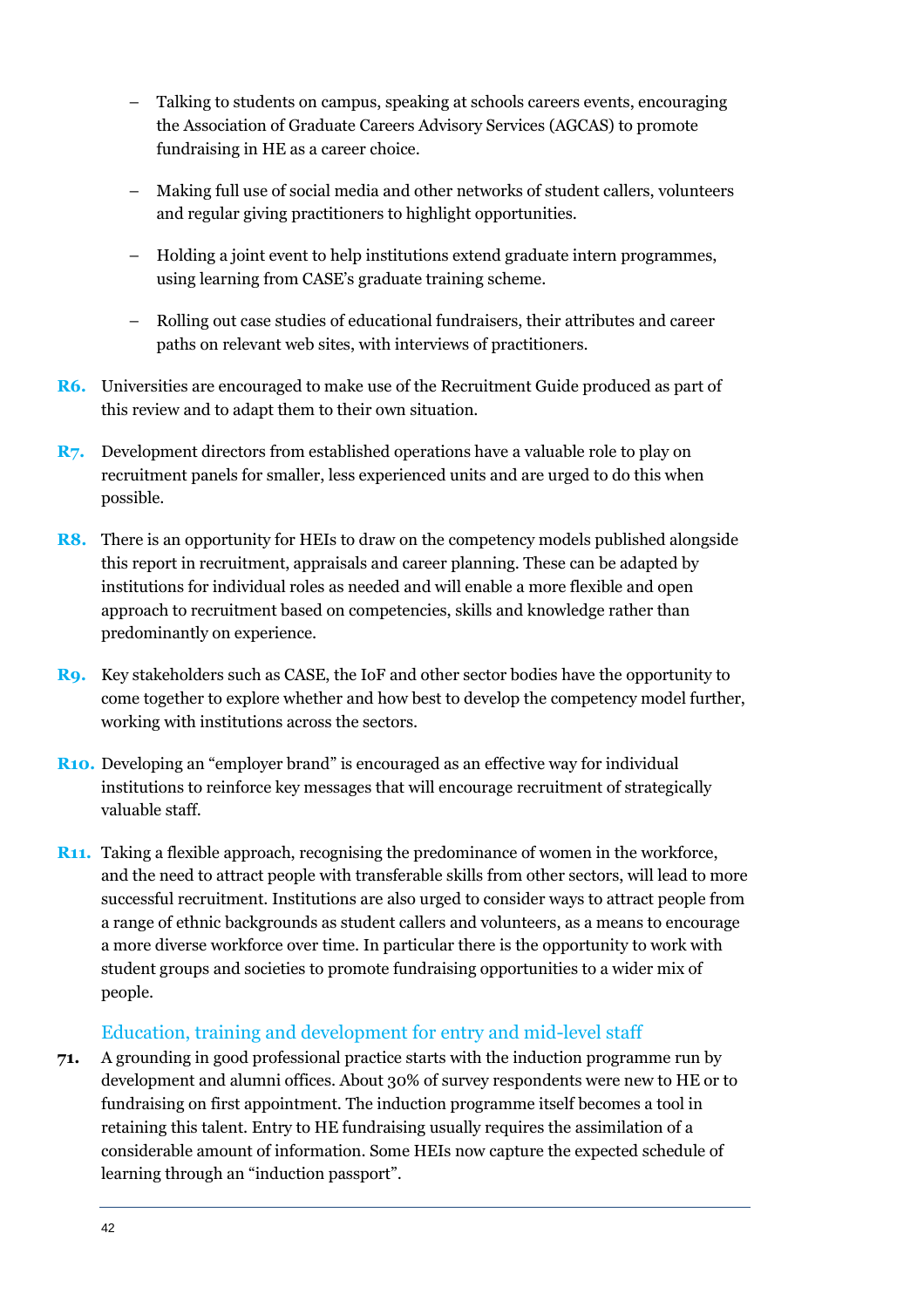- **72.** At the mid and junior levels especially there is wide appreciation of CASE's programme of training, most especially CASE's Spring Institute in Educational Fundraising (SIEF), which is often used as a reward or incentive for promising staff. SIEF does an outstanding job in enthusing participants and opening their eyes to the real potential of a career in fundraising. Some concern is expressed however about control of the content and that participants receive a certificate just "for showing up", rather than for an assessment of their learning. More intentional post-SIEF evaluation, reflection, or online assessment of the learning would be reassuring. CASE's model of delivery is heavily dependent on volunteers. This has advantages – being a speaker provides learning for the volunteer as well as their audience – but evident limitations too, for example in quality control and in overload. It is largely the employer institutions that are underwriting the provision in a period when staff time is under acute pressure. The balance of need within the sector between skills-based training and conference-based networking is also a matter for consideration.
- **73.** The largest offices are now providing wide-ranging programmes of in-house training, following in the footsteps of North American counterparts. "Oxford Inspire" and "King's Knowledge" are leading examples of such programmes. This practice is likely to spread as offices expand.
- **74.** Fundraisers choose to supplement CASE programmes with aspects of training run by the Institutes of Fundraising and Marketing, the Society of Trust and Estate Practitioners and Researchers in Fundraising among others, as well as a number of commercial offerings. There is wide take-up of these training opportunities. By contrast, opportunities for intentional, reflective and assessed education are less common, and less widely available. Most fundraisers possess a Bachelor's degree in some academic subject. There are only a small number of Masters programmes that include elements of fundraising practice, though a number of universities and business schools are exploring the possibility<sup>17</sup>. The new IoF Advanced Diploma in Fundraising, which has been developed in association with the Association of Fundraising Professionals and the European Fundraising Association, is aimed at Masters-level participants. It was launched in the autumn of 2013.
- **75.** Network groups informally linking, for instance, major gift officers or heads of regular giving at peer institutions are actively encouraged by the more established development offices. Opportunities to share candid experience within communities of practice broaden the experience of individuals participating and add to their professional resilience.
- **76.** Helping people to move from an operational to a more strategic level can be challenging. "How do you get the person on  $\epsilon_{50,000}$  a year to take the next steps to what the person on £100,000 a year can do?" This is the point where more formal mentoring can make an important intervention – typically for staff in their late 20s. In the online survey around 46% of respondents had participated in mentoring or coaching. Of these, over half rated it as being one of their top three methods of training and development. While many mentoring partnerships have been arranged in ad hoc ways, there are models for more formal and coherent structure for mentoring, e.g. the IoF's special interest groups and the

<sup>&</sup>lt;sup>17</sup> Chichester is launching an undergraduate degree in fundraising, while Plymouth is introducing a fundraising elective to some its undergraduate programmes.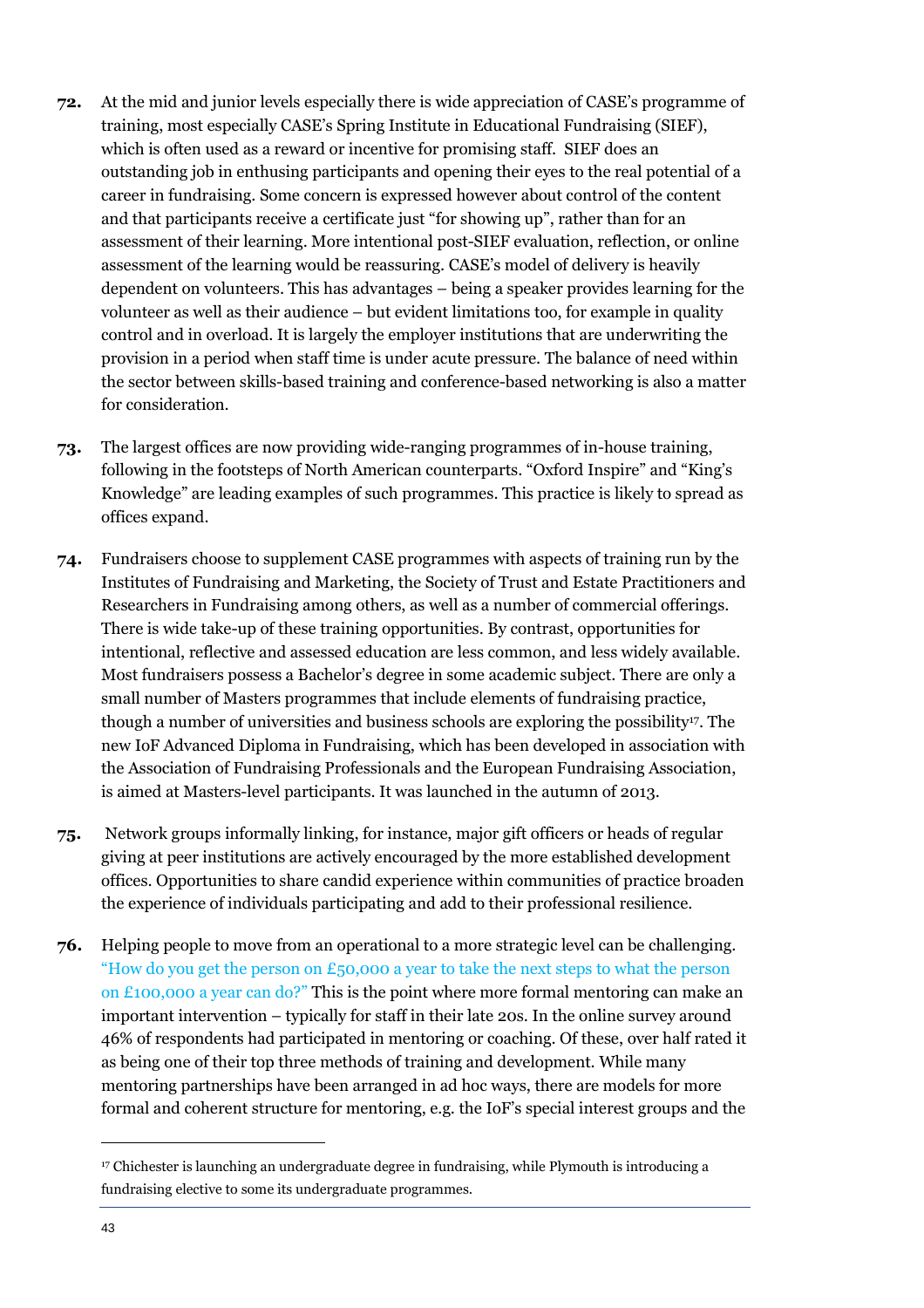Australia Council programme for mentoring arts-based fundraisers. More of this would be valuable, especially for practitioners beyond the first stage of appointment. As one survey respondent commented "Developing a mentoring and coaching culture is much more powerful than a formal education in fundraising." Training in how to be a mentor is part of this process.

#### **Case Study**

#### *"The first lesson that I'd pass on is consider being mentored, whatever level you're at. Second, take the time to choose the right person."*

#### **Rachel Morgan is Senior Development Manager at Cardiff University.**

"I suppose I'd describe myself as a mid-career development professional who is ambitious for the long term. At least, that was in my mind when I was looking for ideas about how to prepare myself to take the next step. I was really thinking about a good training course or undertaking a professional qualification, but someone at CASE suggested getting a mentor instead – a person I aspired to be like.

"When I thought back over the events I'd attended one person stood out: Nick Blinco, Director of Engagement (encompassing development, alumni and business engagement) at Birmingham. His own career trajectory is inspirational, but it's first and foremost the values he espouses that I admire. Nick's a consummate professional who's taken his department on a journey that only a special leader could – with strategic and emotional intelligence, sheer hard work and an emphasis on the importance of teamwork throughout. He has a voice and influence on the policy scene too.

"So I emailed him, inviting him to coffee or lunch. His PA got back to me and suggested a phone conversation instead. He basically said 'yes' almost immediately but wanted to know exactly what I was looking to get out of mentoring. That was over a year ago now.

"In practice it works out at an email or phone call every two months or so. I'm very conscious of how busy Nick is, so I tend to contact him only when there's something to discuss. At the beginning, he gave me a couple of more general forward-planning exercises. I realise now that I was being a little naïve about my ambitions. With the benefit of his hindsight I've learned to be more patient and considered. He manages to say it like it is, at the same time as being very encouraging. Nick also has an uncanny ability to read the situations I describe and to pull out the implicit but critical points which lead me to practical, positive solutions. He knows too when just to give reassurance that I'm on the right track.

"The first lesson that I'd pass on is: consider being mentored, whatever level you're at. Second, take the time to choose the right person. Third, use your fundraising skills: be flexible, remember that an hour of this person's time could be put to very valuable use at their own institution and – of course – say 'thank you'."

**77.** Generational differences need thought in this markedly young body of staff. Increasing evidence indicates that the "Generation Y" contingent expects more involvement in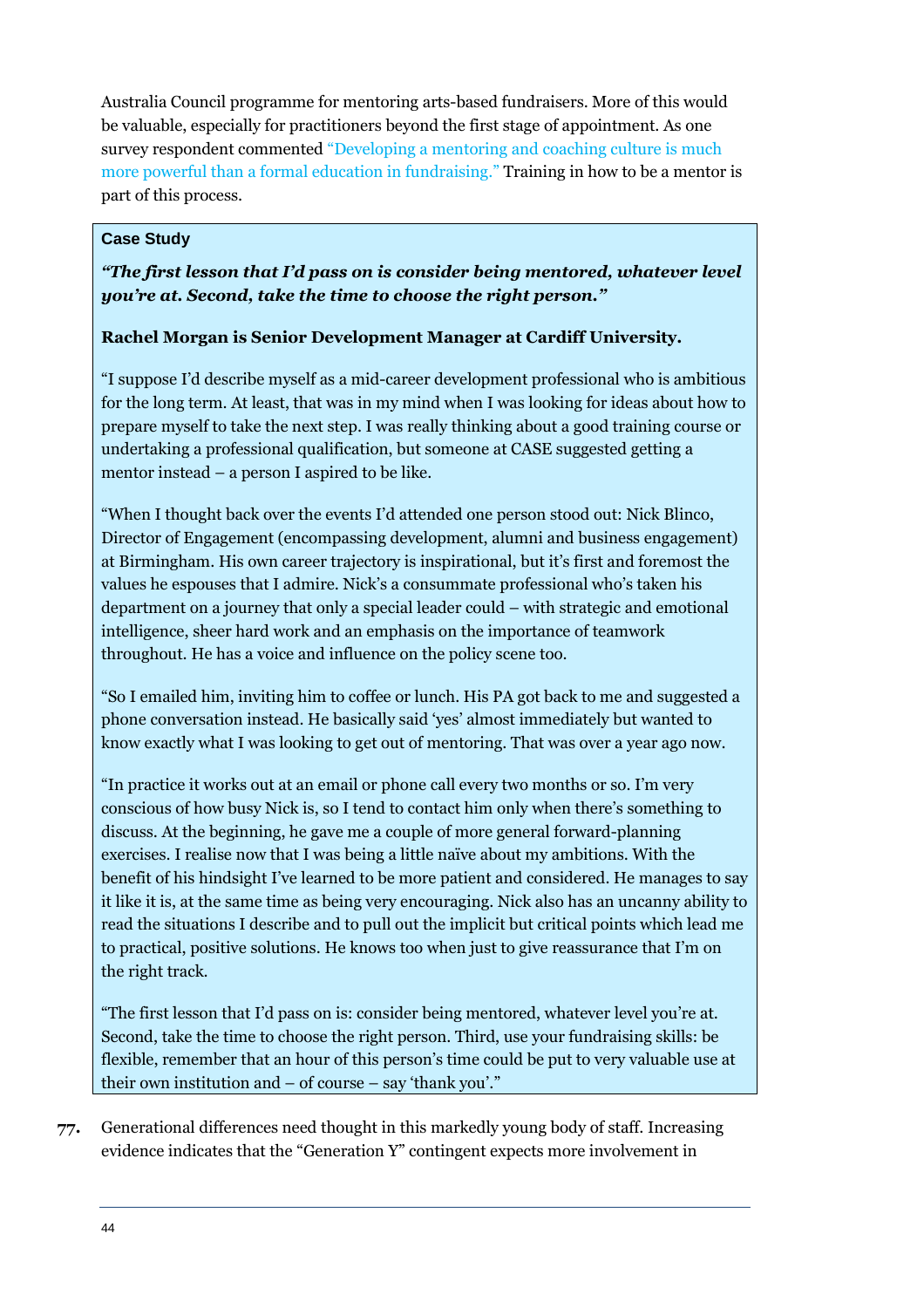designing their own roles/jobs/targets/expectations than their forebears<sup>18</sup>. This is a challenge for them and for their managers. "Gen Y don't leave institutions. They leave managers." In the survey, 96% of those under 25 agreed that opportunities to progress and develop careers were important to them when choosing to apply for a job.

- **78.** A range of current good practice, including an HE "induction passport", "learning logs", encouragement to join network groups, and feeding these steps into personal development plans, should be facilitated and linked together. The "learning log" that is an intrinsic part of the CASE graduate trainee programme, where participants capture and track the elements through which they progress and discuss them with their manager, is a valuable and transferable feature. Personal development plans need to encourage real reflective learning and not simply be a box-ticking, performance management or targetsetting exercise. Questions like "Why was that hard?" and "What achievements are you especially proud of – and why?" are as important as "Did you meet your targets this year?"
- **79.** Most of the practitioners currently leading development offices in UK universities have effectively learnt their craft on the job – by a patchwork of courses, coaching and trialand-error. Their career route has been clearer with hindsight than in prospect. There is widespread appreciation that the emerging profession now owes it to new entrants to offer a more considered and coherent pathway – and that such clarity will itself increase the pool of interested candidates.
- **80.** The review has looked at the range of current provision, both academic and vocational, delivered on and off the job. The new Arts Council "Philanthropy Fellowships" are of interest, where the learning fundraisers acquire at their host institution will be recognised by a certificate from the University of Leeds, with the possibility of a Leeds MA in due course. Another intriguing model is the AGCAS matrix standard, to which all university careers services sign up, and through which AGCAS works in partnership with the University of Warwick, leading to a Warwick MA. Practice in careers offices is therefore continually enriched by learning from the MA dissertations offered by participants. This latter model has the advantage of making reflective learning as important as simply receiving training, and simultaneously builds the body of knowledge in the sector. Constraints to be borne in mind include the relatively small size of the current HE fundraiser population (which may not make it attractive for a provider such as the Open University to meet this need). Training budgets in many HEIs are limited.
- **81.** There was little enthusiasm among sector leaders for a mandatory qualification for HE fundraisers (and little confidence that it would demonstrate competence anyway). But 45% of survey respondents said they would value a specific qualification in HE fundraising, with younger people being more positive. However, there is a growing appetite for a training and qualifications route that builds on existing good practice, allows for different specialisms (regular giving, major gifts or business intelligence for instance) and for modular development, and relates to on-the-job realities.

<sup>18</sup> 'Talking About My Generation: Exploring the Benefits Engagement Challenge' – Dr Paul Redmond, Liverpool University/Barclays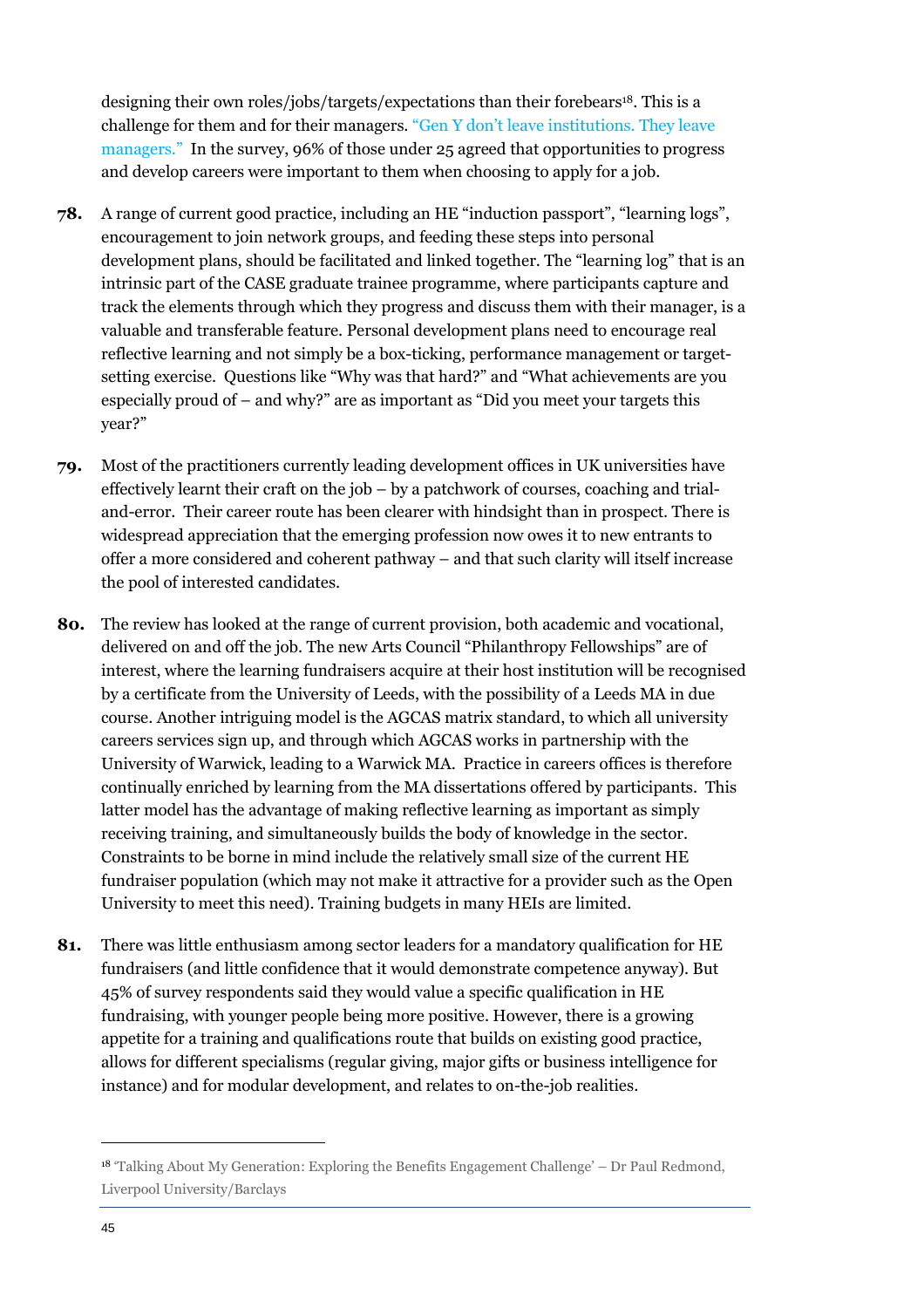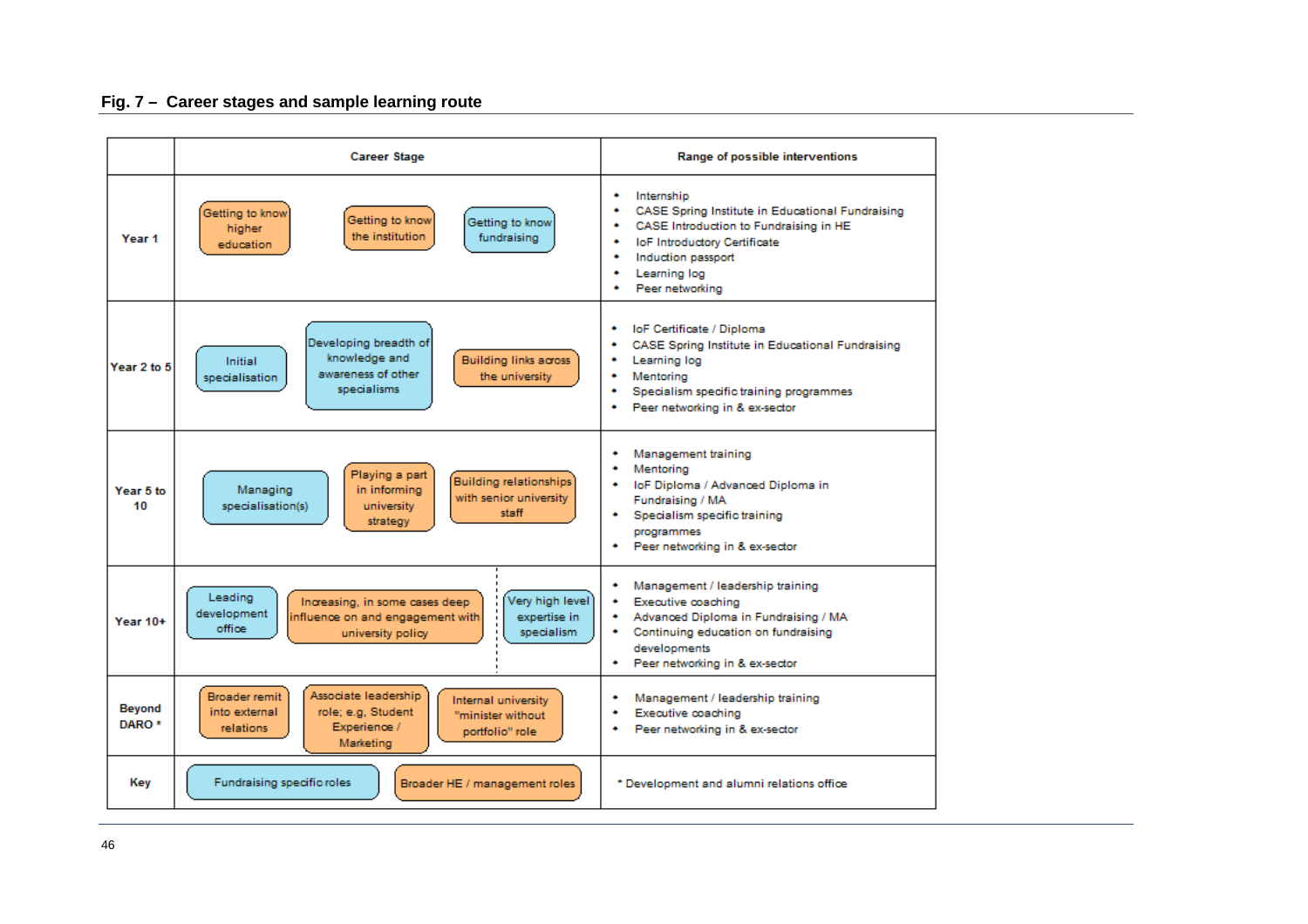#### **Recommendations**

- **R12.** There is a clear appetite for increasing professionalism within HE fundraising, which can be achieved by a mix of experiential and educational mechanisms. This presents the challenge – and opportunity – to an organisation or group of organisations working in partnership to take the lead in developing and giving coherence to a package of learning elements. For example:
	- Existing good practice from induction passports, learning logs and individual training courses – could be extended to create an acknowledged "learning route", in due course leading to a university-backed qualification.
	- A purposeful mentoring programme could be developed to aid career progression, with mentors drawn from both within and beyond HE.
- **R13.** Cross-sector liaison and coordination is encouraged between groups including CASE, the IoF and other bodies involved with the education and training of fundraisers. Among the topics they are invited to consider are shared training, the evolution of a widely recognised qualification working towards charter status and the general applicability of the Advanced Diploma in Fundraising.
- **R14.** University leaders are invited to rise to this challenge of offering provision for postgraduate qualifications in fundraising, including the development of a body of associated research in fundraising, particularly given the scale of the overall fundraising sector.
- **R15.** Institutional peer groups (such as the Ross Group, the development directors of the former 1994 Group or of specialist institutions or of members of Million +) are encouraged to facilitate shared training and networking within a community of practice.

#### Professional development for leaders and aspiring leaders

**82.** High-performing directors of development are valuable people. They are increasingly essential in realising institutional aspiration. "If they're good, hang onto them for dear life." Strategic talent management is advisable both to allow them to flourish and to produce a pipeline of their successors<sup>19</sup>. At any one time there are usually a cluster of universities with vacancies at the top level, with costly gaps between appointments. At the time of writing, out of a sample of 30 universities reviewed for this report (see Fig. 8) there are at least nine vacancies at development director level with a further 11 having been recruited in the past three years. At the same time, it is noteworthy that those universities within the sample that have had some of the greatest fundraising success have had development directors in post for over four years.

<sup>19</sup> Executive search firms and donor interviewees have expressed concern as to whether enough high calibre directors 0f development to be are waiting in the wings to replace their bosses in due course.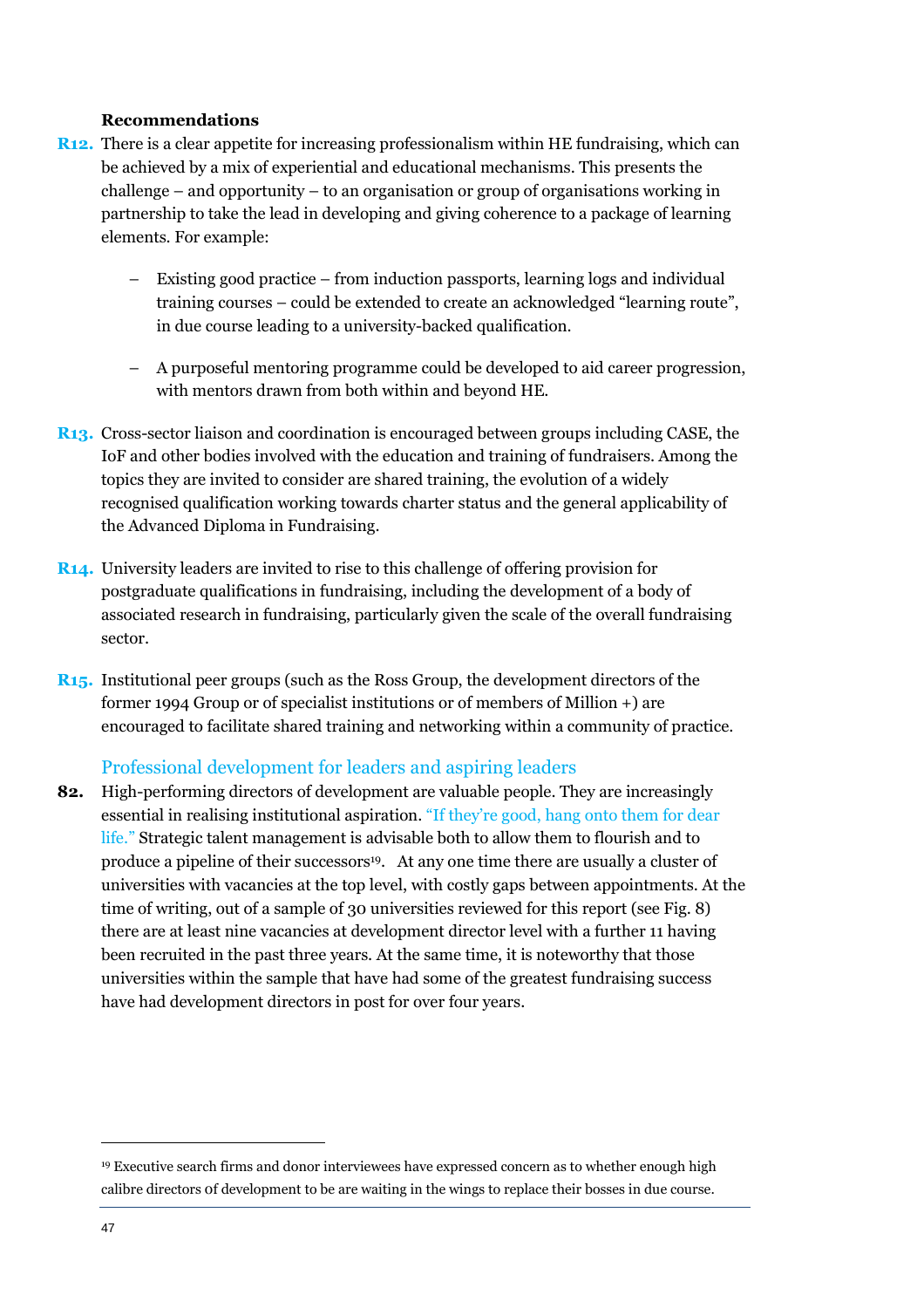

- **83.** Leaders of development offices of any size face the same challenges as anyone who starts by developing a specialism, but with increasing experience and seniority finds that the management of others is at least as important as their own practice. Some practitioners with particular skills in working with donors and with academic colleagues will wish to remain just that – and should be encouraged to flourish in that mode and not required to acquire management responsibilities as the sole route to promotion.<sup>20</sup> They should however be encouraged to share their expertise and experience locally and nationally. But many will wish to develop their management skills, and others will have this responsibility thrust upon them. "I moved from managing a team of eight to a team of 80 overnight."
- **84.** The 2012 Pearce Report noted that the leadership task of a development director is as much about "managing up" and about building alliances and relationships with academic and administrative peers as it is being the practice leader in the development office itself. Executive education, personal coaching and other forms of developing the leadership and management skills of development office leaders will make a major contribution both to fundraising success and to the positive development of the workforce.<sup>21</sup> This leadership development task does not need to be tailored specifically for fundraisers since the challenges are generic. There is a growing range of well-regarded management and leadership training available within universities, of which senior development staff should certainly take advantage. Learning in the company of colleagues from other departments has the valuable by-product of integrating development better within the institution. And

<sup>20</sup> Some North American HEIs have two tracks for progression, one leading to management responsibilities and the other to principal gifts positions where the expectation is for limited management tasks but high revenue goals.

<sup>21</sup> It is striking that this group found it hardest to maintain a sense of work/life balance with one third saying they could not do this. A move from senior roles into consultancy seems frequently to be underpinned by a search for a better balance.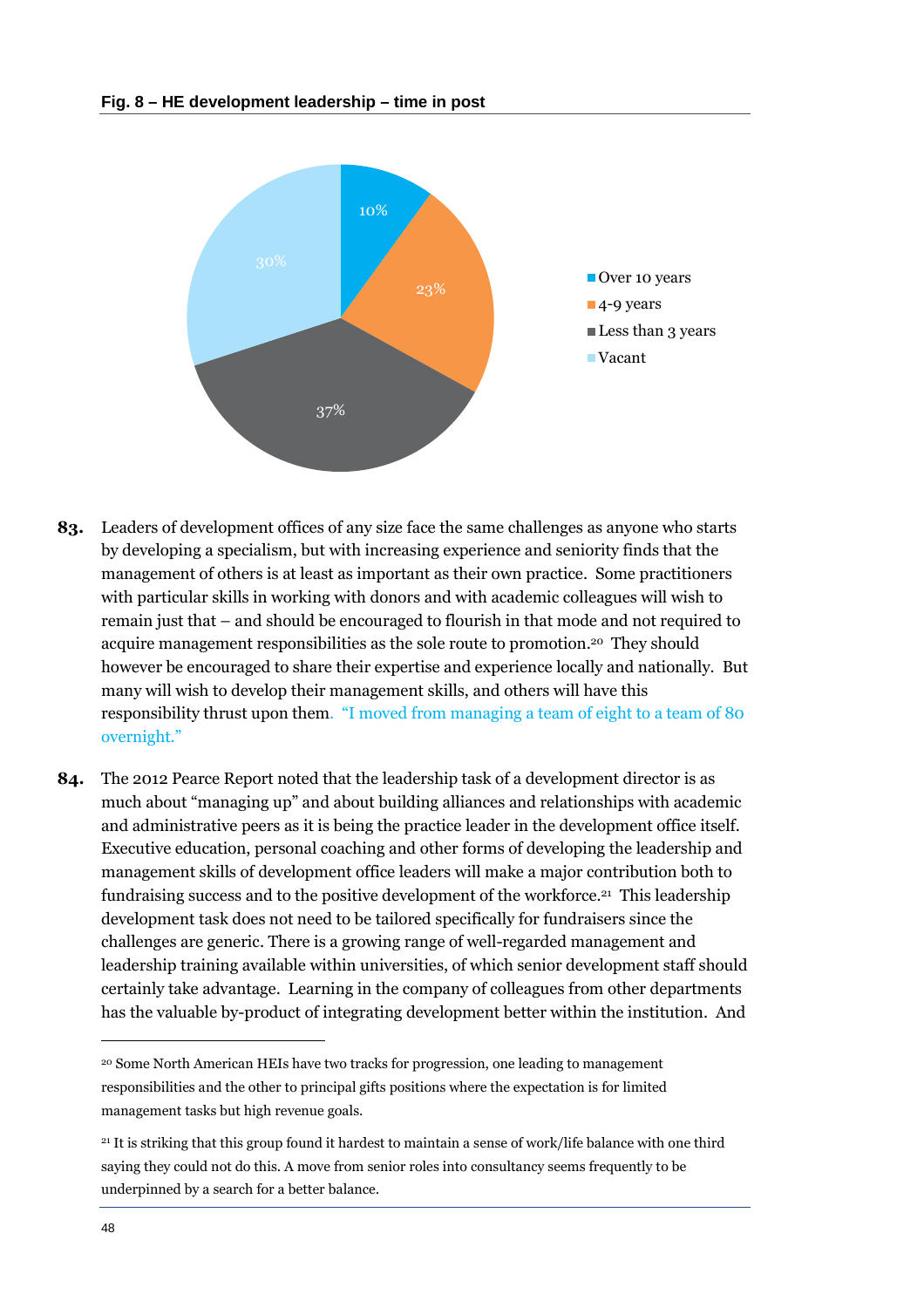there are benefits in drawing on cross-sectoral provision, engaging with the experience of other disciplines in the private, public and NFP sectors.

#### **Case Study**

*"They say fundraising is a marathon, not a sprint. So it makes sense to ensure continuity by encouraging promotion from within, where the opportunity exists."* 

#### **Norma Sinte, Director of Development and Alumni Relations at Queen's University Belfast.**

"It was never on my radar to return to the university I graduated from but, while working in the arts sector in marketing and fundraising, I spotted the job opportunity at Queen's and joined as head of major gifts in 2000. The fact that it was a new post in a new department attracted me. I also felt that my background in the private sector in sales management both in Northern Ireland and overseas and also in the arts sector in fundraising would stand me in good stead. Being at Queen's in the start-up phase meant that I had the opportunity to understand how this business works. With only a few of us on the team, we were involved in all aspects of development and alumni relations no matter what the job title!

"I had assumed that my next career move would be outside the organisation. I had never stayed anywhere longer than six years. But when my boss left in early 2007 I was thrust into the acting director role. Although I deliberated about applying for the post of director, I reasoned that I at least had to give it a shot.

"Being an internal appointment is not easy. People assume that you know much more than you do when in fact exposure at a senior level has often been limited. I had to grow into the role – at a time when we had a lot of vacant posts and for a year were simply fighting to keep things running. I would thoroughly recommend that anyone in the same situation find an external mentor. I was very lucky to have Mary Blair, Director of Development at LSE at the time. She gave me sound advice and helped me focus on doing the right things (not just 'doing things right'). It is also important for institutions to guide those who are appointed internally and ensure they have access to the same training and development as external candidates – and indeed the investment to make changes to meet new aims and objectives.

"They say fundraising is a marathon, not a sprint. So it makes sense to ensure continuity by encouraging promotion from within. Today, I make sure that my staff have access to opportunities for training and development both inside and outside the university. For example, I supported one of my senior team through an MBA and put our prospect researcher in an 'acting-up' role as fundraiser for a year. The former is now director of development in Monash, Australia, and the latter is one of our fundraising team. I take pleasure from both.

"Although it's good to bring in new blood, in a sector where change is constant, continuity can be useful. And it isn't about continuing to do the same things – it is about building on solid existing foundations to change and improve in the future. In the last few years I've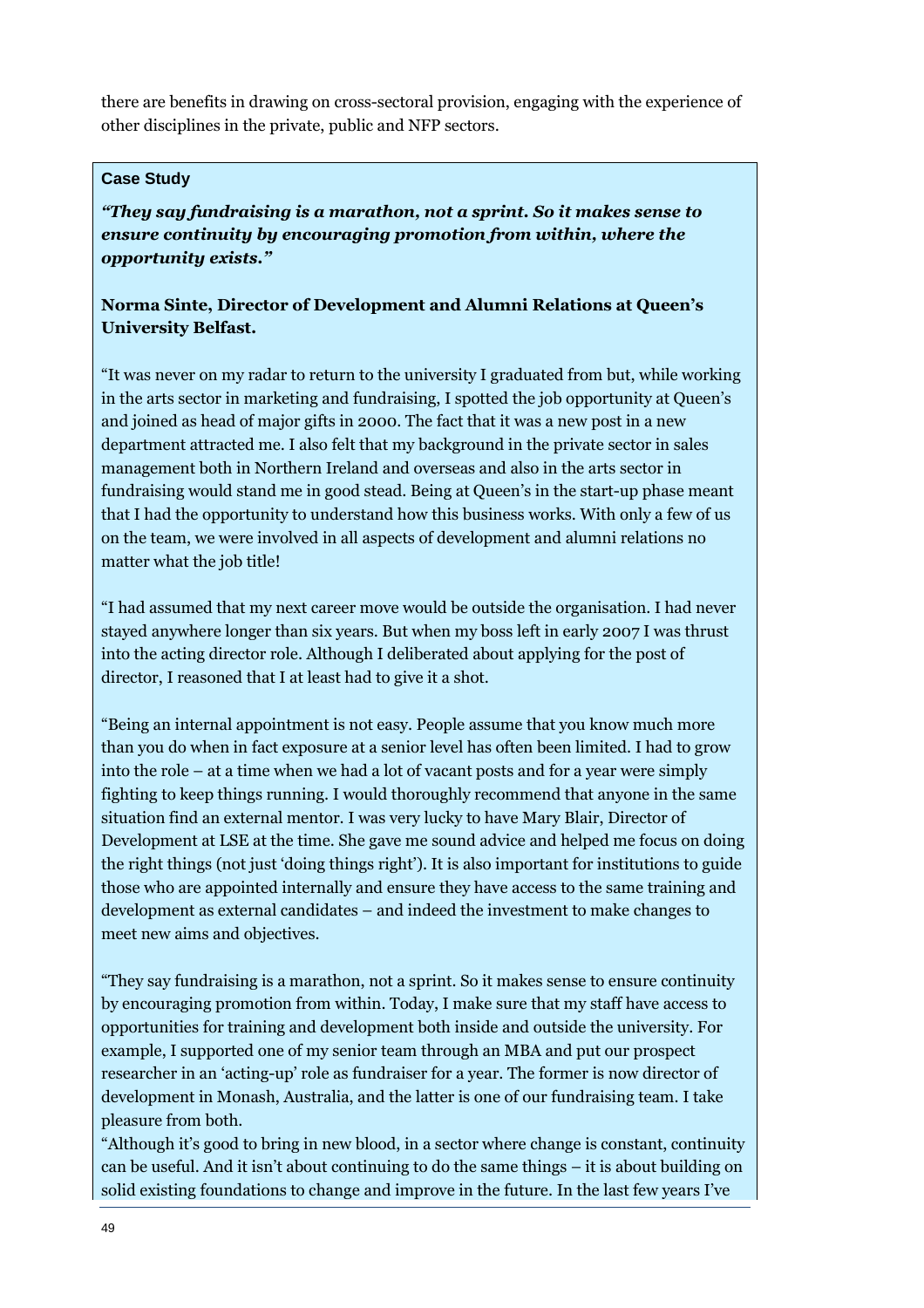doubled the size of the department, planned and launched a second fundraising campaign, and, by building a talented team, have ensured that our work is seen as absolutely vital to the university.

"Roles on a number of committees and working groups mean that I have become involved in projects beyond fundraising and alumni relations. I thrive on change and I think that's what keeps me here. My next challenge is to work with a new vice-chancellor – who also happens to be another leader appointed from within."

- **85.** It should be noted that the leader of a small high performing development and alumni relations office (for example at a specialist institution) may well have fundraising targets that form as large a proportion of institutional turnover as the leader of a 40-person team. And the gifts they are looking for may well be of the same order. Yet clearly the management challenges are different, with the small office leader having to be the practice leader of the major gifts team, simultaneously encouraging a diverse range of skills and competencies in a modest team, while the leader of the larger office will have specialist leaders in each area.
- **86.** Personal executive and development coaching was seen as a powerful tool to improvement, especially for senior staff<sup>22</sup> who value input from beyond their immediate experience to help them approach challenges in new and creative ways, building confidence at the same time. This is a personal matter but it is warmly to be encouraged.
- **87.** The IoF has developed a set of leadership competencies and incorporated them into a pilot leadership programme. This is based mainly on action learning and on mentoring.<sup>23</sup>
- **88.** There is much discussion among senior staff about the necessity or otherwise of a direct reporting line to the vice-chancellor and/or a position on the senior management team. Current practice varies and there is no demonstrable correlation with performance.<sup>24</sup> But fundraising becomes more strategic as it becomes more effective and embedded. As it does so, more people at senior level within development offices will take on wider roles at higher levels – a trend that is already happening. But "how do you pull them into the strategic conversation without pulling them so far in they haven't got time to do the job?" In the meantime, wise directors of developments form strong relationships sideways with their peer heads of finance, estates, HR and careers, as well as focusing on managing upwards with soft negotiation skills. "The key is delivery. Success depends on the numbers but also on whether the senior team feel engaged, loved, enjoying their role in the fundraising."
- **89.** Leadership of institutional fundraising is inevitably a shared commitment. Talented, experienced, tenacious professionals are necessary but not sufficient elements in the chemistry. The leadership of vice-chancellors and their active engagement with the

<sup>22</sup> Some of those who had experienced coaching or wished for it had had to overcome ill-informed internal attitudes that to do so was somehow to admit incapacity!

<sup>23</sup> http://www.institute-of-fundraising.org.uk/library/director-of-fundraising-competency-framework/

<sup>24</sup> See also Myth-busting section.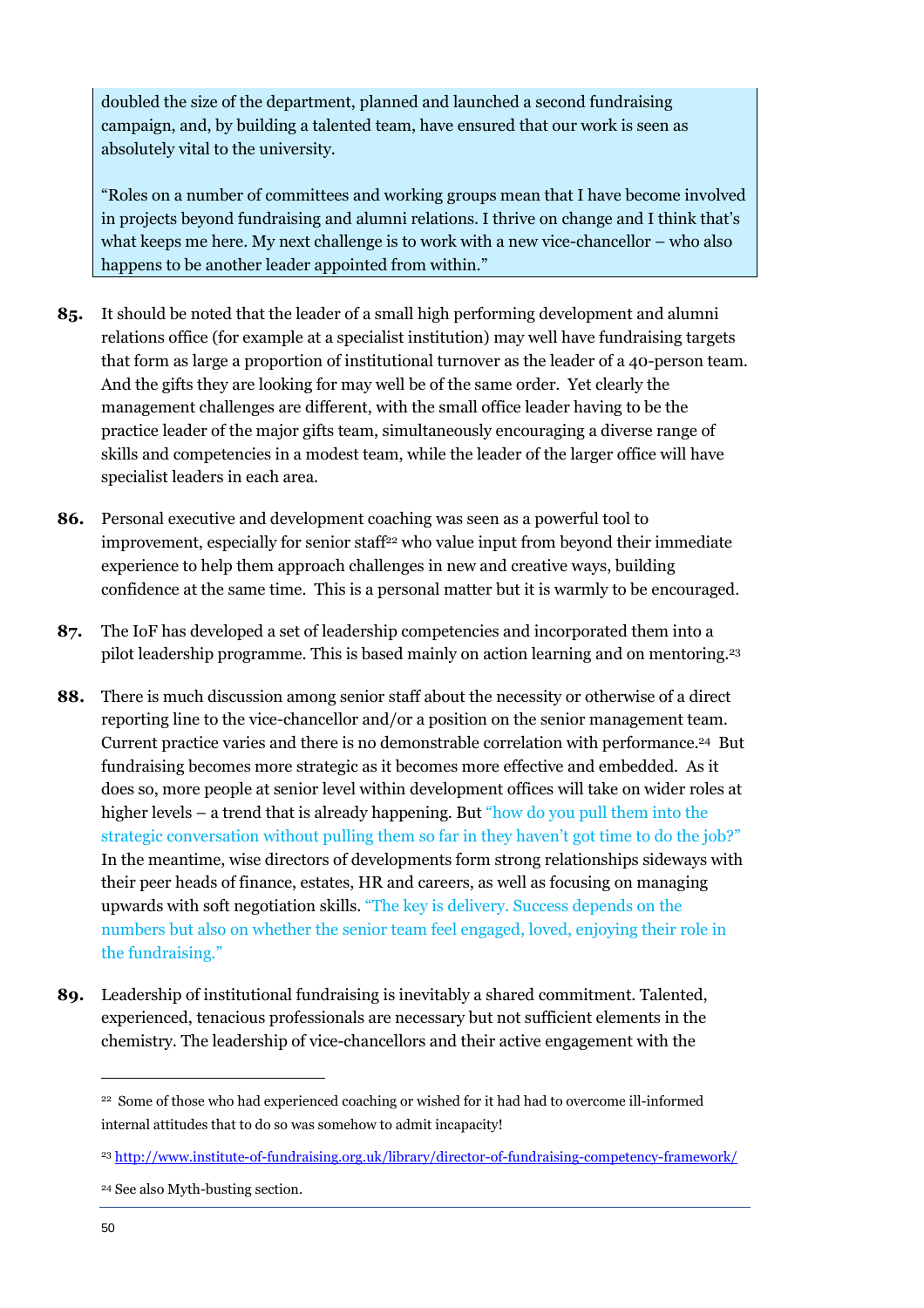philanthropic process are indispensable. "The VC's interest is perhaps the key determinant of success."

- **90.** Directors of development are not on a career track to become registrars or vicechancellors – and few would wish to be so. But their increasing expertise, effectiveness and institutional knowledge earn them respect and attention from their vice-chancellors. What should happen to people who reach the top at age 40? They have 25 or 30 years' working life ahead of them; there are not currently many examples of high level development staff in their 50s and 60s. A note of realism is urged here. Some will leave the sector and become, for instance, CEOs of charities. There is a well-beaten path into consultancy. But there may also be roles within – or working across – management structures that will enable the small number of highly talented and strategic people who have run large campaigns to stay and develop their skills and interests. Possibilities suggested in the consultation process (several of which might be at pro-vice-chancellor level) include:
	- A broader role including leadership of external relations, marketing, student recruitment, international affairs, press and PR etc.
	- A broader role with responsibility for revenue-generation, defined widely.
	- A role as a kind of internal consultant in the university someone who is used to seeing the institution from outside and can add wisdom to decision-making on everything from institutional strategy to senior academic recruitment.
	- A progression into the leadership of the delivery of student experience. The customer-centric world of fundraising and alumni relations is arguably good preparation for this role; happy and fulfilled students make the best alumni.

#### **Recommendations**

- **R16.** Institutional leaders are urged to consider how to make use of the expertise and institutional knowledge of experienced directors of development for the longer-term benefit of the institution and the individual.
- **R17.** Aspiring leaders are invited to take full advantage of the plethora of leadership development opportunities available to them including:
	- Internal courses within institutions, the Top Management Programme and crosssector initiatives such as the Clore Fellowship and Common Purpose UK.
	- Executive coaching.
		- Joining or developing communities of leadership e.g. through mission, other peer groups, CASE or cross-sector networks.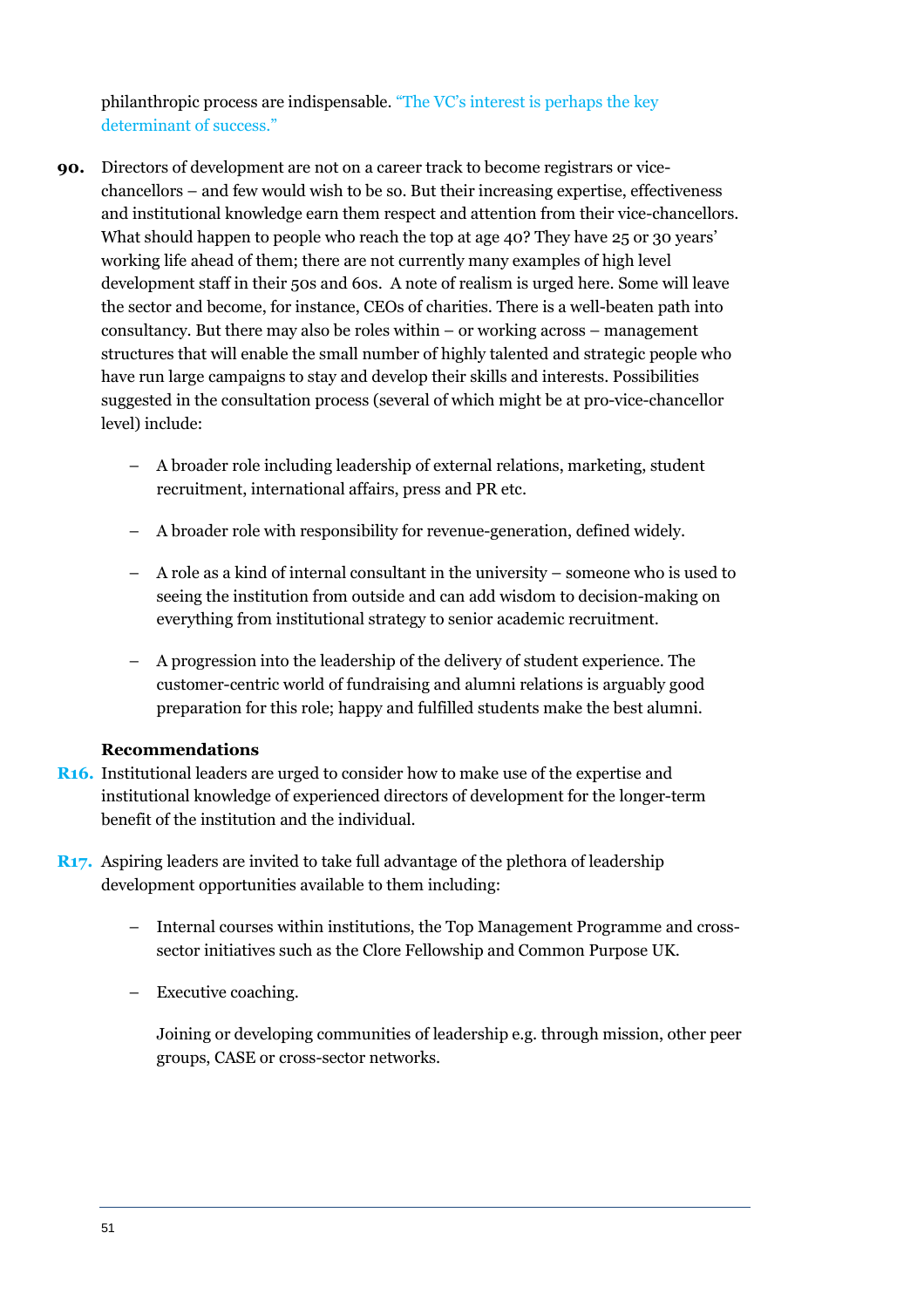#### **Case Study**

#### *"In the long-term, the role of development director will become increasingly strategic – probably part of the so-called 'C-suite, the top team'"*

#### **Wendy Purcell, Vice-Chancellor of Plymouth University**

"Here at Plymouth, we are in the relatively early stages of our development journey having only recently appointed our first dedicated development director.

"In recruiting, we focused most of all on identifying development professionals who were able to demonstrate a genuine connection with our values as a university. Excited by our vision to be the enterprise university and passionate about our mission to transform lives through education and research were key selection criteria. We devoted considerable time to talking with the candidates about our purpose and their interpretation of it. How would they make our strategy live through their own philosophy? And did they measure their success through cash delivered or impact made?

"In addition, crucially, the person we appointed had to be a credible senior leader who could operate at all levels – from students to major donors. To that extent there's nothing magical or unique about the development function. These are generic senior leadership skills.

"Nevertheless, there's no doubt that we were looking for someone with a track record in fundraising. It's just that we shuffled the pack on values and leadership qualities. And we had no hesitation in rejecting very experienced people who didn't have the right fit.

"It's harder for me to talk about retention, but I was aware in the recruitment process that the best development directors are believers in and ambassadors for their institutions. The long-term relationships they build are by definition non-transferable.

"We see development as a natural extension of what we do at Plymouth University. If we are effective at transforming lives, then alumni will want to give back to us. As a result, in the long-term, the role of development director will become increasingly strategic – probably part of the so-called 'C-suite'. After all, building close relationships with the senior management team is a key part of the role, so it's a short hop to becoming part of it."

#### Retention

- **91.** With key skills in short supply and a buoyant job market, it is tempting for fundraisers to consider opportunities elsewhere. For high fliers, the phone rings often with job possibilities.
- **92.** Research from the US demonstrates that a major gift officer becomes effective after two and a half years in post in an institution (cited by Bentz Whaley Flessner).
- **93.** In the online survey, over half (55%) of respondents agree that they intend to stay in HE development for the next three years and only around one in 10 (12%) disagree. Those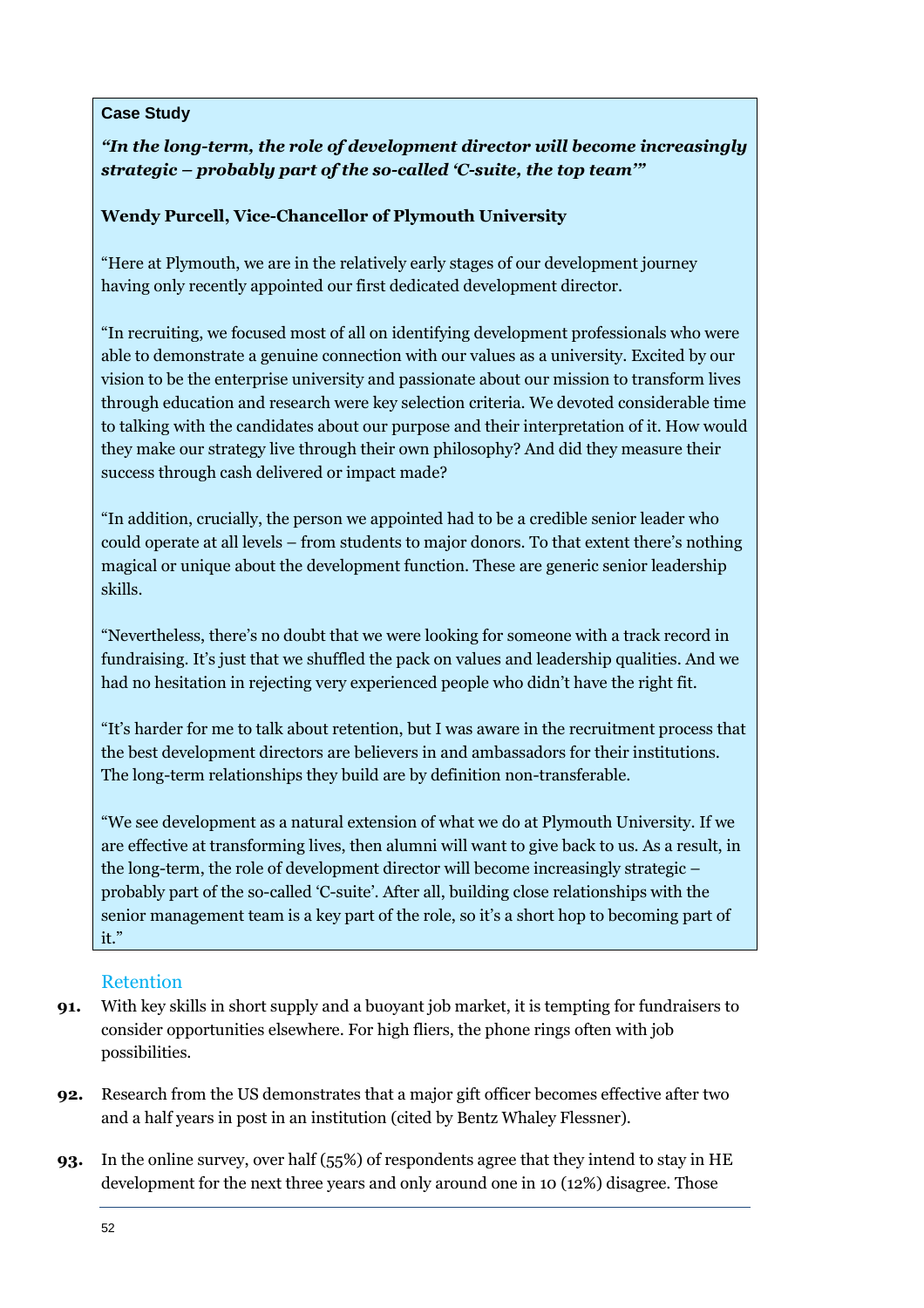working in regular giving and major gift fundraisers seem to be more settled than those in alumni relations and development services. Just over one-third (36%) of those considering leaving the sector cited career development as their primary reason for looking to move on.

**94.** There was little evidence during this review of active retention strategies in place, with the exception of embryonic work in larger offices. Such strategies are increasingly used in the context of other shortage specialisms outside HE, focusing on elements including the needs and motivations of staff. Thoughtful institutions will take an active approach to retaining key talent. HR departments could usefully play a role where they are not already doing so, particularly where the teams are modest in size. More details on retention strategies are included in the Recruitment and Retention Guides included in the appendices.

#### **Recommendations**

- **R18.** Development directors are urged to think consciously about retention and to work actively with HR departments to develop appropriate retention action plans for their teams. The Retention Guide published with this report gives helpful guidance on issues such as career planning, identifying and retaining talents and skills, recognition and incentives, adopting flexible working practices.
- **R19.** Adoption of the induction passport and learning logs by fundraising and alumni relations teams will help with retention of development team members.
- **R20.** CASE and the Ross Group have the opportunity to play a role by collecting regular workforce data as part of the Ross-CASE benchmarking survey. This needs to be focused on information that will help monitor progress such as: the established number of fulltime equivalent (FTE) fundraising and FTE alumni relations posts in each department along with numbers of vacancies; what proportion of post-holders would define themselves as part of a black and ethnic minority group. Further differentiation of roles carried out by staff would allow more robust benchmarking, for example by adding "management" and "operations/support" alongside "alumni relations" and "fundraising".

#### Additional findings

**95.** While recommendations for the use of competencies and on diversity have already been included in relation to recruitment and retention (R8 and R11), additional noteworthy information and discussion is reported below.

#### Competencies, skills, attributes and values

**96.** The development of a model for the competencies required for successful fundraising was – perhaps surprisingly – welcomed with notable warmth by most participants in the study. Many universities use such a framework for other roles; a number of the bigger development offices are in the process of devising their own. They were seen as likely to be useful particularly in helping institutions to recruit more effectively and to avoid misfires – especially when panels include senior staff unfamiliar with fundraising; to open eyes to where suitable pools of new recruits may exist (Who else looks like this and what training have they already received?); and in strengthening appraisal, performance management and the planning of CPD. Compatible skills, attitudes and values – the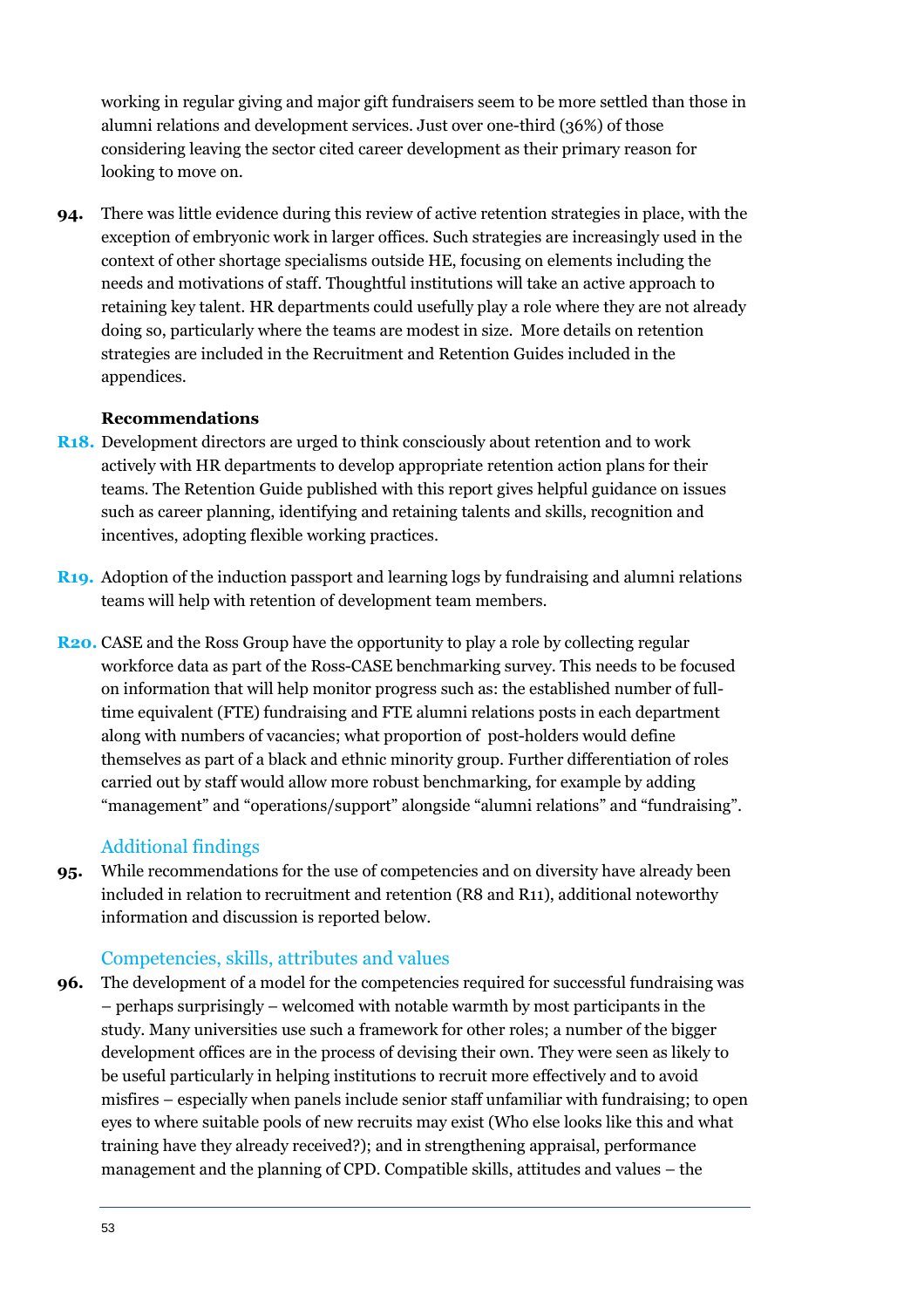values both of the individual professional and of the institution they join – are also recognised as important and complementary.

#### **Case Study**

#### **Managing by core values - King's College London**

When the development functions of King's College London and its partner hospitals merged in 2010, it was clear that several different organisational cultures were coming together, which presented a unique opportunity to redefine the merged department's working culture. The members of the new team therefore embarked on a project to identify the core values that defined them – not only as they were at the time but also as they wanted to be in the future.

With around 120 people in the new department, an entirely bottom-up approach was impractical. The senior management team met to identify areas of priority. They came up with three core values – expressed as adjectives: *brave*, *rigorous* and *supportive.* 

Next, a taskforce was created, consisting of staff at all levels of seniority and led overall by Deputy Director of University Fundraising, Dale Cooper. The role of the group was to flesh out each of the three core values.

Individuals in the department who clearly exemplified specific core values were co-opted to join a series of workshops and meetings to explore the culture values more fully. At the end of this process a final values document was drawn up. Each of the values was assigned two or three "sub-values", expressed in the form of questions and several behaviours that exemplified the core values.

#### For example:

#### Value: "**The** *Brave* **- Pushing of Boundaries**"

First sub-value: "**Innovative** – Am I thinking creatively and being ambitious?" Behaviour: Example of "exemplary sign": **Open to ideas**. Responds to new ideas by discussing how they might work instead of telling others they won't work.

A full list of King's core values can be found as Appendix 5.

Today, what started as a project to create a common culture has become an essential management tool. Managers have concrete standards by which to evaluate performance and – crucially – to make those difficult conversations easier, while the recruitment process includes a core values interview as well as a skills interview. The questions and behaviours are also embedded in: personal development plans and the departmental strategy; activities, such as whole-team meetings and away days; communications – internal and external; and coaching.

According to Dale Cooper, the exercise has helped to create a collegiate department of like-minded people with few of the silos that might be expected in such a large group.

Other institutions have since borrowed the core values document and adapted it for their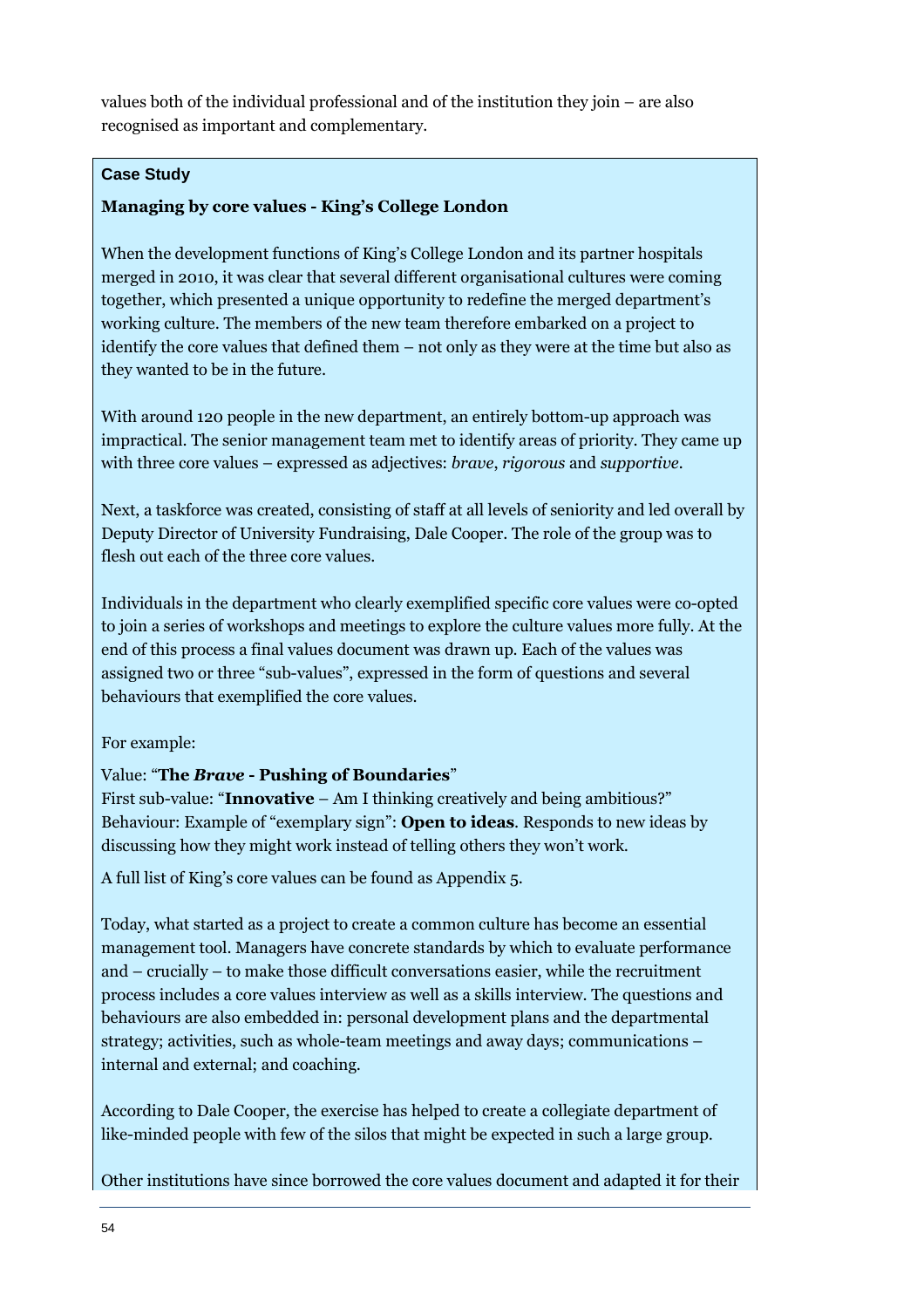own needs. Although the wording has changed slightly, the essence has remained the same, which suggests that King's College London has identified some fundamental characteristics of the development profession in UK HE.

#### Diversity: gender and ethnicity

- **97.** Does it matter that the fundraising and alumni relations workforce is predominantly female and overwhelmingly white? Participants in the review are thoughtful about this question. Seventy-four per cent of survey respondents were female. The percentage of women enrolling for the CASE Spring Institute has approached 80% in recent years. (It should also be noted that the number of women appointed to the most senior positions in HE fundraising roles is also strong, with women currently leading fundraising, for instance, at high-achieving offices including Oxford, Cambridge, King's, UCL, Edinburgh and Glasgow Universities.) Ideally, almost everyone would prefer a mixed and balanced workforce. While universities may be pleased to see credible male candidates apply for positions, the reality is that the sector would be well-served by being creative in devising employment arrangements that support a majority female workforce. There are good examples of flexible working after return from maternity leave that have served both employer and employee. While some fundraising positions are relentlessly demanding, it does not follow that to be a successful fundraiser staff have to work full time.
- **98.** Of note is the patchy record of providing maternity or interim cover at a more junior level. Several institutions that have taken part in More Partnership's Regular Giving Benchmarking project have decided against making a maternity cover appointment and then experienced a drop in their regular giving income that exceeded by tens of thousands of pounds the cost of having provided adequate temporary cover. Aside from the loss of income, this diminution in performance is demotivating for staff who care about raising money.
- **99.** Respondents to the survey were 94% white. As evidenced in paragraph 26 this is less ethnically diverse than staff in HE as a whole and also than the fundraising workforce in high street charities. As universities become ever more international, with flow-on consequences for their student, parent and alumni bodies, there must surely be advantages in encouraging a fundraising workforce that more closely echoes the diversity of the supporter base with which it will engage. Visible leadership, tailored training, mentoring and the support of communities of practice will all provide incremental progress. "You cannot be what you cannot see."
- **100.** The process of incremental organisational change enabled by the Athena SWAN charter to advance the representation of women in science, technology, engineering, medicine and mathematics is interesting in this context. www.athenaSWAN.org.uk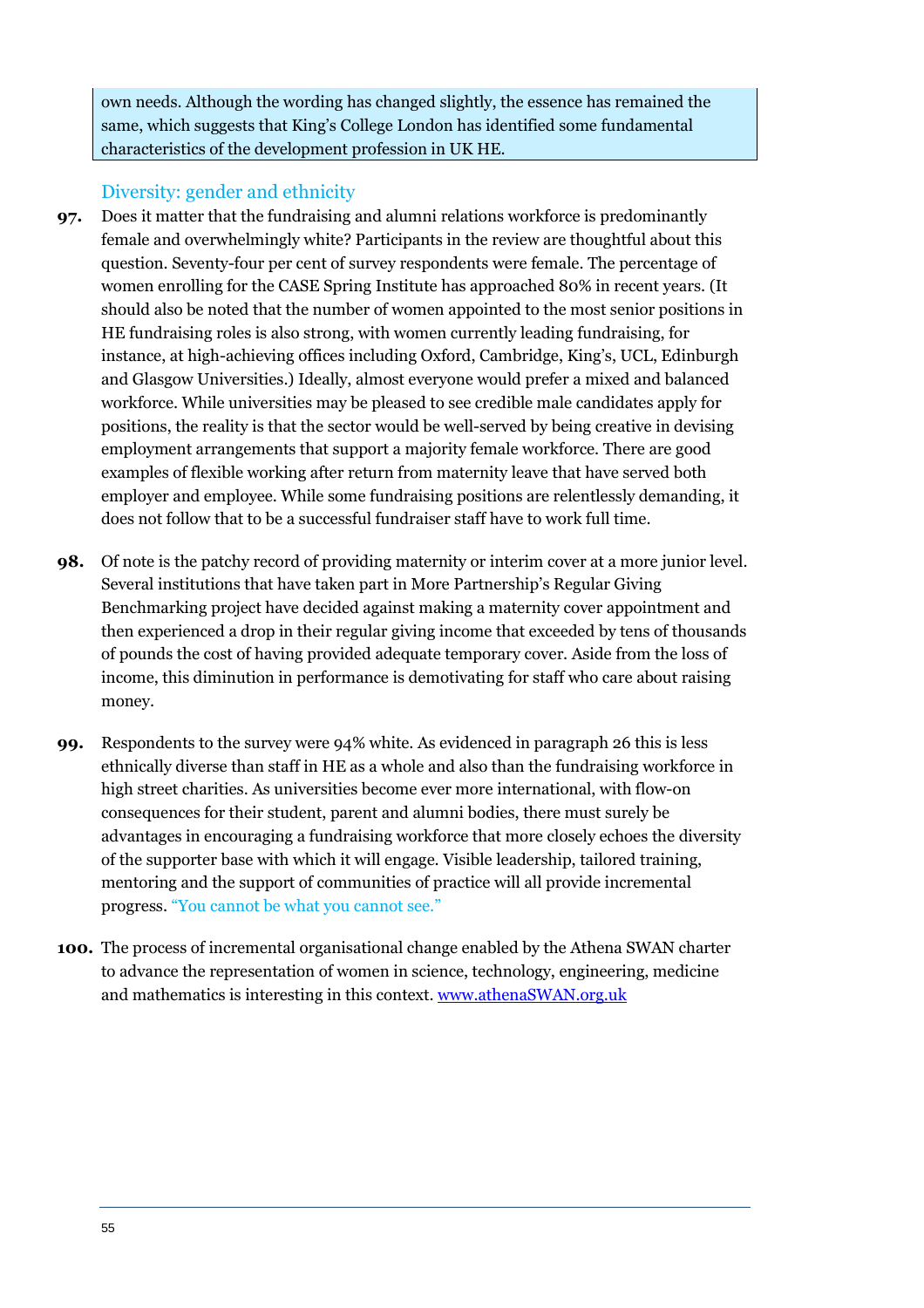#### **Case Study**

#### *"At a fundraising seminar yesterday mine was the only non-white face"*

#### **Samir Savant, Director of Development at the Royal College of Music**

"Diversity is an issue in higher education fundraising, especially in terms of ethnic minorities. Working in the arts and higher education, I find there's never any direct discrimination. But at a fundraising seminar yesterday mine was the only non-white face, and sadly this is often the case at such events. And occasionally an older donor will ask: 'Were you born in this country?'

"I think there are two issues. First, there's self-confidence. If most of your major donors are wealthy white business people, it's easy to feel intimidated when you come from a different ethnic or socio-economic background. I'm lucky in that my Cambridge degree and career success to date have given me the confidence needed, but other fundraisers might benefit from initiatives like mentoring or simply more visibility – it would be good to see more role models.

"Second, it's possible that the black and minority ethnic population doesn't think of fundraising as a profession with a big 'P', on a parallel with law or accountancy. Some of my parents' friends have asked me: 'But what's your day job?' I hope this will change with the professionalisation of fundraising that's already under way.

"In the meantime, though, there are things that higher education could be doing. Career services could promote fundraising more effectively as a fulfilling graduate job. Development departments could make sure that they are recruiting student phone fundraisers or new graduates from under-represented groups and that the talented ones are supported as they make it through the middle ranks all the way to the top.

"Similarly, I think there could be more opportunities for women returning to work after having children, such as high-level posts for major gifts specialists who may not want to run a department – at least for a while."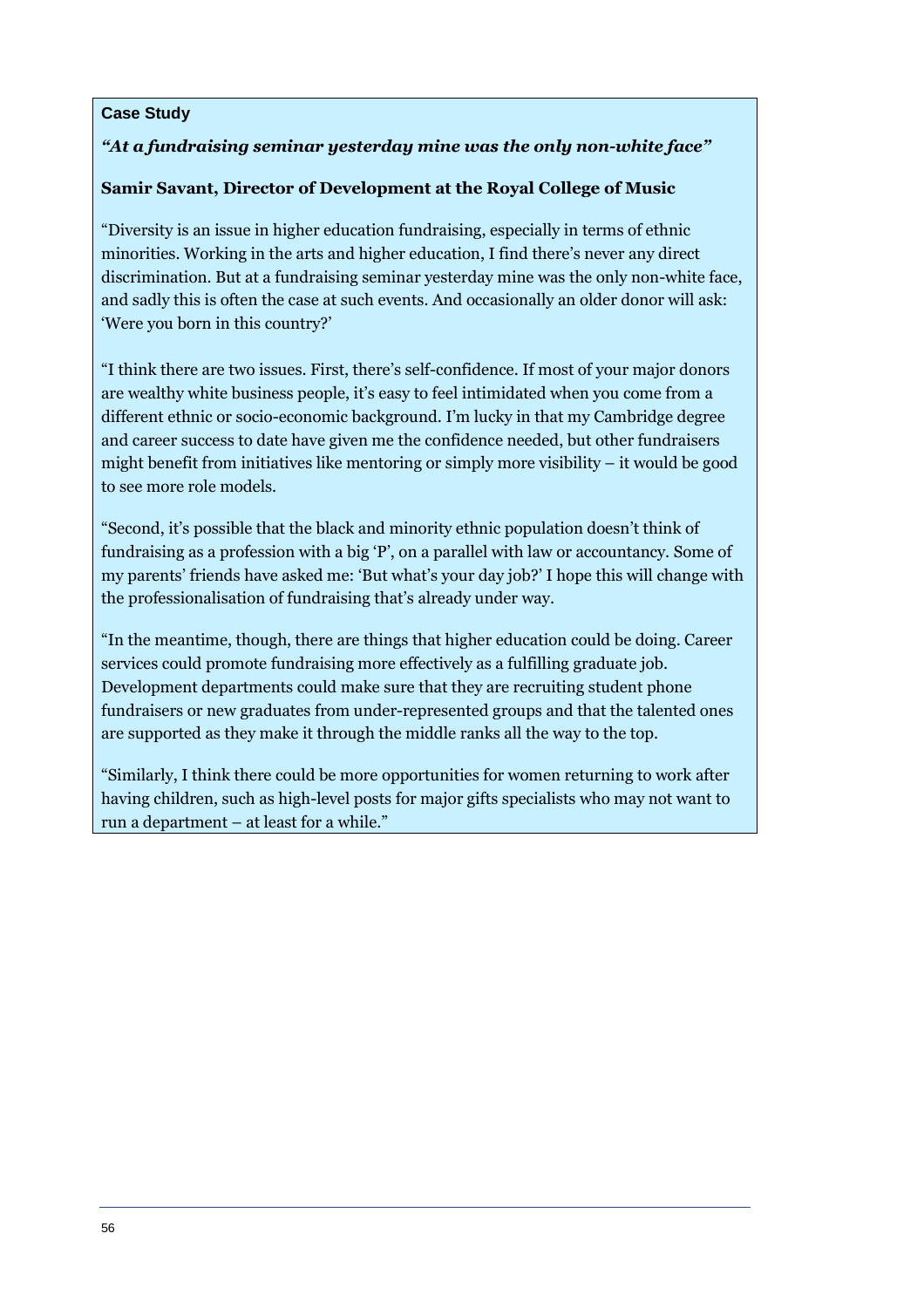## Myth-busting

- **101.** The Pearce Report examined a series of tenets of received wisdom that are felt by some in the development community to have assumed the status of unhelpful "myths", needing testing at least and sometimes "busting". The same is true in relation to development of the workforce. These myths often contain a kernel of truth, but are sometimes based on limited anecdotal evidence without consideration of the particular circumstances in which they have occurred or indeed of what is really happening in the sector. They are explored here in more detail and tested against the weight of the research done for this review as well as professional experience across sectors.
- **102.** It should be emphasised that the intention here is not to replace one myth that something always works with an equal myth suggesting that it never does; different approaches will work in different environments.

#### **103.** "It's a job you just fall into if you can't think of anything else"

Most fundraisers aged 40 and over did not set out to become HE fundraisers, and many did not set out to become fundraisers at all. In some cases fundraising was a way to come as close as possible to a particular "calling" or "cause", sometimes in the arts or mainstream charitable sector, occasionally HE. However, younger graduates are starting to view fundraising as a logical career choice, and fundraising for HE as an attractive way to achieve personal goals and beliefs. One quarter of the survey participants, mostly those under 35, who entered the field (other than those who said they had responded to an advertisement) had found out about it through being a student caller or worker. This is an important finding for development directors as they contemplate expanding their teams.

#### **104.** "You have to have a track record in major gift fundraising to become a director of development"

It remains the case that most directors of development have raised major gifts: this is the experience base most sought by recruitment panels. But there have been some interesting exceptions recently that make this a myth that may need busting. Not all highly successful major gift officers have the managerial and political skills necessary to make good development directors. As development offices (and associated institutional expectations) grow, so this management role becomes more and more important. And likewise some effective development directors are emerging from other paths, or from leading fundraising for high street charities where at present major gifts account for a lower proportion of income. The key issue here is whether they can prove that they are effective and are able to manage an office that raises money.

#### **105.** "You have to have a seat at the institution's top table to be successful"

This has been an article of faith in the past for many development directors. A less absolute view emerged from the interview group. Vice-chancellors recognise that valuable fundraising time may be lost by requiring development directors to sit through wideranging business meetings, and development directors told us that it was more important to have a close working relationship with the vice-chancellor, and regular one-to-one access to members of the senior management team, than a guaranteed place on that team.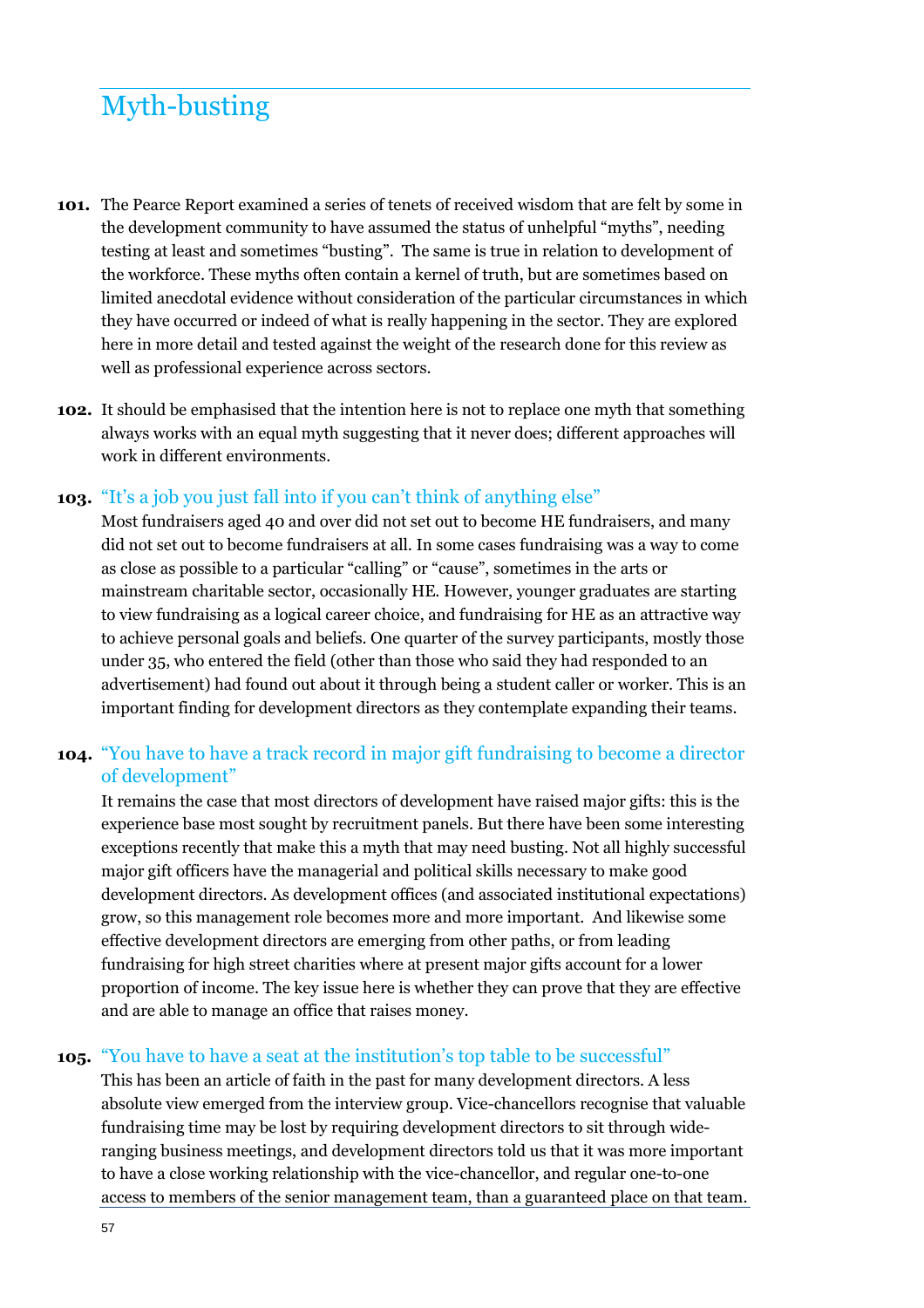While an assigned seat at the top table for the director of development is not a demonstrable requirement for success, where it happens it is interpreted as a welcome demonstration to the HE community and to donors that development is at the heart of the institution. Above all, though, development directors warned that problems arise when fundraising is discussed at a very senior level without appropriate expert input. It is essential for mechanisms to be in place to enable the development director to have direct input into senior management group considerations of the part played by fundraising and alumni relations in major policy decisions.

#### **106.** "There's overwhelming scepticism out there about accredited learning"

Some practitioners take the view that fundraising is a branch of sales, which is best learned "on the job" and not subject to a great deal of theorising. But the review found many interviewees believing that accredited learning, and a common core of skills and knowledge, would be important and useful markers of the emerging profession. Indeed, of those under 25 years old, nearly half thought a formal fundraising qualification would be useful. In broad terms the desire for a generic qualification diminished with age. When offered the opportunity of an HE-specific qualification nearly half of all age groups felt it would be useful. Not everyone will want to pursue this route, but as one interviewee put it: "If it is becoming a profession then there are professional skills to learn, and that means high quality training, and ultimately degree level study and research."

#### **107.** "If we can just recruit a fundraising guru, preferably from the US, then we can leave them to get on with it"

There are several reasons why this myth needs to be challenged. However successful the development director has been before, he or she will still need commitment and involvement from the institution's leadership and a strong cause to promote. Without this it will be hard to succeed however great the guru. In addition, in the early years of HE fundraising in the UK, the experience base in the UK was probably twenty years behind that of successful public universities in North America. While there is still much to learn, fundraising for UK universities is maturing fast. Some successful fundraising universities have exhibited a high degree of institutional continuity, promoting development directors from within, and have invested in building a strong base of gifts rather than only pursuing major donors. These universities are now seeing the fruits of that patience. In an earlier piece of work carried out among Oxford Colleges by More Partnership, the Oxford Colleges Benchmarking Project, staff continuity was one of a handful of factors that correlated with fundraising success.

#### **108.** "Money – salaries, bonuses, golden handshakes – motivate most"

Not according to most of the interview group. Of course, there may be a reticence about appearing mercenary in face-to-face interviews, and some interviewees who were not fundraisers commented on the need to reward experienced and successful development directors well. But the interview group as a whole said that more important than money was a sense of contributing in a way that made a lasting difference, respect within the institution, and the chance to help bring about a change of culture. Those who completed the online survey after leaving HE more often cited unrealistic targets and a lack of strategy and understanding as reasons for leaving rather than dissatisfaction with remuneration.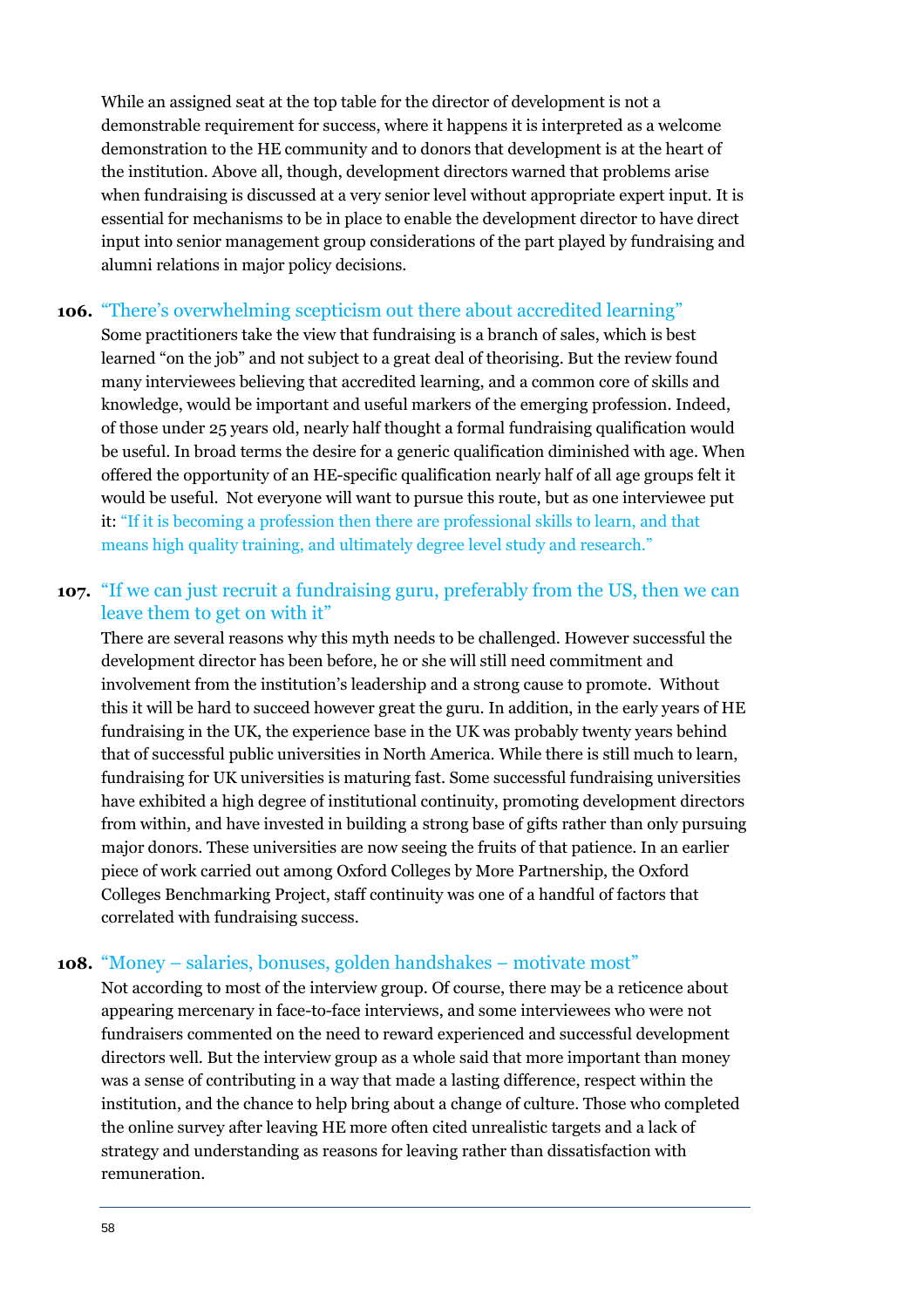## What does the future look like? The next 10 years

- **109.** The sector is on track to reach the Pearce Report target of gifts of £2 billion a year by 2022 from 640,000 donors. What are the implications of that trajectory for staffing and the need to double or ideally triple the size of the workforce? Forecasts of greater success and expansion of the workforce should be made with the caveat that progress has been bumpy in many institutions. For some universities, fundraising returns remain low and income marginal. In others, the departure of a vice-chancellor, and/or a development director, can turn the clock back and see a draining of institutional memory. "High performing teams can melt down."
- **110.** Nonetheless, some of the following are likely trends within the fundraising workforce in the next 10 years. Most of these are desirable, others less so; some have outcomes that are difficult to predict; none is inevitable. What is important is that deliberate steps are taken now to accelerate the impressive momentum of philanthropic support for HE.

#### Strategic level

- **111.** Fundraising for universities will continue to become more main-stream, with several consequences. First, it is likely that universities will ask for gifts more often, mirroring practice in the charity sector where only a matter of weeks will elapse between a first gift being made and the request for another. Second, the response from alumni that "it's the government's business" will continue to decline. In its place may be an expectation of a longer and more sophisticated period of relationship cultivation. This may start to reduce the rapid level of turnover that exists in the sector at present, as donors expect more engagement before giving. Third, there will be an expectation that staff should be a part of a university's giving community, and experience of staff fundraising campaigns will develop significantly – fundraisers skilled in this area will be needed.
- **112.** Beyond fundraising practitioners, further inclusion of fundraising targets and objectives in the roles of vice-chancellors, pro-vice chancellors and deans can be anticipated. The division of responsibilities between an outwardly-focused vice-chancellor/president and an academic provost will become a more familiar model, along the lines of North American institutions. The implication for the fundraising workforce may be that a cadre of more experienced fundraising leaders will emerge in the presidential roles.
- **113.** As teams and campaign targets grow, it is likely that universities will continue the trend, already under way, of setting targets for non-governmental, non-fee revenue, of which philanthropic income will be an important (but not the only) source. Over time this may mean fundraisers begin to manage and drive these other forms of income generation, for instance with titles such as "pro-vice-chancellor for revenue development", and conversely sometimes managers from other areas of income generation having responsibility for elements of fundraising. Care will need to be taken to ensure that philanthropic income continues to grow over time.
- **114.** As increasing investment takes place in development teams, many institutions will shift to a federal or unit-based model of fundraising, with fundraising staff based in schools and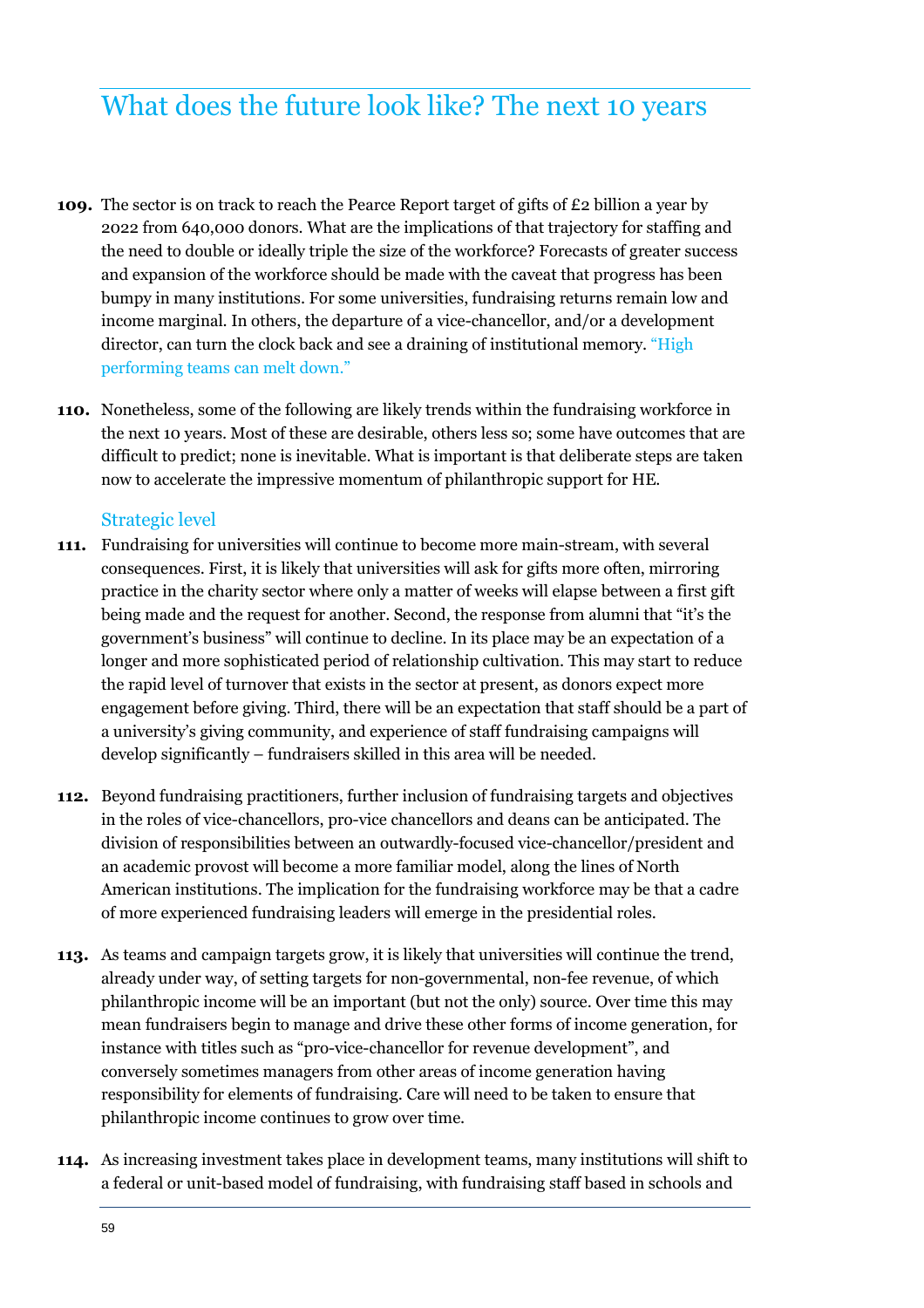departments, with close links to academic champions within those units. Issues of coordination and the management of prospective donors will then be accentuated – as is already evident within Oxford and Cambridge and at some universities with active business and medical schools fundraising programmes.

- **115.** At a senior level, a greater number of staff who began their careers as fundraisers will join university senior management teams, partly as institutional fundraising becomes more strategic, partly as an incentive to retain exceptional talent.
- **116.** Competition between universities for donors is likely to intensify as budgets and ambitions grow, and this may lead to a heightened sense of caution about what institutions are prepared to share. This may encourage a greater number of in-house designed training programmes so that recruits are taught "how we do things" in preference to or in addition to broader training provision.
- **117.** Philanthropy is developing rapidly across continental Europe, in particular in Scandinavia, the Benelux countries and increasingly in France. An earlier pattern of North American practitioners coming to the UK has given way to a more general exchange. The exodus of UK development directors to Australia has drawn wide comment. This highly portable expertise will lead to interchange also with Singapore, Hong Kong and South Africa, among other places.

#### Job roles

- **118.** An acceleration of the expansion of the HE fundraising workforce is likely to lead to a greater degree of specialisation. This in turn will lead to several other trends:
- **119.** A premium will be paid for specialist experience, such as knowledge of Asia, and networks among Asian donors. International fundraising will become the norm for ambitious universities.
	- As the handful of donors at the top of a pyramid of gifts are fundamental in determining success or failure of campaigns, highly-focused appointments such as "director of principal gifts" will multiply. Notwithstanding the myths we highlight elsewhere, inexperienced institutions will try and hire "heroes" from outside to take up these roles without implementing necessary internal change.
	- Teams will develop dedicated to stewardship, mass giving and events fundraising, with specialist skills often imported from other successful sectors such as the arts and mainstream charities.
	- In aspirational fundraising campaigns, a campaign communications function with specialist knowledge of fundraising brand and identity will be created, as exists in several universities already. These teams will need to co-ordinate their work carefully with existing university communications and public relations teams.
	- In parallel, fundraising will rely to an increasing extent on analytics, as databases grow and approaches become more sophisticated. Ability and experience in report writing and statistical analysis will be prized.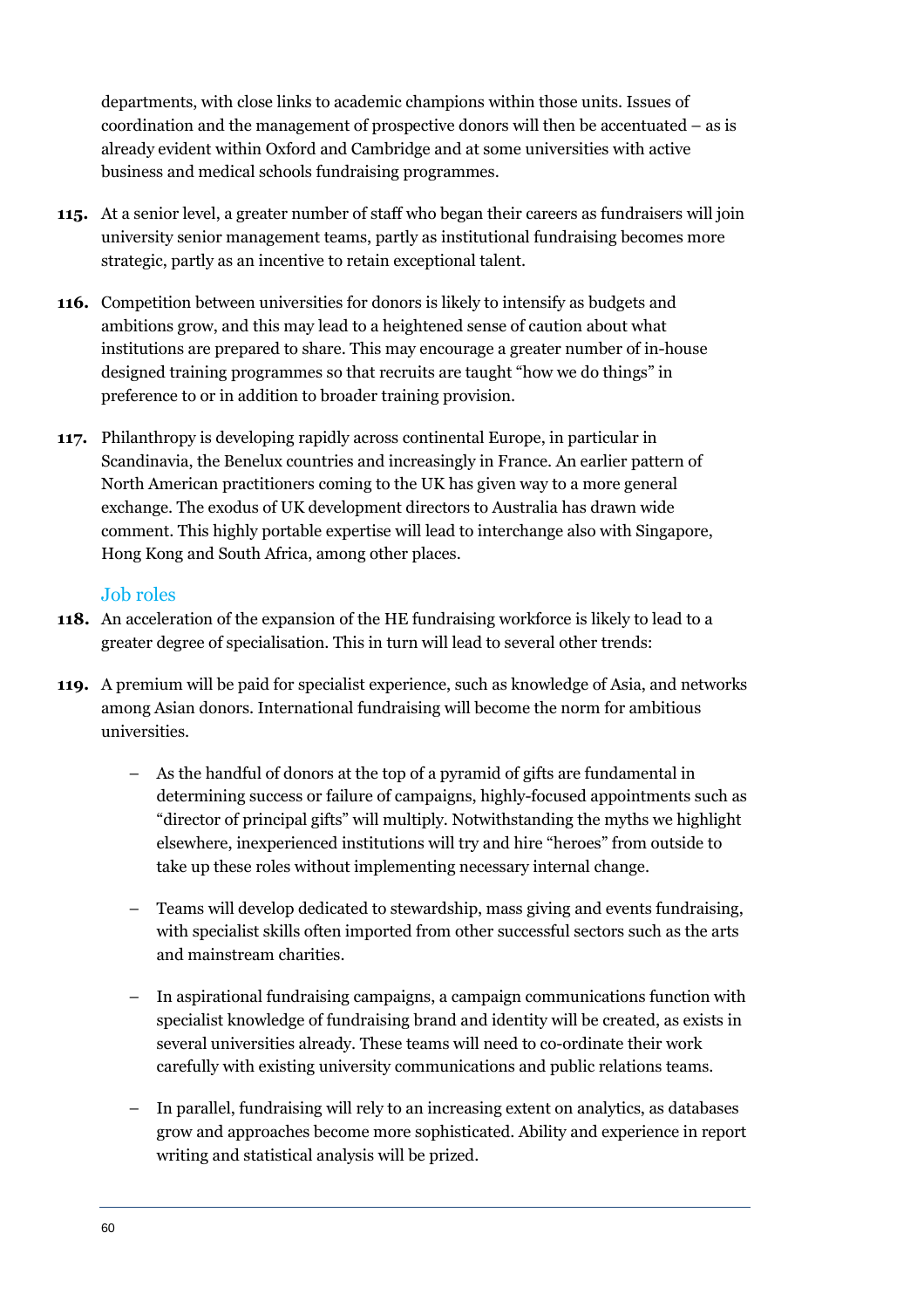- **120.** There will be even greater tension in larger teams between time allocated to managing teams of fundraisers and time given by these managers to "being fundraisers": seeing potential donors and managing those relationships.
- **121.** Internship numbers will grow through the expansion of the CASE graduate trainee scheme, among other developments – and through the creation of internships by particular universities as one method of recruiting new talent.

#### Skills and CPD

- **122.** An emphasis will emerge on skills beyond those focused solely on the donor in the future, building partnerships with other organisations (such as healthcare providers) will be increasingly important for strategic projects, as will negotiating skills inside universities to determine the conditions under which to accept a gift. Subtlety, roundedness and influencing skills will be valued in this context.
- **123.** Likewise mentoring and coaching will grow. Finding experience to fulfil both these needs from outside the sector to provide an infusion of energy, fresh ideas, and management tactics will become much more commonplace. Mid-career and senior fundraisers will demand increasing amounts of management training as team numbers swell over the course of the next 10 years.
- **124.** There will be a growth in fundraising staff seeking and completing qualifications provided by various universities. Almost certainly, there will also be a growth in the number of such offers, particularly at postgraduate level and based in business schools.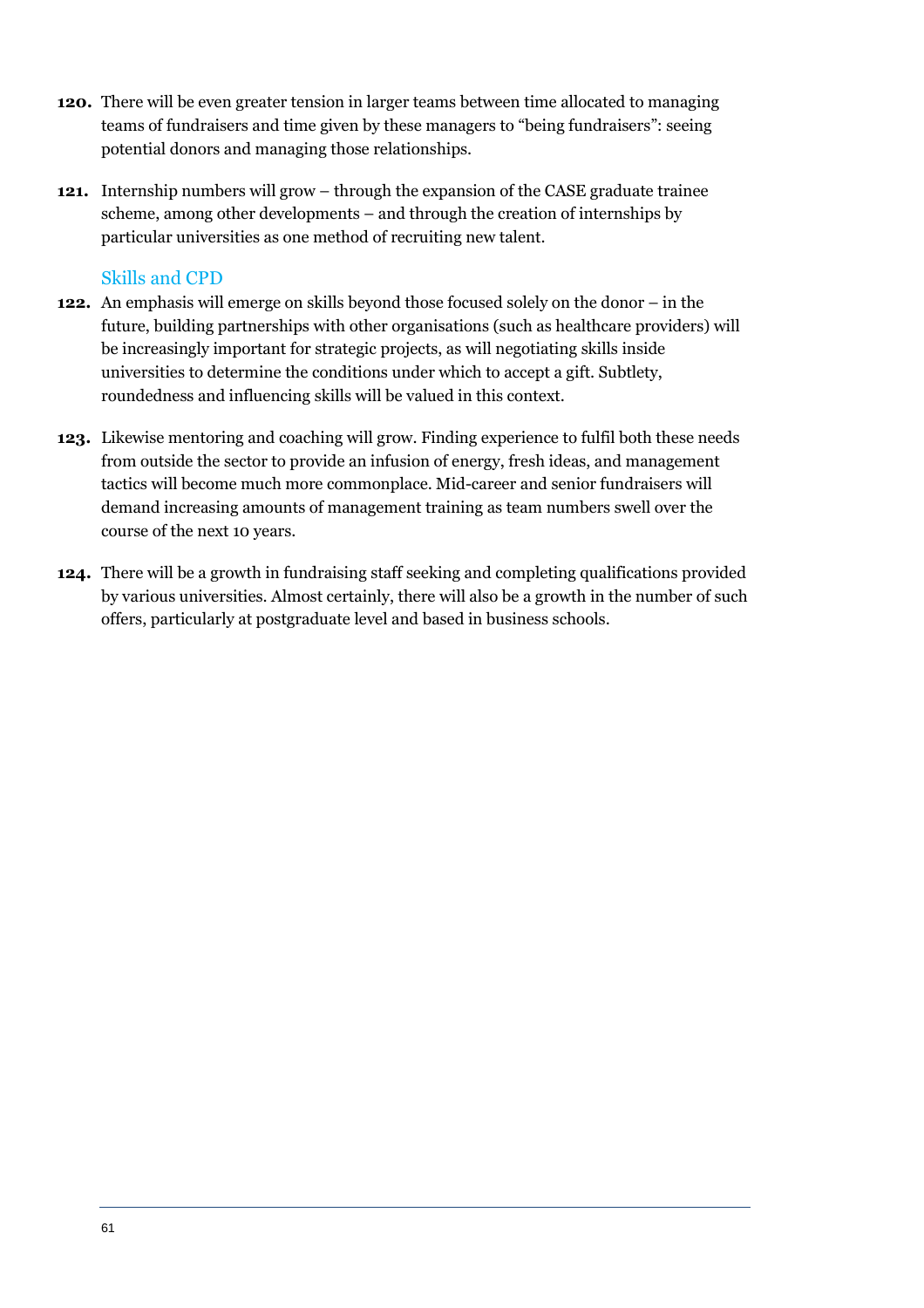## **Conclusion**

- **125.** Fundraising in universities continues on a steadily upward trajectory. University fundraisers and the teams that support them are playing a more and more significant role both in their own institutions and in the fundraising workforce across the charitable sectors, a workforce that increasingly and persuasively defines itself as a respected profession.
- **126.** There is much to be gained from taking a more structured approach to promoting university fundraising as a career that reaches to the heart of what universities exist to achieve. The prize is unlocking the potential for increased philanthropy in the UK and to meet the ambitions set out in the Pearce Report of achieving £2 billion a year by 2022.
- **127.** The time has come for leaders within HE to work in partnership with fundraising leaders from other charitable sectors to develop an acknowledged career path for this group of practitioners who are increasingly skilled in their practice and high impact in their effect. In that case, the workforce will grow in both quantity and quality, strengthening its ability to increase philanthropic support for HE – among the most powerful forces for good on the planet.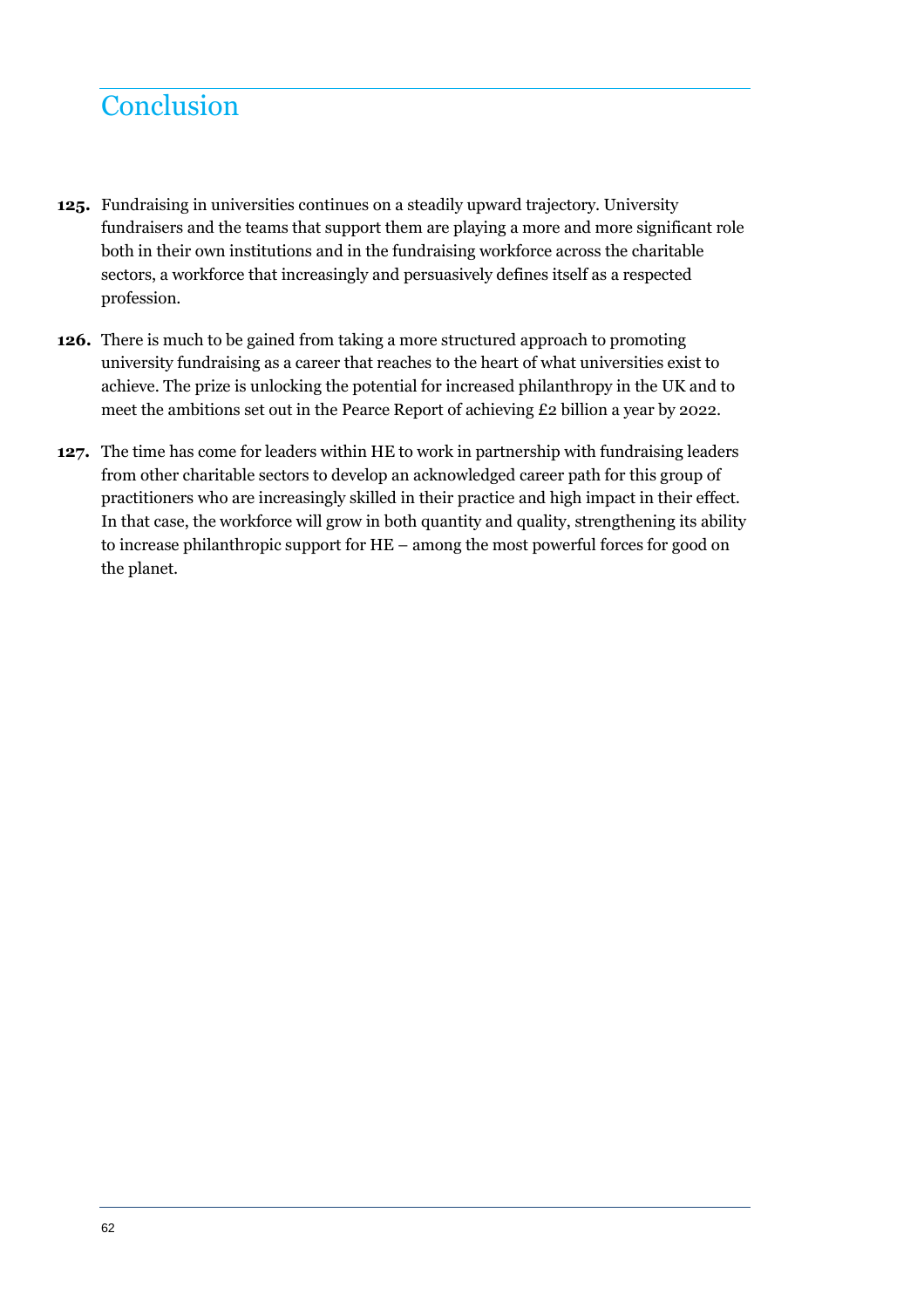## List of Appendices

**128.** Appendices have been published in a separate file which is available at www.hefce.ac.uk/pubs/rereports/year/

Appendix 1: Recommendations by audience

Appendix 2: Acknowledgements

Appendix 3: Bibliography

Appendix 4: University of Sheffield job adverts

Appendix 5: King's College London core values

Appendix 6: Glossary

## Workforce Toolkit

A toolkit has been published with this report to help those involved in recruiting and developing the fundraising workforce in HE. It is available at:

www.hefce.ac.uk/pubs/rereports/year and contains the following:

- Recruitment Guide
- Retention Guide
- Induction Passport
- Competencies and Skills Frameworks